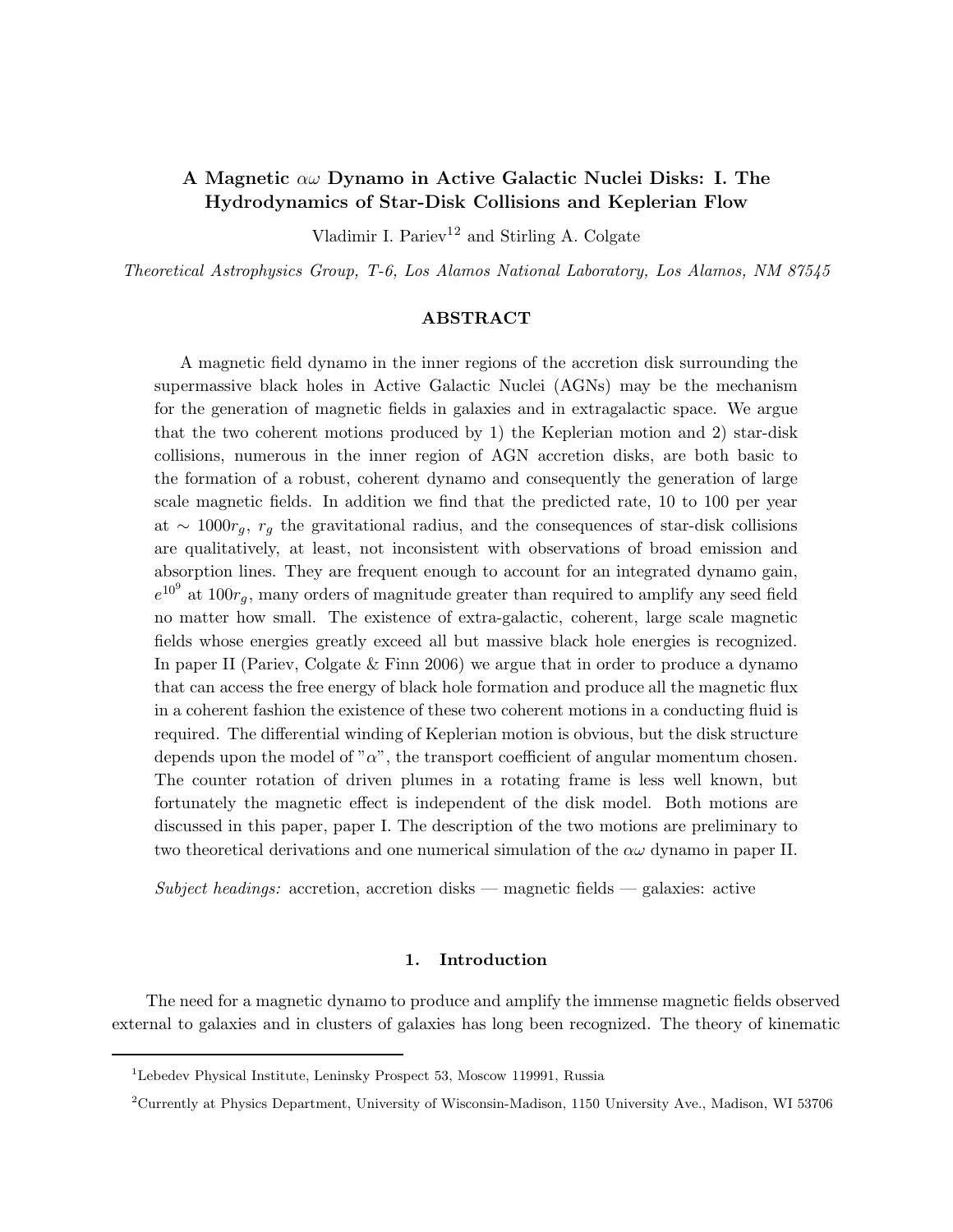magnetic dynamos has had a long history and is a well developed subject by now. There are numerous monographs and review articles devoted to the magnetic dynamos in astrophysics, some of which are: Parker (1979); Moffatt (1978); Stix (1975); Cowling (1981); Roberts & Soward (1992); Childress et al. (1990); Zeldovich, Ruzmaikin, & Sokoloff (1983); Priest (1982); Busse  $(1991)$ ; Krause & Rädler (1980); Biskamp (1993); Mestel (1999). Hundreds of papers on magnetic dynamos are published each year. Three main astrophysical areas, in which dynamos are involved, are the generation of magnetic fields in the convective zones of planets and stars, in differentially rotating spiral galaxies, and in the accretion disks around compact objects. The possibility of production of magnetic fields in the central parts of the black hole accretion disks in AGN has been pointed out by Chakrabarti, Rosner, & Vainshtein (1994) and the need and possibility for a robust dynamo by Colgate & Li (1997). Dynamos have been also observed in the laboratory in the Riga experiment (Gailitis et al. 2000, 2001) and in Karlsruhe experiment (Stieglitz  $&$  Müller 2001). Recently, counter rotating, opposed jets or open-flow geometries, such as the the Von Kármán Sodium (VKS) Experiment and the Madison Dynamo Experiment, have been designed to explore less constrained flows (Bourgoin et al. 2004; Spence et al. 2006). So far, neither of these experiments have reported sustained magnetic field generation despite predictions of positive gain in laminar flow theory and calculations. The null result has been ascribed to the deleterious effects of enhanced turbulent diffusion of large-scale turbulence.

### 1.1. The Need for a Robust Astrophysical Dynamo

Why, with all the thousands of research papers, very many successes, and even experimental verification of dynamo theory in constrained flows is there a need for a new paradigm for the generation of intergalactic scale astrophysical magnetic fields? We claim that the plume-driven  $\alpha\omega$ dynamo in the black hole accretion disk is a unique solution to the need for the largest dynamos of the universe, because the flow is naturally constrained by a gradient in angular momentum and by the transient dynamical behavior of plumes in contrast to the large turbulence of unconstrained flows. (A discussion of the role of convective plume-driven  $\alpha\omega$  dynamos in stars will be reserved for another paper, because the mechanism of the production of large scale plumes in the convective zone of stars is radically different from the production of plumes by high velocity stars plunging frequently through the accretion disk.)

The minimum energy inferred from radio emission observations of structures or so-called radio lobes within clusters and external to clusters by both synchrotron emission and Faraday rotation (Kronberg 1994; Kronberg et al. 2001) are so large,  $\sim 10^{59}$  ergs and and up to  $\sim 10^{61}$  ergs respectively, compared to galactic energies in fields  $10^{-7}$  as large and gravitational binding energies  $10^{-3}$ as large, that only the energy of formation of the central massive black hole (hereafter, CMBH) of every galaxy in its AGN phase,  $\sim 10^{62}$  ergs, becomes the most feasible astrophysical known source of so much energy. This statement is based upon the recognition that  $\sim 10^8$  neutron stars have been created in the galaxy in a Hubble time, or only  $\sim 10^6$  in the life time of a radio lobe of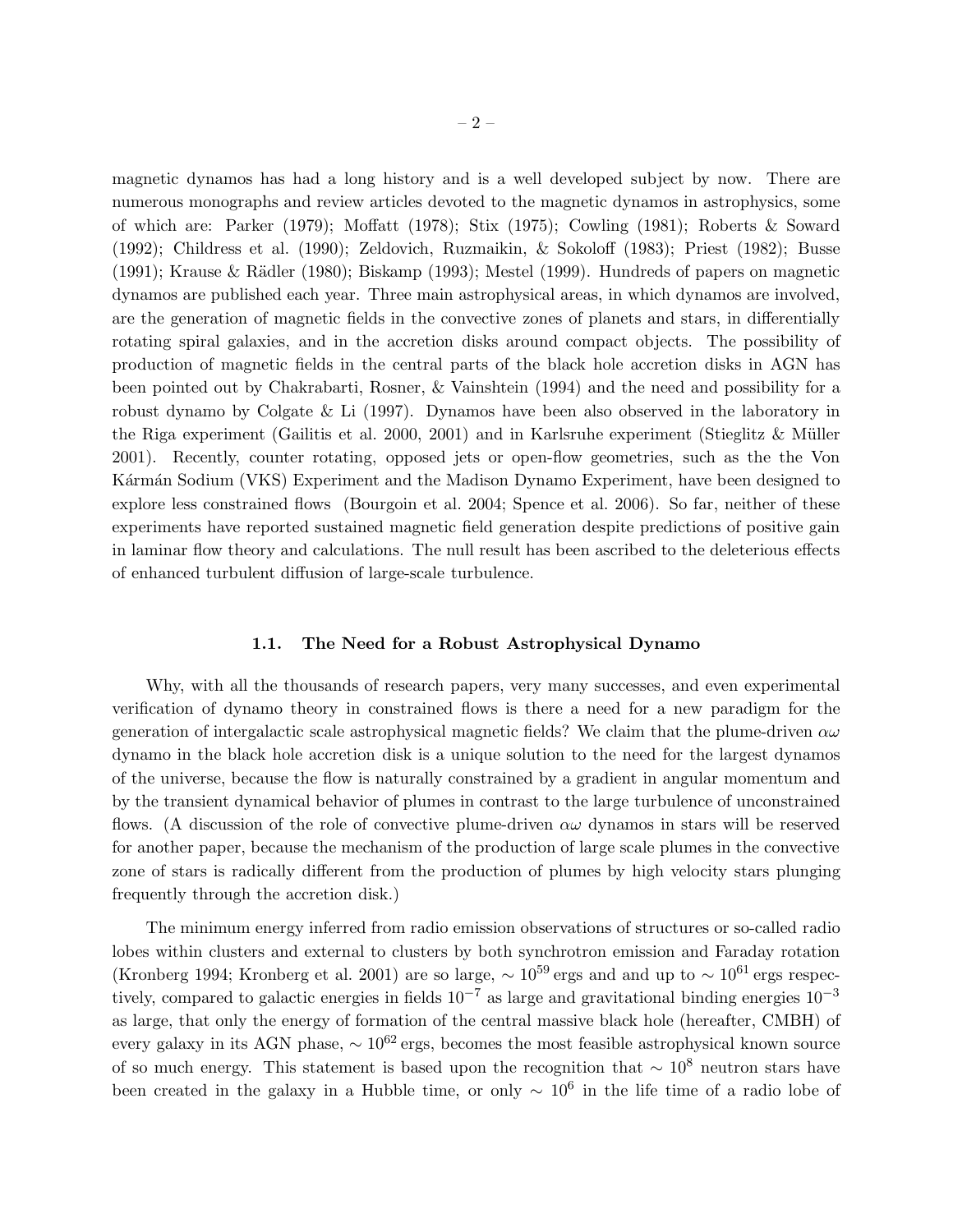$\sim 10^8$  yr. Each supernova results in  $10^{51}$  ergs of kinetic energy, the rest being emitted in neutrinos so that  $\sim 10^{57}$  ergs of kinetic energy becomes available for the production of magnetic energy within the necessary time. If one considers the difficulty of summing the magnetic field from many, presumably incoherent sources, the likelihood of many stellar sources contributing to the coherent field of radio lobes seems remote.

In order to access this energy of formation the conversion of kinetic to magnetic energy is required. This in turn requires a mechanism to multiply or exponentiate an initial field up to the back reaction limit. This limit is where the Ampere force does a large work to significantly alter the accretion motion thus converting the kinetic energy to magnetic energy. Because the specific angular momentum of matter accreted onto the CMBH is  $\sim 10^3$  to  $10^4$  greater than possible for accretion at  $r_g$ , the result is the universal Keplerian motion of an accretion disk and so the access of this free energy must be in the form of a back reaction torque that transforms kinetic to magnetic energy.

A robust dynamo is one that can potentially convert a large fraction of the available mechanical energy or free energy of the accretion disk into magnetic energy. A further advantage of the  $\alpha\omega$ dynamo in the CMBH accretion disk is that the exponential gain within 100 gravitational radii of the CMBH is so large, some fraction f per turn, or gain  $=e^{fN}$ ,  $N \sim 10^9$  turns in the  $10^8$  years of formation, that the origin and strength of the initial (seed) field becomes moot.

# 1.2. The Robust  $\alpha\omega$  Dynamo

Such a dynamo has conceptually become feasible because of the recognition of a relatively new, coherent, large scale, robust source of helicity. Helicity generation, in the sense of the  $\alpha\omega$  dynamo, is the driven deformation of the conducting fluid that converts an amplified (by differential winding) toroidal field back into the initial, (radial), poloidal field. In our case it is caused by the rotation of driven, diverging plumes in a rotating frame (Beckley et al. 2003; Mestel 1999; Colgate & Li 1999). The advantage of driven plumes as a source of helicity as compared to turbulent motions within the disk is that the flow displaces fluid and entrapped flux well above the disk, several scale heights, and then rotates the flux on average a quarter turn before merging again into the disk. Such an ideal deformation is then a large coherent (single direction) source of helicity. These plumes are presumably driven by many stars in orbits repeatedly plunging through the disk, but comprising only a small mass fraction,  $\sim 10^{-3}$ , of the matter accreted to form and grow the CMBH to ~ 10<sup>8</sup>  $M_{\odot}$ . The twisting or relative rotation of the plumes occurs because of partially conserved angular momentum of the plume itself as its moment of inertia increases due to its expansion or divergence while progressing in height. The repeatable fractional turn before merging with the disk occurs because the cooling plume matter falls back to the disk in half a turn of the disk. This translation and rotation twists the embedded toroidal magnetic field. Furthermore, the angle of twist is in the same direction for all plumes, opposite to the rotation of the disk, and furthermore the angle of this twist is limited to  $\Delta \phi \simeq -\pi/2$  radians of rotation for each occurrence. This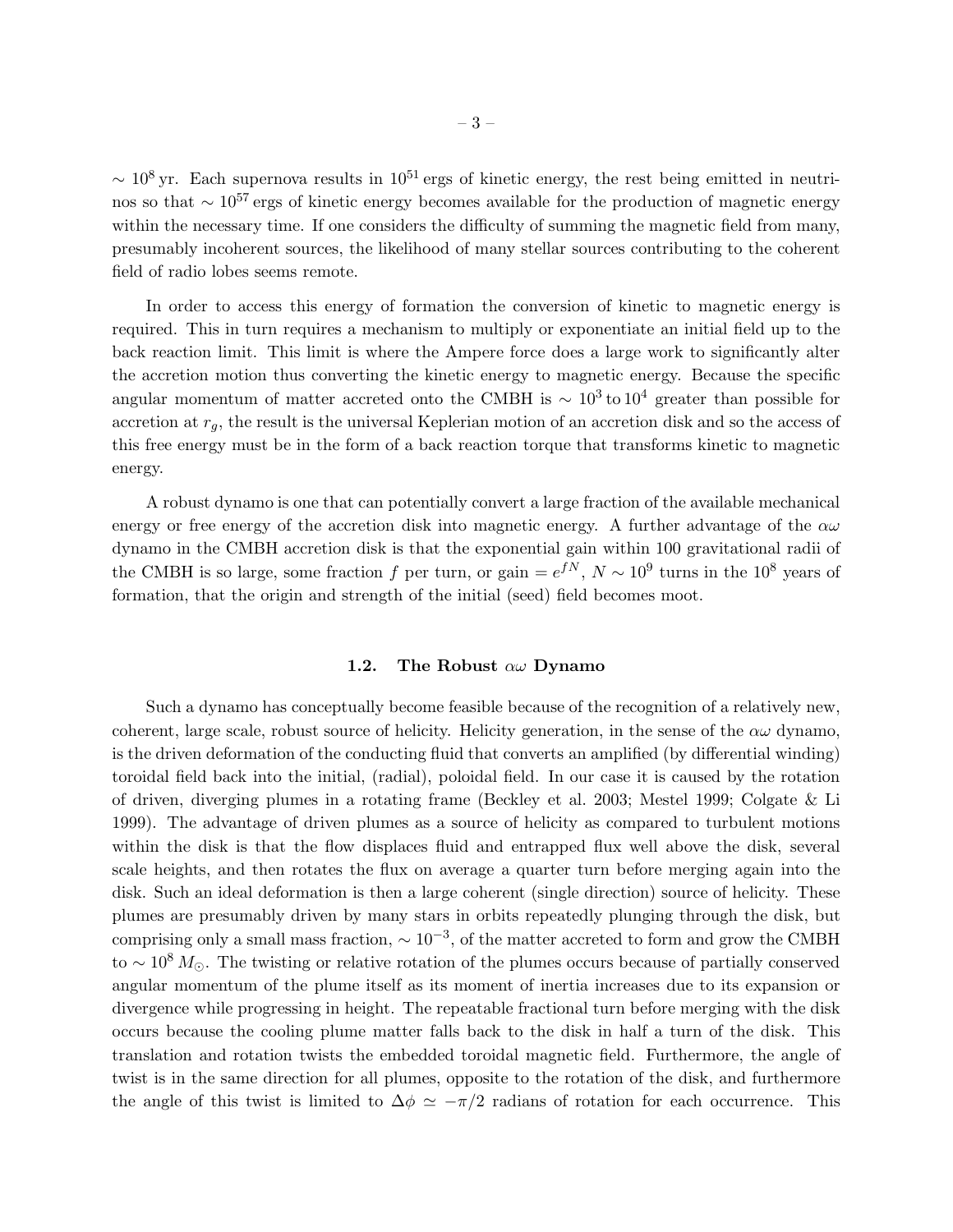nearly ideal repetitive driven deformation leads to a robust dynamo, one where both motions are not likely to be easily damped by back reaction except at the full Keplerian stress. Such a dynamo is not dependent upon a net helicity derived from random turbulent motions. The limitation of turbulently derived helicity due to early back reaction is discussed later, but first we discuss the preference for a finite angle, specifically  $(2n+1)\pi/4$  angle of rotation in n periods of rotation for an effective helicity. (Preferably  $n = 0$ .)

#### 1.3. The Original  $\alpha\omega$  Dynamo

The original proposal of Parker (1955, 1979) of the  $\alpha\omega$  dynamo in rotationally sheared conducting flows, seemed to be the logical answer to the problem of creating the large, highly organized fields of stars and galaxies as revealed by polarized synchrotron emission and Faraday rotation maps. Here the radial component of a poloidal field is wrapped up by differential rotation into a much stronger toroidal field. Then as proposed by Parker, cyclonic motions of geostrophic flow twist and displace axially a fraction of the toroidal flux back into the poloidal direction. Subsequent merger of this small component of poloidal flux with the large scale original poloidal flux by resistive diffusion or reconnection completed the cycle. The later process of merging the small scales to create the large scales is referred to as mean field dynamo theory. There were two apparently insurmountable problems with this theory. The first, as argued by Moffatt (1978) and as discussed in Roberts & Soward (1992) was that geostrophic cyclonic flows, with negative pressure on axis, make very many revolutions before dissipating therefore reconnecting the flux in an arbitrary orientation. Hence, the orientation of any newly formed component of poloidal flux would be averaged to near zero. The star-disk driven plumes, on the other hand, avoid this difficulty by falling back to the disk in less than  $\pi$  revolutions of rotation, thereby terminating further rotation by fluid merging within the disk. The second difficulty was that the large dimensions of interstellar space and finite resistivity ensured a near infinite magnetic Reynolds number,  $Rm = Lv/\eta$  (L the dimension, v the velocity and  $\eta$  the resistivity), so that, in general, the resistive reconnection time would become large compared to the age of the astrophysical object. Consequently newly minted poloidal flux would never merge with the original poloidal flux.

Currently, although the details of reconnection are poorly understood, it is well recognized in both astrophysical observations, theory, and in the many fusion confinement experiments that reconnection occurs astonishingly fast, up to Alvén speed. As a result, physicists concerned with the problem turned to turbulence as the solution, both to produce a small net helicity as well as to produce an enhanced resistivity in order to allow reconnection of the fluxes. Furthermore mean field theory was developed to predict the emergence of large scale fields from the merger of small scale turbulent motions (Steenbeck, Krause & R¨adler 1966; Steenbeck & Krause 1969a,b). Ever since, mean field turbulent dynamo theory has dominated the subject for the last 40 years.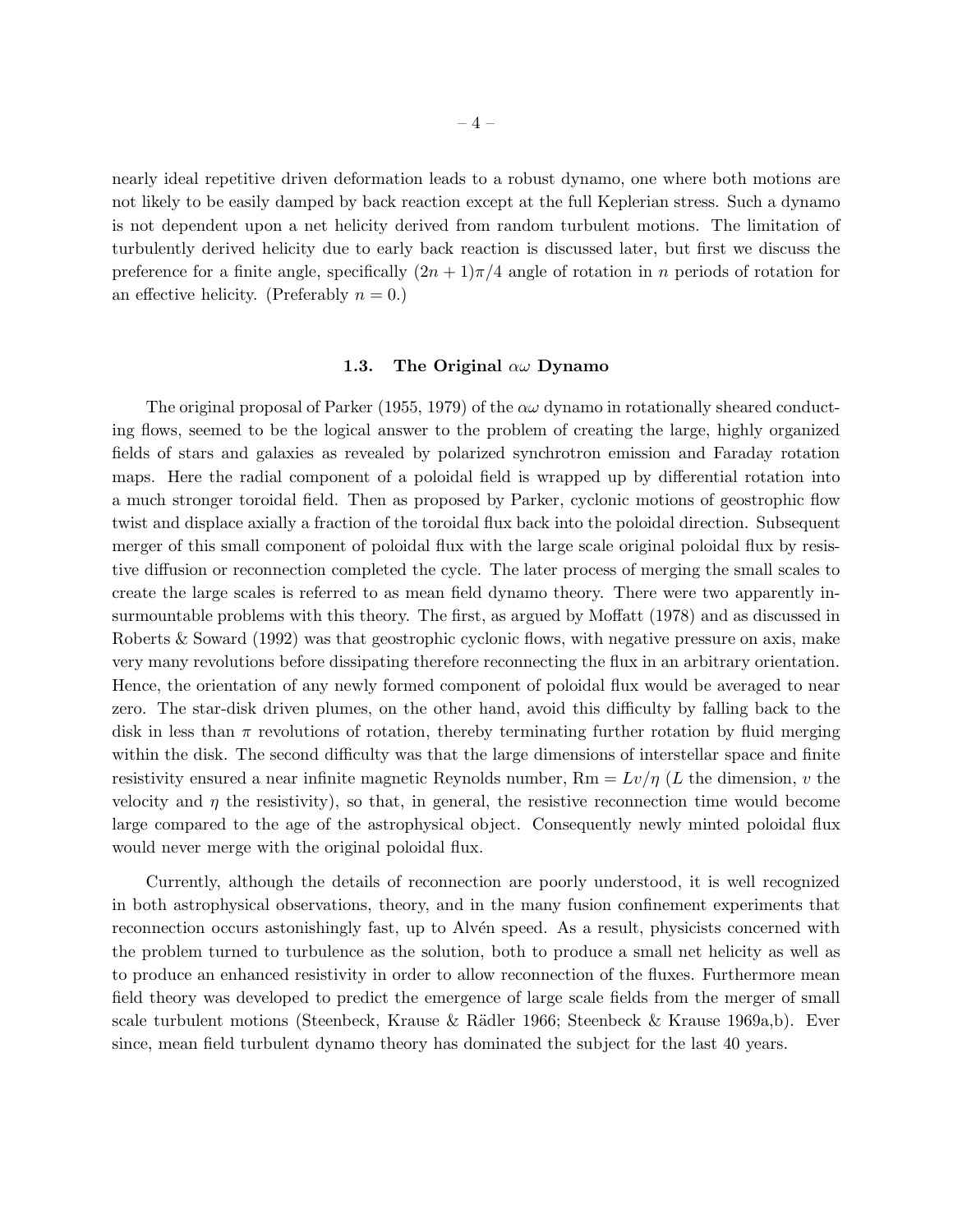# 1.4. The Turbulent Dynamo

There are two principle problems with turbulent dynamos: first, the difficulty of deriving a net and sufficient helicity from random turbulent motions, and secondly, the ease with which the turbulent motions themselves can be suppressed by the back reaction of the field stress, in this case the multiplied toroidal field (Vainshtein, Parker, & Rosner 1993). Regardless of the source of such turbulence, i.e., the  $\alpha$  viscosity (Shakura & Sunyaev 1973), the magneto-rotational instability (Balbus & Hawley 1998) or magnetic buoyancy (Chakrabarti, Rosner, & Vainshtein 1994), the turbulent stress will be small compared to the stress of Keplerian motion. The stress of the magnetic field produced will be limited by the back reaction on this turbulence. As discussed later the back reaction would limit the stress of the dynamo fields to values very much less than the Keplerian stress.

The problem of the origin of reconnection remains, but here turbulence in the disk can help where one needs only assume that the flow of energy in turbulence is always dissipative and that the fraction of magnetic energy dissipated by this turbulence may be very small yet satisfy the necessary reconnection. Secondly, fast reconnection (at near Alvén speed) in low beta, collisionless plasmas has been modeled (Li et al. 2003; Drake et al. 2003).

We note that we are not considering turbulence as a significant source of helicity in the  $\alpha\omega$ dynamo, yet at the same time invoking turbulence in order to enhance reconnection.

# 1.5. The Astrophysical Consequences

We are attempting to demonstrate that a robust dynamo in an accretion disk, dependent upon a small mass fraction of orbiting stars, becomes a dominant magnetic instability of CMBH formation. To the extent to which this indeed is so and since orbiting stars and Keplerian accretion are universal, then it becomes difficult to avoid the conclusion that the free energy of formation of most CMBHs would be converted into magnetic energy.

In our view the magnetic field, both energy and flux, generated by the black hole accretion disk dynamo presumably powers the jets and the giant magnetized radio lobes. For us both of these phenomena are most likely the on-going dissipation by reconnection and synchrotron emission of force-free helices of wound up strong magnetic field produced by the accretion disk dynamo. (The large scale magnetic flux, as indicated by polarization observations where the correlation length is of order the distance between bright knots, M87, Owen, Hardee & Bignell (1980) is equally demanding of the coherence of the dynamo process.) The electromagnetic mechanism of extraction of angular momentum and energy from the accretion disk has been proposed by Blandford (1976) and Lovelace (1976). Recently, the process of formation of such a force-free helix by shearing of the foot-points of the magnetic field by the rotation of the accretion disk has been considered by Lynden-Bell (1996) and Ustyugova et al. (2000); Li et al. (2001a); Lovelace et al. (2002). The magnetic dynamo in the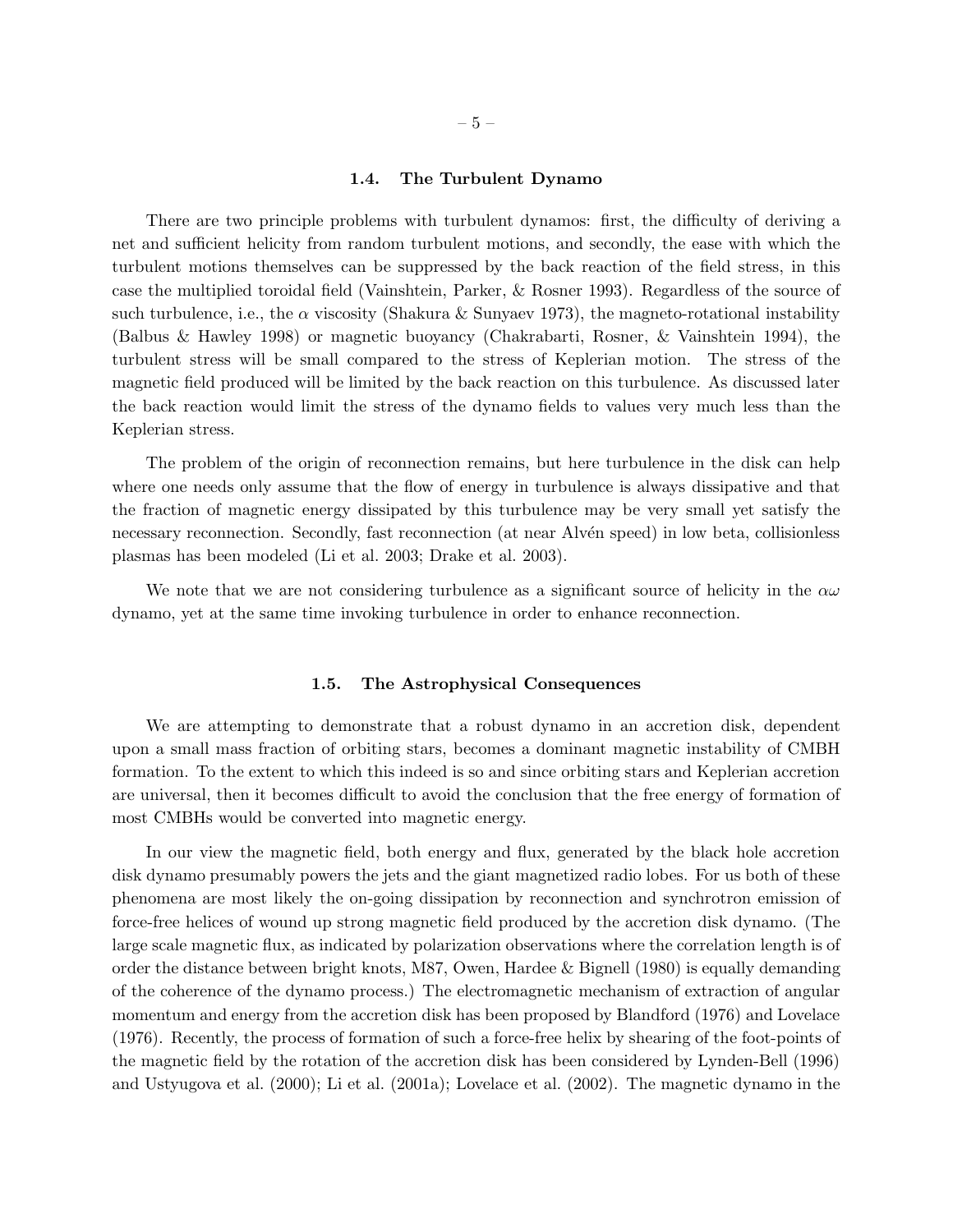disk is the essential part of the whole emerging picture of the formation and functioning of AGNs, closely related to the production of magnetic fields within galaxies, within clusters of galaxies, and the still greater energies and fluxes in the IGM. Black hole formation, Rossby wave torquing of the accretion disk (Lovelace et al. 1999; Li et al. 2000, 2001b; Colgate et al. 2003), jet formation (Li et al. 2001a) and magnetic field redistribution by reconnection and flux conversion, and finally particle acceleration in the radio lobes and jets are the key parts of this scenario (Colgate & Li 1999; Colgate, Li, & Pariev 2001). Finally we note that if almost every galaxy contains a CMBH and that if a major fraction of the free energy of its formation is converted into magnetic energy, then only a small fraction of this magnetic energy, as seen in the giant radio lobes (Kronberg et al. 2001), is sufficient to propose a possible feed back in structure formation and in galaxy formation.

# 1.6. The Back Reaction Limit and Star-Disk Collisions

The main stream of astrophysical dynamo theory is the mean field theory where an exponential growth of the large scale field is sought, while averaging over small scale motions of the conducting plasma usually regarded as turbulence.

The behavior of turbulent dynamos at the nonlinear stage i.e., back reaction, when one can no longer ignore the Ampere force, is not fully understood and is the process of active investigations (Vainshtein & Cattaneo 1992; Vainshtein, Parker, & Rosner 1993; Field, Blackman, & Chou 1999). However, as it was argued by Vainshtein & Cattaneo (1992), the growth of magnetic fields as a result of the action of the kinematic dynamo should lead to the development of strong field filaments with the diameter of the order of  $L/Rm^{1/2}$ , where L is the characteristic size of the system and Rm is the magnetic Reynolds number. The field in the filaments reaches the equipartition value much sooner than the large scale field, causing the suppression of the  $\alpha$  effect due to the strong Ampere force or back reaction, acting in the filaments. As a result, turbulent  $\alpha\omega$  dynamos may be able to account for the generation of the large scale magnetic fields only at the level of  $\text{Rm}^{-1/2}$  of the equipartition value. Finding the mechanism for producing and maintaining large scale helical flows resulting in a robust  $\alpha$  effect is thus very important for the generation of large scale magnetic fields of the order of the equipartition magnitude.

One way of alleviating the difficulty with the early quenching of the turbulent  $\alpha$ -dynamo may be a nonlinear dynamo, where the  $\alpha$ -effect is maintained by the action of the large-scale magnetic field itself rather than by a small-scale turbulent motions. Such a nonlinear dynamo due to the buoyancy of the magnetic field in a rotating medium was first proposed by Moffatt (1978). As magnetic flux tubes are rising, they expand sidewise to maintain the balance of the pressure with the less dense surrounding gas. This sidewise velocity is claimed to cause the magnetic tube to bend under the action of the Coriolis force.

Calculations of the nonlinear dynamo applied to the Sun was performed by Schmitt (1987) and Brandenburg & Schmitt (1998). A somewhat different mechanism for the radial expansion of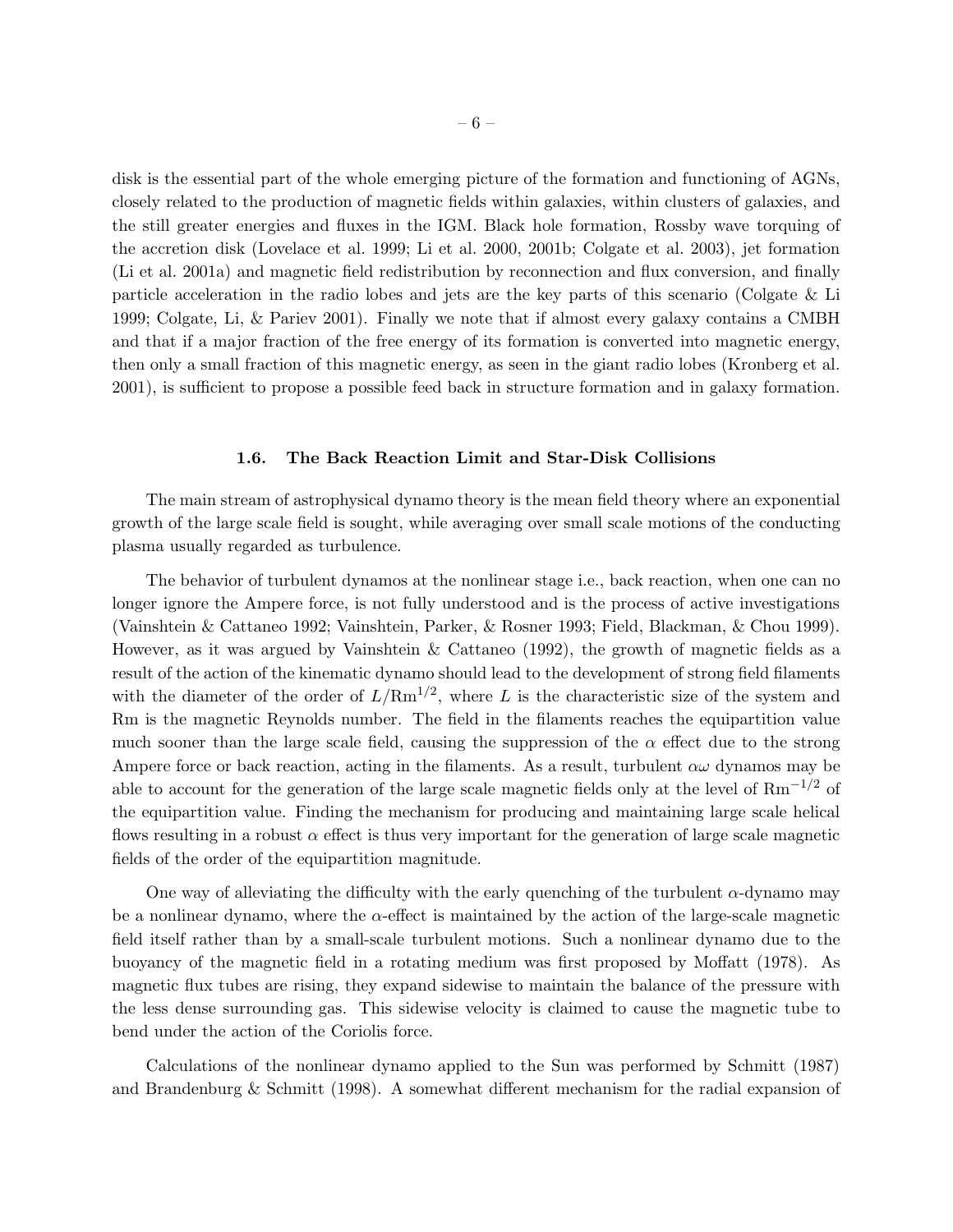the buoyant magnetic loops (due to the cosmic ray pressure) was proposed in the context of the Galactic dynamo by Parker (1992) and detailed calculations of the resulting mean field theory were performed by Moss, Shukurov & Sokoloff (1999). In this case the matter, cosmic rays, would not fall back to the galaxy surface, but the inertial mass of the cosmic rays is smaller than that of the galactic matter by  $\sim 10^{-10}$ , again greatly reducing the back reaction limit. The buoyant dynamo can amplify the weak large-scale magnetic field,  $B_c \sim \text{Rm}^{-1/2} B_{equi}$ , where  $B_{equi}$  is the magnetic field in equipartition with the turbulent energy. However, the buoyant  $\alpha$  is a fraction (generally, a small fraction) of the velocity of the buoyant rise of the toroidal magnetic fields,  $u_B = C(d/H)^{1/2}v_A$ , where d is the radius of a flux tube,  $H$  is the half thickness of the disk,  $v_A$  is the Alfvén speed, and C is a constant of order unity. For Rm  $\sim 10^{15}$  to  $10^{20}$  in the accretion disk,  $B_c \sim 10^{-8}$  to  $10^{-10}B_{equi}$ . Alfvén speed will be about  $10^{-8}$  to  $10^{-10}$  of sound speed. As we show below, star-disk collisions lead to a large mass ejected above the disk and therefore result in robust, large scale helical motions of hot gas with the rotation velocity exceeding the sound speed in the disk and, therefore,  $10^8$  to  $10^{10}$  times faster than the buoyant motions of the magnetic flux tubes. Thus, we can safely neglect the buoyant dynamo in our calculations of the linear stage of star-disk collision driven dynamo.

# 1.7. Star-Disk Collisions

It has now been long realized that the collisions of stars forming the central part of the star cluster in AGNs with the accretion disk lead to the exchange and stripping (or possibly growth) of the outer envelopes of stars and also, inevitably, a change in the momentum of the stars. This makes an important impact on the dynamics of stellar orbits. Thus the evolution of the central star cluster may contribute to providing accretion mass for the formation of the CMBH and can account for part of the observed emission from AGNs (Syer, Clarke, & Rees 1991; Artymowicz, Lin, & Wampler 1993; Artymowicz 1994; Rauch 1995; Vokrouhlicky & Karas 1998; Landry & Pineault 1998). Zurek, Siemiginowska, & Colgate (1994) considered the physics of plasma tails produced after star-disk collisions (see also Zurek, Siemiginowska, & Colgate 1996). They suggest that emission from these tails may account for the broad lines in quasars. Here we suggest another consequence of stars passing through the accretion disk, the generation of magnetic fields.

For this to happen on a large scale and at the Keplerian back reaction limit requires multiple, repeatable coherent rotation through a finite angle and axial translation of conducting matter well above the disk. We emphasize the importance of an experimental, laboratory demonstration of the rotation and translation of plumes, driven by jets in a rotating frame (Beckley et al. 2003). These laboratory plumes are the analogue of those produced by the star disk collisions, which are the source of the helicity fundamental to this dynamo mechanism.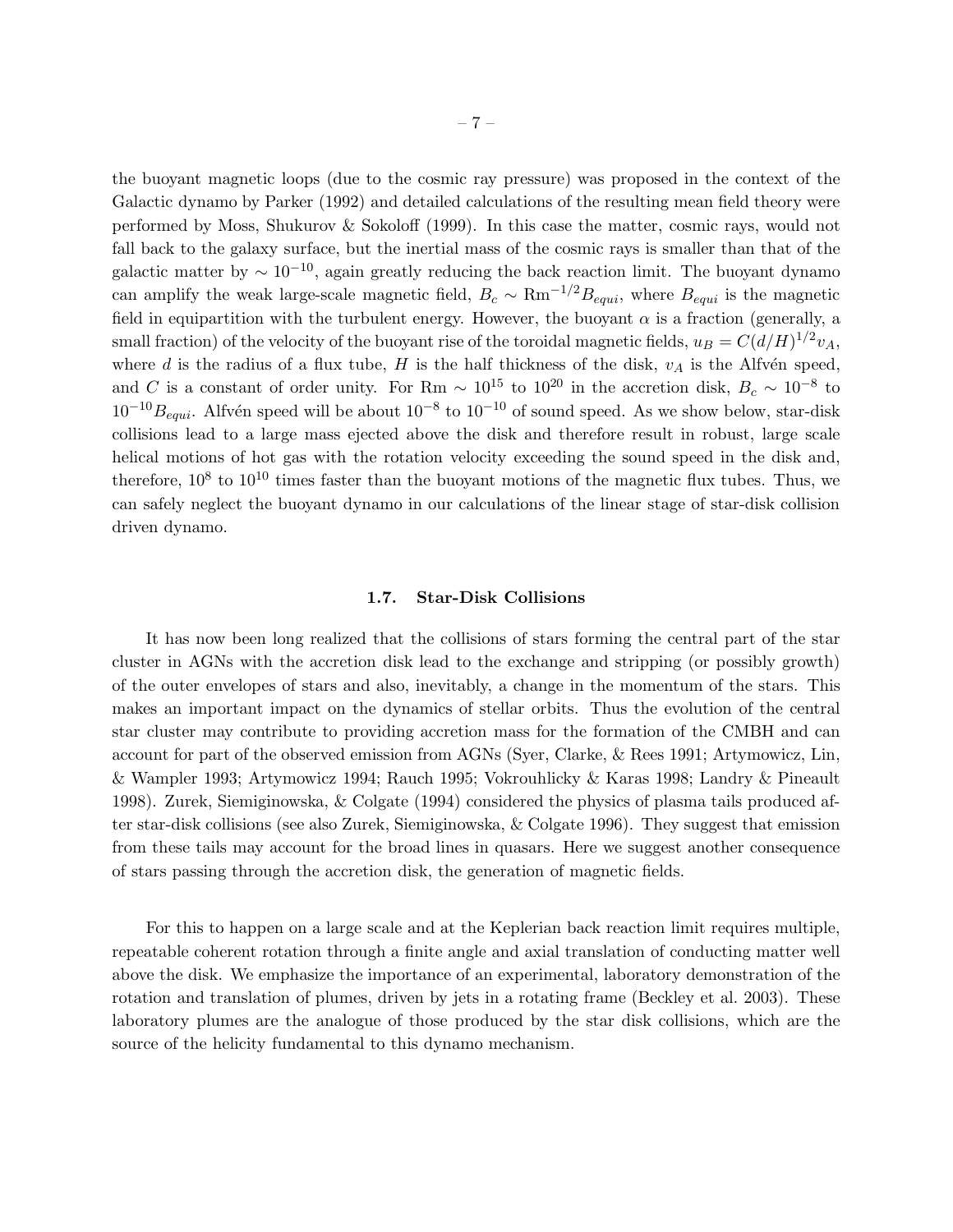## 1.8. The Structure of the Accretion Disk

The near universally accepted view of accretion disks is that based upon the transport of angular momentum by turbulence within the disk. This is the  $\alpha$ -disk model, which is also referred to as the Shakura–Sunyaev and to many is the standard model. This model was developed by Shakura (1972), Shakura & Sunyaev (1973), and Novikov & Thorne (1973) and since then it has been widely used for geometrically thin and optically thick accretion disks in moderate to high luminosity AGNs. In this model the viscous transport coefficient is limited by the vertical size of an eddy that can "fit" within the height of the disk,  $2H$ , and the velocity of the eddy of less than sound speed,  $c_s$ , within the disk. Thus the maximum possible viscous transport coefficient,  $\nu_{max}$  becomes  $\nu_{max}$  <  $Hc_s$ , regardless of what source of turbulence or instability one invokes. The consequence of this limitation is that using the Shakura–Sunyaev formalism, a constant mass flow and the physics of radiation transport, pressure, and surface emission one obtains a disk around a typical CMBH of  $10^8 M_{\odot}$  that has too great a mass thickness at too small a radius, ~ 0.013 pc to be consistent within several orders of magnitude with a generally accepted picture of galaxy formation and angular momentum distribution of a "flat rotation curve" disk. This difficulty has been recognized for some time, (Shlosman & Begelman 1989), motivating the consideration of various alternate transport mechanisms. However, a recent in-depth review of the problem by Goodman (2003) finds no simple solution.

As an alternative solution we have found in recent years that large scale horizontal vortices can be excited within a Keplerian disk by appropriate pressure or angular momentum distributions, closely analogous to Rossby vortices within the disk (Li et al. 2001b). These vortices initially have a horizontal dimension of  $\sim$  2 to 4 H. One might then ask what is the difference with the truncation of eddy size at the disk height of a turbulent disk and the Rossby vortex disk, because both are truncated initially at the same size. The difference is that the Rossby vortices act coherently and so each vortex, regardless of size acts to transport angular momentum in one direction only, namely radially outwards as compared to turbulence, which is a random walk process. Furthermore the Rossby vortices have a further property of merging leading to larger vortices until  $r_{vortex} \simeq R/3$ . The transport process is then faster or a transport coefficient that can be larger by the ratio  $\nu_{Rossby}/\nu_{turbulence} \simeq r/H \sim 10^4$ , thus making feasible an accretion disk that matches the flat rotation curve mass and angular momentum distribution of typical galaxy formation. In addition we also take note of the fact that we have recently suggested that the origin of CMBHs and their correlated power law velocity dispersion can be surprisingly explained by forming the CMBH accretion disk using the Rossby vortex instability mechanism rather than the Shakura–Sunyaev turbulent model (Colgate et al. 2003). This prediction and confirmation by observations as well as the mass thickness problem is sufficiently provoking that to consider the accretion disk dynamo model based solely upon the Shakura–Sunyaev model may be misleading. Fortunately the Rossby vortex instability predicts universally a thinner disk and all disk problems with the dynamo become less difficult. Still, as it is described in a companion paper II (Pariev, Colgate & Finn 2006), stardisk collisions driven dynamo operates at radii  $\sim 200r_g$  in the accretion disk, where too high mass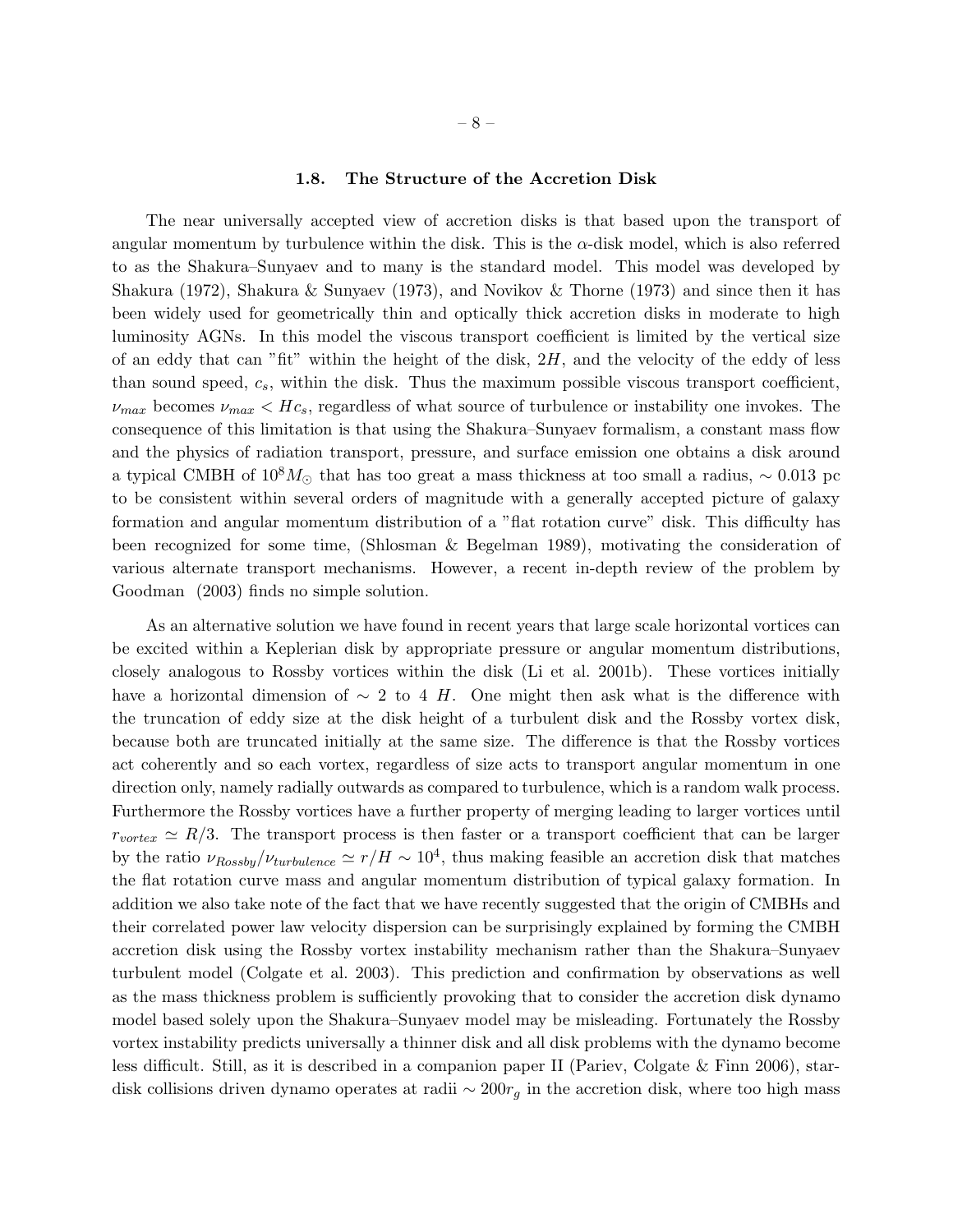thickness of Shakura–Sunyaev disk is not yet a problem for self-gravity and matching to outside "flat rotation curve". Shakura–Sunyaev model is also better developed than Rossby vortex model at present. Hence, in order to minimize the number of speculative assumptions, we proceed with our dynamo model based upon the Shakura–Sunyaev disk model and note the alternate differences when necessary.

This work is arranged as follows: in section 2 we discuss the distribution of stars, in section 3 the structure of the accretion disk, and in section 4 the kinematics of star-disk collisions. Finally, we end with a summary.

### 2. Star Clusters, and their Distributions

To proceed with the dynamo problem we need to address the following issues:

- 1. What is the distribution of stars in coordinate and velocity space in the central star cluster of an AGN ?
- 2. What is the velocity, density and conductivity of the plasma in the disk and in the corona of the disk ?
- 3. What is the hydrodynamics of the flow resulting from the passage of the star through the disk ?

Each of these problems is difficult to solve. Moreover, there are no detailed solutions to these problems up to date. Furthermore they all interrelate. In the following three subsections we present a brief (far from complete) analysis of each of the problems based on available research and some of our own conjectures. Because each of these problems interrelate to some degree with each other, the justification of some assumptions must be delayed. However, as noted above, we will predict a dynamo gain so large that details of the disk and of the star disk collisions and their frequency become of secondary importance compared to the existence of the disk, a few stars and the CMBH.

# 2.1. Kinematics of the Central Star Cluster

By now there is strong observational evidence (e.g., Tremaine et al. 2002; Merritt & Ferrarese 2001; van der Marel 1999; Kormendy et al. 1998; van der Marel et al. 1997) that many galactic nuclei contain massive dark objects in the range of  $\approx 10^6 - 10^9 M_{\odot}$ . Numerical simulations of the evolution of central dense stellar clusters indicate that they are unstable to the formation of black holes, which would subsequently grow to larger masses by absorbing more stars (Quinlan & Shapiro 1990). Recent observations and the interpretation of very broad skewed profiles of iron emission line (e.g., Tanaka et al. 1995; Bromley, Miller, & Pariev 1998; Fabian et al. 2000) in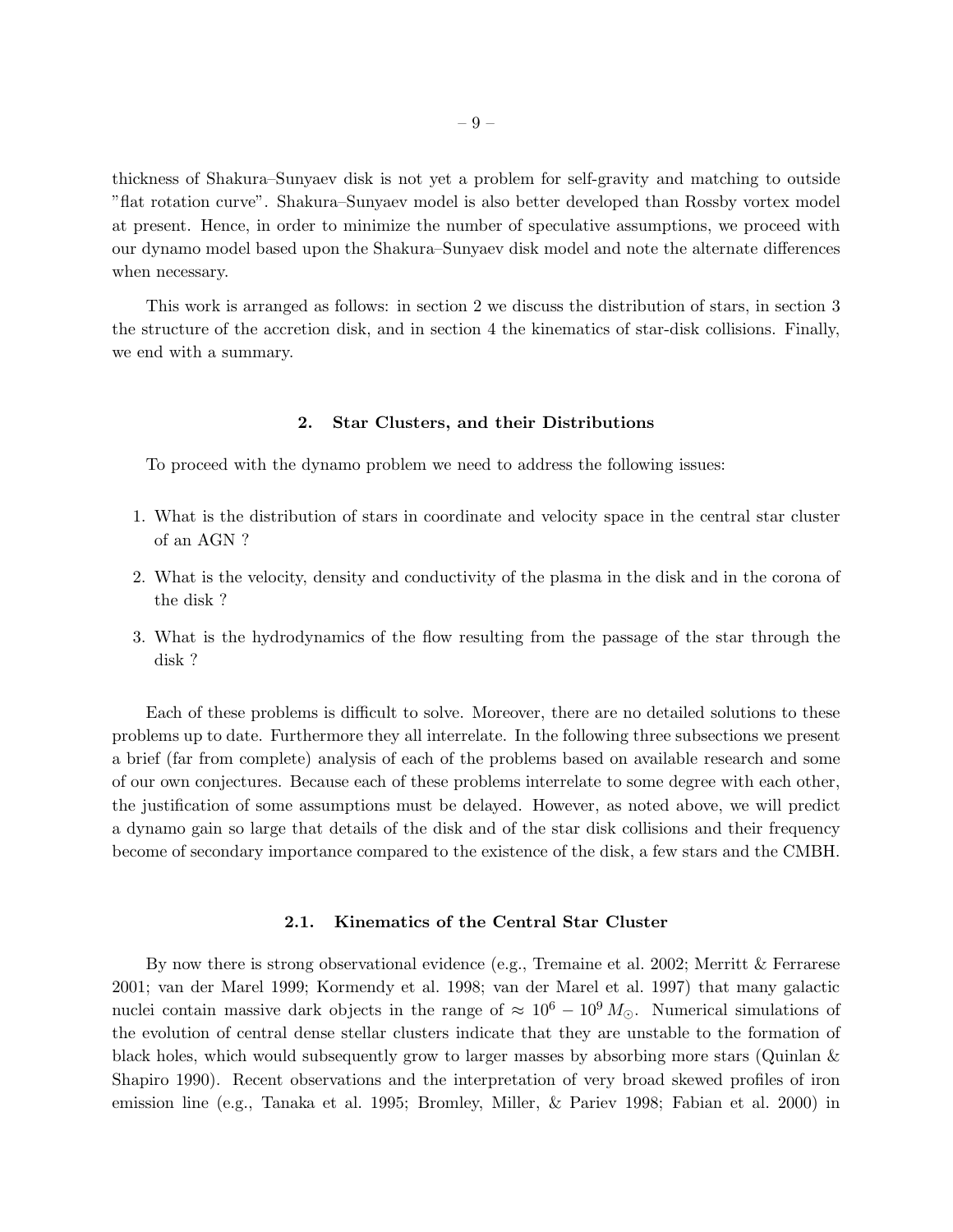Seyfert nuclei provide direct evidence for strong gravitational effects in the vicinity of massive dark objects in AGNs. This leaves us with conviction that the nuclei of AGNs indeed harbor black holes with accretion disks (Fabian et al. 1995). Although the observations of star velocities and velocity dispersion are used to obtain an estimate of the mass of the supermassive black hole, a measurement of the number density of stars is limited by resolution to about 1 pc for M32 and M31 and about 10 pc for the nearest ellipticals. From these observations we infer a star density of  $n(1~\text{pc}) \approx 10^4 - 10^6 M_{\odot} \text{pc}^{-3}$  at 1 pc (Lauer et al. 1995).

One needs to rely on the theory of the evolution of the central star cluster in order to obtain number densities of stars closer to the black hole. The subject of the evolution of a star cluster around a supermassive black hole has drawn significant interest in the past. The gravitational potential inside of the central 1 pc will be always dominated by the black hole. Bahcall & Wolf (1976) showed that, if the evolution of a star cluster is dominated by relaxation, the effect of a central Newtonian point mass on an isotropic cluster would be to create a density profile  $n \propto r^{-7/4}$ . However, for small radii ( $\approx 0.1 - 1 \text{ pc}$ ) the effects of physical collisions between stars become dominant over two-body relaxation. Also, the disk produces a drag on the stellar orbits, which accumulates over many star passages. The result of the star-disk interactions is to reduce the inclination, eccentricity, and semimajor axis of an orbit, finally causing the star to be trapped in the disk plane, and so moving on circular Keplerian orbits (Syer, Clarke, & Rees 1991; Artymowicz, Lin, & Wampler 1993; Artymowicz 1994; Rauch 1995; Vokrouhlicky & Karas 1998). Closer to the black hole ( $\leq 100r_g$ ,  $r_g = 2GM/c^2$ , the gravitational radius) general relativistic corrections to the orbital motions and tidal disruption of the stars by the black hole must be taken into account. Considering all these effects and furthermore that the star-star collisions cannot be treated in a Fokker–Plank (or diffusion) approximation, an accurate theory becomes a difficult endeavor, which has not yet been completed to our knowledge.

To obtain a plausible estimate of the number density and velocity distribution of stars in the central cluster we will follow the work of Rauch (1999), which addresses all these effects on the star distribution mentioned above, except the dragging by the disk. Rauch (1999) showed that star-star collisions lead to the formation of a plateau in the density of stars for small r because of the large rates of destruction of stars by collisions. We adopt the results of model 4 from Rauch (1999) as our fiducial model. This model was calculated for all stars having initially one solar mass. The collisional evolution in model 4 are close to the stationary state, when the combined losses of stars due to collisions, ejection, tidal disruptions and capture by the black hole are balanced by the replenishment of stars as a result of two-body relaxation in the outer region with  $n \propto r^{-7/4}$  density profile. Taking into account the order of magnitude uncertainties in the observed star density at 1 pc, the fact that model 4 has not quite reached a stationary state can be acceptable for the purpose of order of magnitude estimates.

For the mass of the black hole we take  $M = 10^8 M_8 M_{\odot}$ . The radius of the event horizon of the black hole is  $r_g = 2GM/c^2 = 3.0 \cdot 10^{13} \cdot M_8 \text{ cm} = 9.5 \cdot 10^{-6} \cdot M_8 \text{ pc}$ . We then approximate the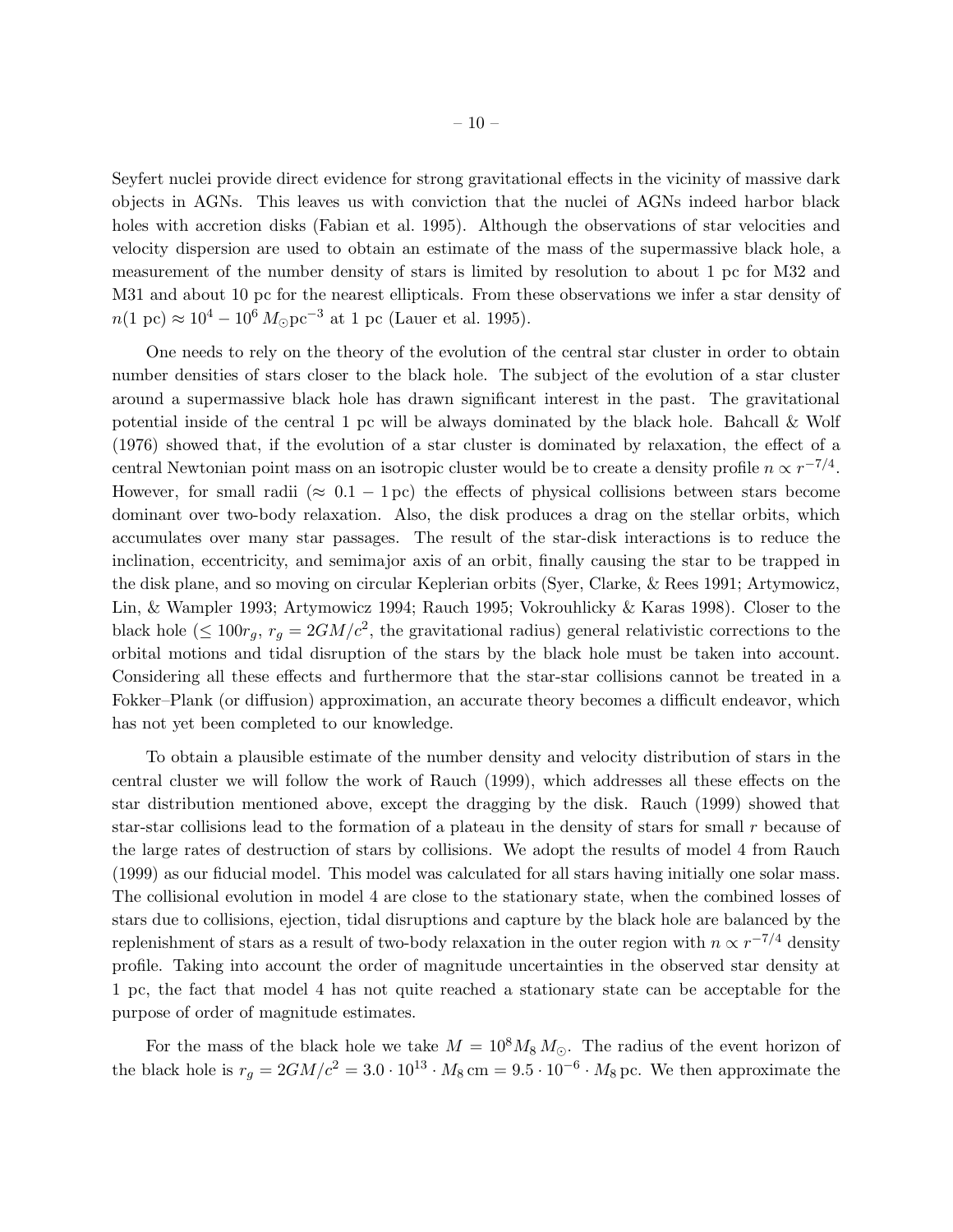density profile of model 4 as

$$
n = n_5 \cdot 10^5 \frac{M_{\odot}}{\text{pc}^3} \left(\frac{r}{1\text{pc}}\right)^{-7/4} \quad \text{for} \quad r > 10^{-2} \text{pc},
$$
  
\n
$$
n = n_5 \cdot 3 \cdot 10^8 \frac{M_{\odot}}{\text{pc}^3} \quad \text{for} \quad 10r_t < r < 10^{-2} \text{pc},
$$
  
\n
$$
n = 0 \quad \text{for} \quad r < 10r_t,
$$
 (1)

where  $r_t = 2.1 \cdot 10^{-4}$  pc ·  $M_8^{1/3} = 21r_g$  is the tidal disruption radius for a solar mass star,  $n_5 =$  $n(1\,\mathrm{pc})$  $\frac{n(1\,\text{pc})}{10^5\,M_{\odot}/\text{pc}^{-3}}$ ,  $M_8 = M/10^8M_{\odot}$ . An integration of expression (1) over volume produces the number of stars with impact radii inside a given radius,  $N(\langle r \rangle)$ , as:

$$
N( 10^{-2} \text{ pc},
$$
  

$$
N(  

$$
N( (2)
$$
$$

such that  $N(< 10^{-2} \text{ pc}) = 1.3 \cdot 10^3 n_5$  stars. Thus in this conservative view there are no star disk collisions and therefore no dynamo inside  $200r<sub>g</sub>$ . One notes that the total mass of stars inside central 0.1 pc remains a small fraction  $(< 10^{-2}$ ) of CMBH mass.

This extrapolated lack of stars within the inner most regions of the disk presumably occurs because of star-star collisions and tidal disruption of stars and is independent of disk structure. The zero *n* at  $r < 10r_t$  is a crude approximation to actual decrease in the number density of stars. This is because we recognize that distant gravitational scattering will lead to some diffusion of stars from distant regions and thus feeding of stars to the inner regions, limited by  $r_t$ .

We shall comment further on the influence of the drag by the disk on the above density profile. Following the formula [1] from Rauch (1999) the probability that the solar mass star on the elliptic orbit with eccentricity e and the minimum distance from the black hole  $r_{min}$  will experience a collision with another star during one orbital period is

$$
\tau_{coll} = 2 \cdot 10^{-5} \cdot n_5 M_8^{-3/4} (3 - e) \left(\frac{r_{min}}{r_g}\right)^{-3/4}.
$$
\n(3)

This probability at  $100r_g$  or  $\sim 10^{-3}$  pc becomes

$$
\tau_{coll} = 6 \cdot 10^{-7} \cdot n_5 M_8^{-3/4} (3 - e). \tag{4}
$$

This probability is sufficiently small that the drag of the disk during star-disk collisions can be more important. In order to evaluate that drag we need to know the surface density in the disk.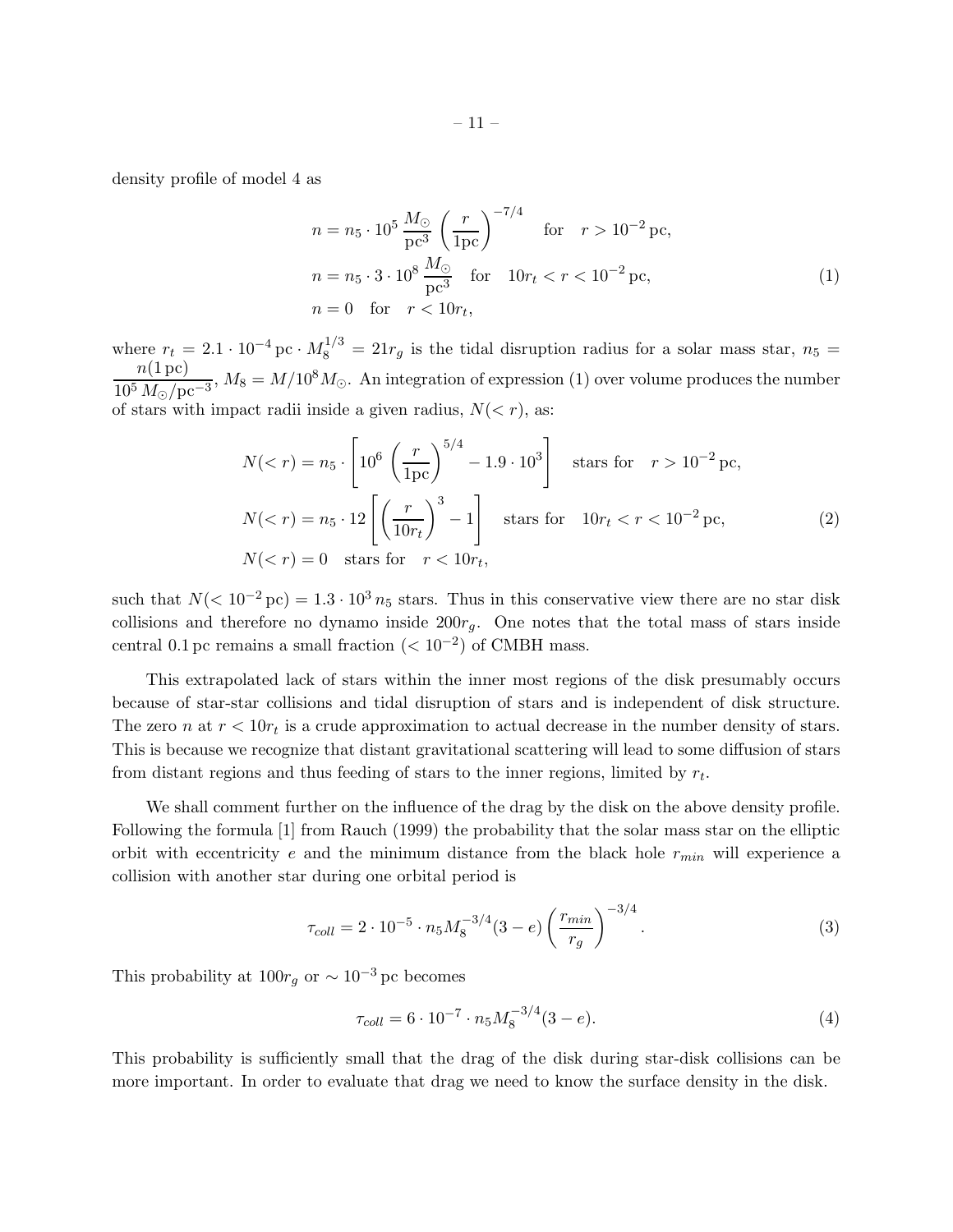# 3. Disk Structure and Star Collisions

We adopt the  $\alpha$ -disk model, which we also refer to as the Shakura–Sunyaev (Shakura 1972; Shakura & Sunyaev 1973) model. We also consider the Rossby vortex model for reasons outlined in the introduction. As noted before, fortunately the Rossby vortex instability predicts universally a thinner disk and all disk problems with the dynamo become less difficult. Hence we proceed with our dynamo model based upon the Shakura–Sunyaev disk model and note the alternate differences when necessary.

For thirty years, the Shakura–Sunyaev disk model has been the most widely used model of the accretion disk. The expressions for the parameters of the  $\alpha$ -disk can be found in original articles (Shakura 1972; Shakura & Sunyaev 1973) and in many later books (e.g., Shapiro & Teukolsky 1983; Krolik 1999; Bisnovatyi-Kogan 2002). Here, we give the complete set of these expressions conveniently scaled for our problem (supermassive black hole, radius about  $200r<sub>g</sub>$  or  $10<sup>-2</sup>$  pc) in Appendix A.

There have been a number of works perfecting and improving the simple analytical Shakura– Sunyaev model and determining the limits of applicability of this solution to real AGN accretion disks. Here we leave aside the complex physics of the innermost  $(\leq 10r_q)$  parts of the accretion flow because the innermost regions are devoid of stars and so star-disk collisions are almost nonexistent in this region. More realistic bound-free opacities were included by Wandel & Petrosian (1988), non-LTE models were developed by Hubeny & Hubeny (1997, 1998) in disks with arbitrary optical depth, and optically thin and optically thick disks, were considered in Artemova et al. (1996). If one is looking at the interval of disk radii  $\sim 100$  to  $\sim 1000r_g$ , these improvements have some quantitative effects on the disk structure such as the emitted spectrum may be significantly different among models. More exact descriptions of the accretion disk come at a price of loosing analytic simplicity of the expressions for the radial profiles of the density, temperature, disk height, etc., while gaining a factor of only a few in accuracy. Because of the approximate nature of our model (mandated by the poor accuracy of its other ingredients), we prefer to use the simplest of the disk models, and therefore use the analytic results given in the original works of Shakura and Sunyaev.

The surface density of the  $\alpha$ -disk in the inner radiation dominated part, where Compton opacity prevails, is given by expression (A4) in the Appendix A. When expressed in units of  $M_{\odot}/R_{\odot}^2$ , it becomes

$$
\Sigma = 9.9 \cdot 10^{-10} \frac{M_{\odot}}{R_{\odot}^2} \left(\frac{\alpha_{ss}}{0.01}\right)^{-1} \left(\frac{l_E}{0.1}\right)^{-1} \left(\frac{\epsilon}{0.1}\right)^1 \left(\frac{rc^2}{GM}\right)^{3/2} \left(1 - \sqrt{\frac{3r_g}{r}}\right)^{-1},\tag{5}
$$

where  $\alpha_{ss}$  is the " $\alpha$ "-parameter of the disk model,  $l_E$  is the ratio of the luminosity of the disk to the Eddington limit for the black hole of mass  $M$ ,  $\epsilon$  is the fraction of the rest mass energy of the accreting matter, which is radiated away. Thus close to  $r_g$ ,  $\Sigma = 404 \text{ g cm}^{-2}$ . The expression (5) is valid for a radiation pressure supported disk where  $r < r_{ab}$  given by expression (A2). For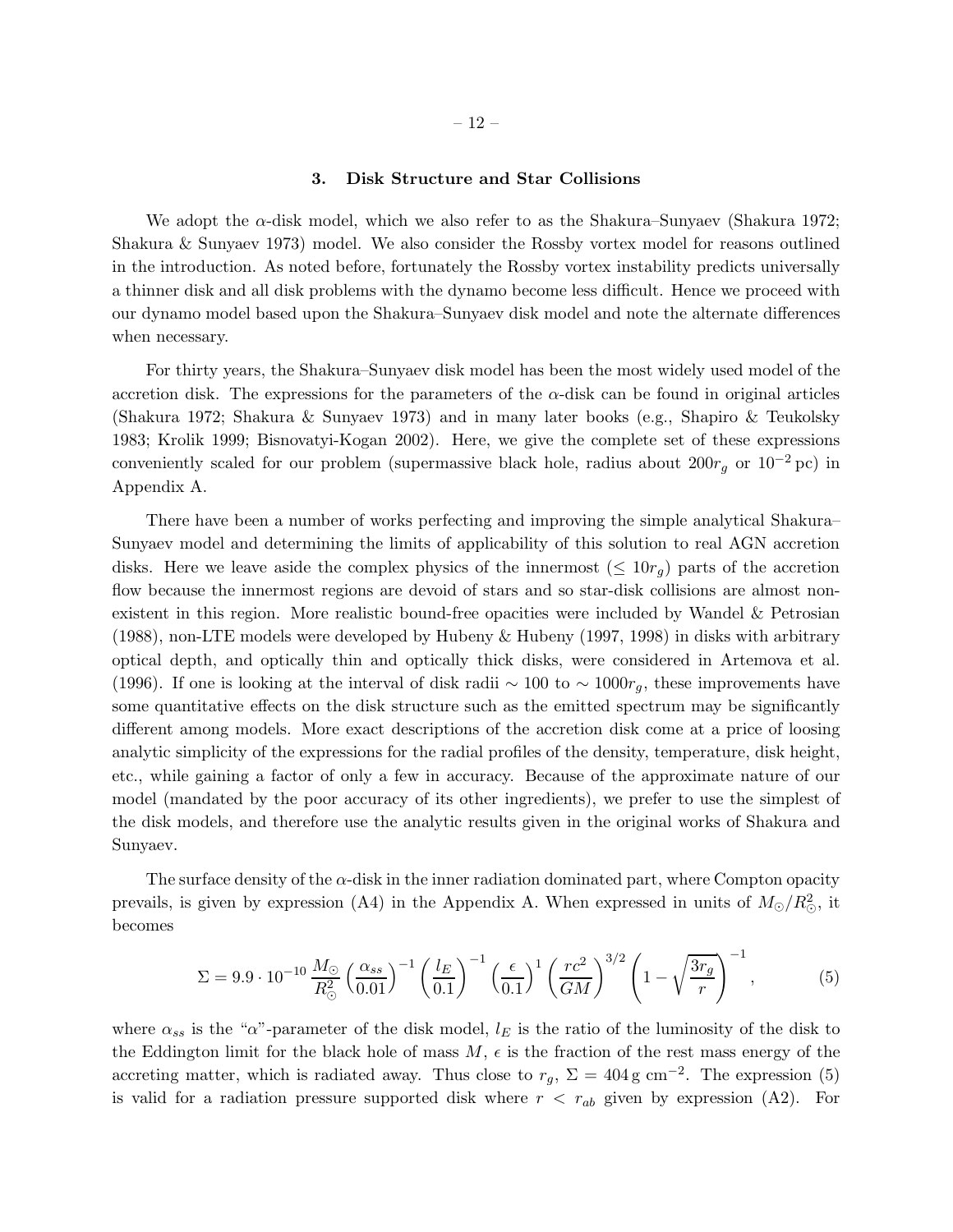typical values  $\alpha_{ss} = 0.01, \ \epsilon = 0.1, \ l_E = 0.1, \ M_8 = 1$ , we obtain  $r_{ab} = 2.3 \cdot 10^{-3}$  pc  $\approx 240r_g$  and  $\Sigma_{ab} = \Sigma(r_{ab}) \approx 4.2 \cdot 10^6 \,\text{g cm}^{-2}.$ 

When the disk becomes self gravitating, it may become subject to a gravitational instability. When the task becomes sen gravitating, it may become subject to a gravitational instability.<br>In Appendix A we check that by calculating the Toomre parameter To =  $\frac{\varkappa c_s}{\pi G\Sigma}$  (e.g., Binney & Tremaine 1994), where  $\varkappa$  is the epicyclic frequency and  $c_s$  is vertically averaged sound speed. The gravitational instability develops if  $To < 1$ . As follows from the analysis in the Appendix A the disk has a well defined radius of stability  $r<sub>T</sub>$ , such that for  $r > r<sub>T</sub>$  it becomes unstable. In the case when  $r_T < r_{ab}$ , the expression for  $r_T$  is given by formula (A33). For the values  $\alpha_{ss} = 0.01$ ,  $\epsilon = 0.1, l_E = 0.1, M_8 = 1$  the radius of stability  $r_T$  falls close to the radius of transition  $r_{ab}$  between radiation dominated and gas pressure dominated parts of the disk. The development of the Jeans instability should lead to the formation of spiral patterns and fragmentation of the disk (Shlosman & Begelman 1989), which will happen on the radial inflow time scale at a radius  $\approx r_T$ . Therefore, for estimating the drag produced by the disk on the passing stars, we can limit ourselves to consider only the inner portion of the disk at  $r < r_{ab}$  and use equation (5) for the disk surface density. The gas beyond  $r_{ab}$  may also influence the motion of stars. It is difficult to evaluate the drag produced on stars passing through gravitationally unstable outer parts of the disk for  $r > r<sub>T</sub>$ . However, we note that the rate of star-disk collisions is maximized at  $r \lesssim 10r_t \sim r_{ab}$ , so most of the star-disk collisions happen inside the radiation dominated zone (zone (a)) of the disk.

The Rossby vortex model of the disk predicts a mass thickness of a near constant,  $100 g \text{ cm}^{-2}$  $\Sigma_{RVI}$  < 1000 g cm<sup>-2</sup>. This is about the same as the Shakura–Sunyaev model near to the BH, but becomes very much less at large radius. Consequently the self gravity condition occurs at a much larger radius, 3 to 10 pc, and matches smoothly onto the galactic flat rotation curve mass distribution.

Hereafter, we will use disk parameters in zone (a) listed in Appendix A for the estimates of star-disk collisions. The disk half-thickness (expression  $(A5)$ ) expressed in units of  $r<sub>q</sub>$  is

$$
H = 1.15 \cdot r_g \left(\frac{l_E}{0.1}\right) \left(\frac{\epsilon}{0.1}\right)^{-1} M_8 \left(1 - \sqrt{\frac{3r_g}{r}}\right),\tag{6}
$$

expressed in solar radii

$$
H = 370R_{\odot} \left(\frac{l_E}{0.1}\right) \left(\frac{\epsilon}{0.1}\right)^{-1} M_8 \left(1 - \sqrt{\frac{3r_g}{r}}\right),\tag{7}
$$

and expressed as a fraction of  $r_{ab}$ 

$$
H = 3.7 \cdot 10^{-3} r_{ab} \left(\frac{\alpha_{ss}}{0.01}\right)^{-2/21} \left(\frac{l_E}{0.1}\right)^{5/21} \left(\frac{\epsilon}{0.1}\right)^{-5/21} M_8^{-2/21} \left(1 - \sqrt{\frac{3r_g}{r}}\right). \tag{8}
$$

It is natural to expect that the dynamo growth rate will be also maximized at small radii primarily within zone (a) where the disk is radiation dominated, but outside of the region,  $r_t \simeq 21r_q$ ,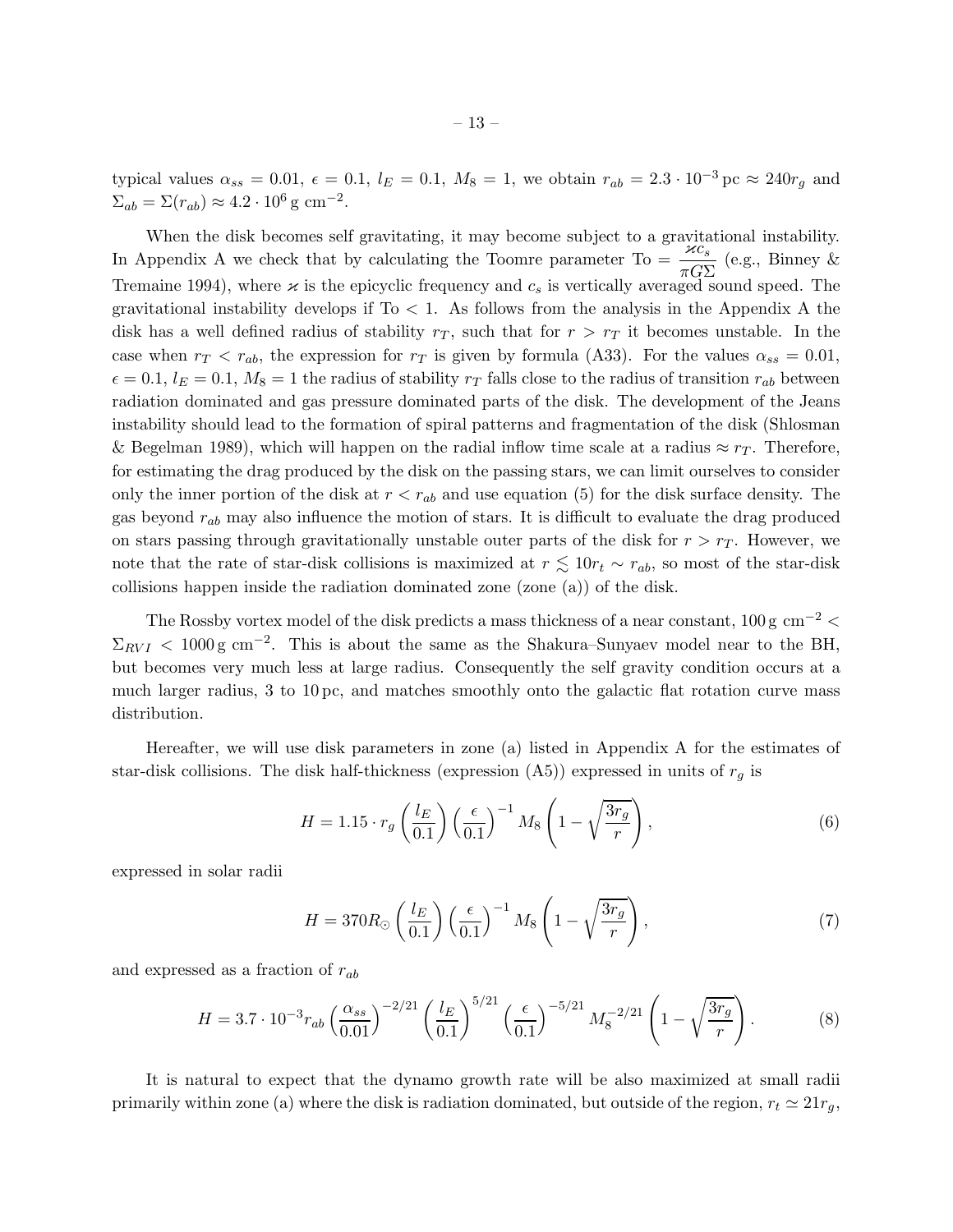of tidal destruction of stars. However, we should also point out that although proof of principle of the dynamo is most likely where the growth rate is maximum, we also expect that regardless of where the growth rate maximizes, that the back reaction will limit the maximum fields and that subsequent diffusion outwards (as for the angular momentum) and advection inwards (as for the mass) will ensure a redistribution of the magnetic flux reaching a new equilibrium presumably less dependent upon where the maximum dynamo growth rate occurs.

#### 3.1. Star-Disk Interaction

The orbital period of the star is

$$
t_{orb} = 3.1 \cdot 10^3 \,\mathrm{s} \cdot M_8 \left(\frac{r_{min} c^2}{GM}\right)^{3/2} (1 - e)^{-3/2}.\tag{9}
$$

where, as before,  $r_{min}$  is the minimum impact radius of the star's orbit. The typical velocity of the star relative to the disk is close to the Keplerian velocity at  $r_{min}$ . Since the speed of sound in the disk is much smaller than the Keplerian velocity, by the ratio  $H/r \simeq 3.7 \cdot 10^{-3}$ , stars pass through the disk with highly supersonic velocities. The drag force on the star consists of two components, collisional and gravitational. The collisional or direct drag is produced by intercepting the disk material by the geometric cross section of the star. Assuming the star to have a solar mass and radius, this force is  $F_{drag} = \pi R_{\odot}^2 \rho v_*^2$ , where  $\rho$  is the mass density of the gas in the disk, and  $v_*$  is the velocity of the star relative to the disk gas. Radiation drag is negligible compared to gas drag as soon as the speed of sound is nonrelativistic, i.e.  $c_s \ll c$ . The second component of the drag force is due to deflection of the gas by the gravitational field of the star. Rephaeli & Salpeter (1980) found that the latter component is nonzero only for supersonic motion and gave the following expression for that force in the limit  $v_* \gg c_s$ 

$$
F_{grav} = 4\pi \frac{G^2 M_{\odot}^2}{v_*^2} \rho \ln \Lambda,\tag{10}
$$

where  $\Lambda$  is the Coulomb logarithm. The ratio of the two forces is

$$
\frac{F_{drag}}{F_{grav}} = \frac{R_{\odot}^2 v_*^4}{G^2 M_{\odot}^2 4 \ln \Lambda}.
$$
\n(11)

Using for  $v_*$  its Keplerian value  $v_* = (GM/r)^{-1/2}$ , and using for the Coulomb logarithm its maximum possible value  $\Lambda = r/R_{\odot}$ , one obtains the ratio of the forces as

$$
\frac{F_{drag}}{F_{grav}} = \frac{1.03 \cdot 10^{10}}{1 + 0.19 \ln(M_8 \frac{c^2 r}{GM})} \left(\frac{GM}{c^2 r}\right)^2.
$$
\n(12)

One can see from equation (12) that the force due to the direct interception of gas by the star is much larger than the drag caused by the gravitational drag for all values of r of interest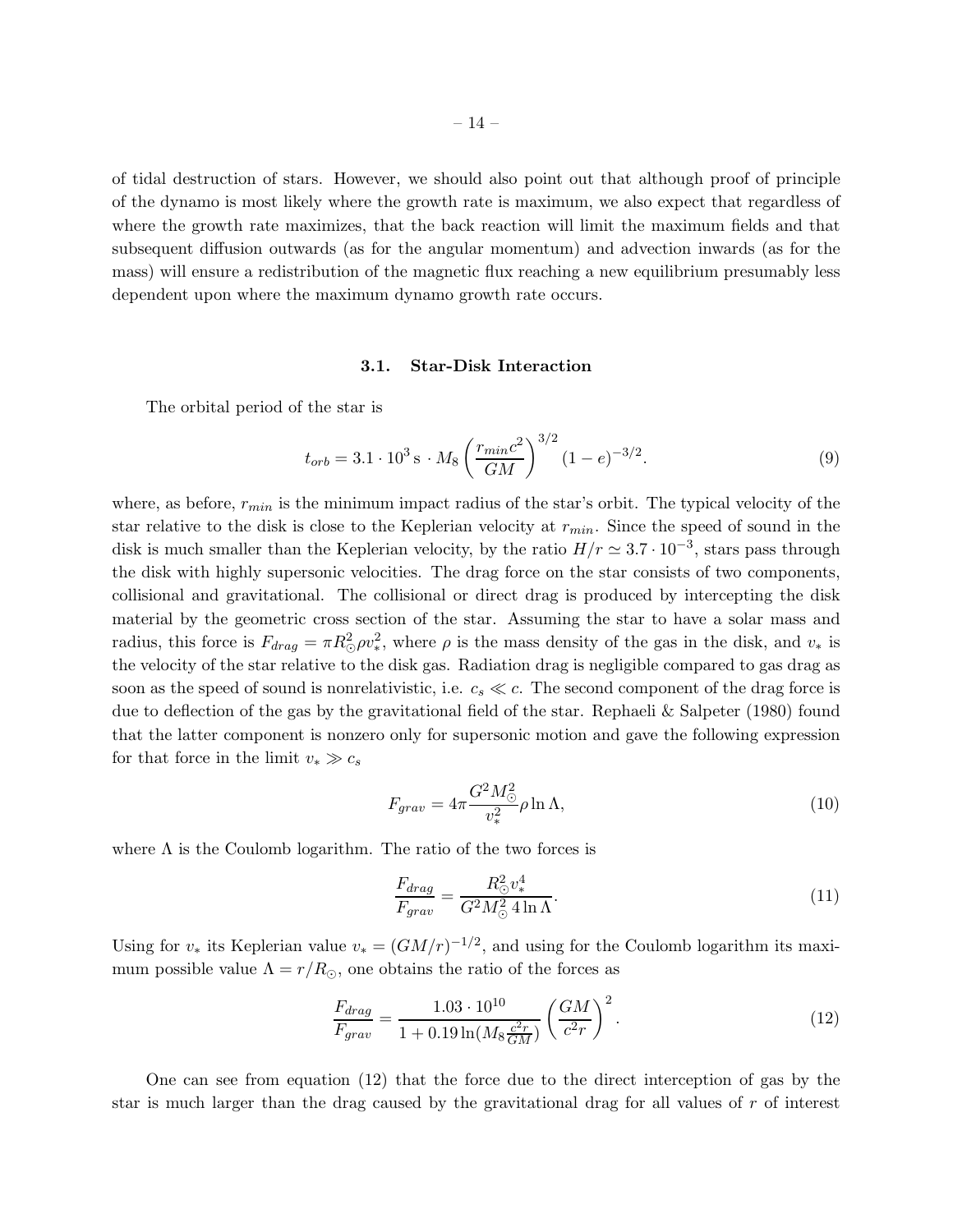to us  $r \lesssim 10^5 r_g$ . Thus, we can consider the change of momentum caused by the disk on passing stars as purely due to the interception of the gas by the geometrical cross section of the star  $\pi R_{\odot}^2$ . Hence, the characteristic time needed to substantially change the star orbit as a result of star-disk interactions,  $t_{disk}$ , is approximately equal to the time needed for the star to intercept the disk mass equal to the mass of the star. A star will pass through the disk twice per one orbital period. Assuming all stars as having a solar mass and radius, the ratio of the orbital period to  $t_{disk}$  is

$$
\tau_{disk} = \frac{t_{orb}}{t_{disk}} \approx \frac{2\Sigma \pi R_{\odot}^2}{M_{\odot}}.
$$

Using expression (5) for  $\Sigma$  in the region  $r < r_{ab}$  one obtains

$$
\tau_{disk} = 6.2 \cdot 10^{-9} \left(\frac{\alpha_{ss}}{0.01}\right)^{-1} \left(\frac{l_E}{0.1}\right)^{-1} \frac{\epsilon}{0.1} \left(\frac{c^2 r_{min}}{GM}\right)^{3/2} \left(1 - \sqrt{\frac{3r_g}{r_{min}}}\right)^{-1}.
$$
 (13)

The corresponding star-disk interaction time scale  $t_{disk}$  is given by

$$
t_{disk} = 1.58 \cdot 10^4 \,\text{yr} \cdot \frac{\alpha_{ss}}{0.01} \frac{l_E}{0.1} \left(\frac{\epsilon}{0.1}\right)^{-1} M_8^{-1/2} \frac{1}{(1-e)^{3/2}} \left(1 - \sqrt{\frac{3r_g}{r_{min}}}\right),\tag{14}
$$

and is independent of the semi-major axis of the star orbit. As was shown by Rauch (1995) secular evolution of all orbital elements of a star happen at the same time scale  $t_{disk}$  from equation (14). The ratio of  $\tau_{disk}$  to  $\tau_{coll}$  (equation (3)) is given by

$$
\frac{\tau_{disk}}{\tau_{coll}} = 1.8 \cdot 10^{-4} n_5^{-1} \frac{1}{3 - e} M_8^{3/4} \left(\frac{\alpha_{ss}}{0.01}\right)^{-1} \left(\frac{l_E}{0.1}\right)^{-1} \left(\frac{\epsilon}{0.1}\right)^1 \left(\frac{c^2 r}{GM}\right)^{9/4} \left(1 - \sqrt{\frac{3r_g}{r_{min}}}\right)^{-1}.
$$
 (15)

For orbits with  $r_{min} \leq 30r_g$  one has  $\tau_{disk} < \tau_{coll}$  and the effect of star-star collisions dominates over the effect of star-disk collisions (assuming typical parameters for the disk). For the radii  $30r<sub>g</sub> \leq r<sub>min</sub> \leq r<sub>T</sub>$  the orbit evolution is more influenced by the drag from the disk rather than by star-star collisions. (We note that this radius,  $30r<sub>g</sub>$ , is only slightly greater than the gravitational disruption radius by the CMBH,  $r_t \approx 20r_q$ .) Only a fraction of stars from the outer region located beyond  $\approx 1000r_g$  will not be put into the disk plane by star-disk drag. Results of Rauch (1995) show that it takes a considerably longer time than  $t_{disk}$  to reorient the retrograde star orbits. During this reorientation process the semimajor axes of initially retrograde star orbits decreases by  $\approx$  10 times. Before the alignment process for such stars could be completed they will move in radius closer than  $\approx 30r_g$  into the star-star collisions zone, where their orbital inclinations would be randomized. Another factor preventing all stars from being trapped into the disk plane is that there is always a fraction of stars which are injected by two body relaxation into the neighborhood of the black hole from large (much larger than  $r<sub>T</sub>$ ) radii. These stars can be brought directly into the region  $r \leq 30r_q$  (or close to it) and contribute to the collisional core of the stellar cluster.

To summarize, both star-disk and star-star collisions can be important for determining the distribution function in the central star cluster. However, it seems unlikely that the drag by the disk can trap all stars into the disk plane and denude the central  $\approx 10^{-3}$  pc of all stars not in the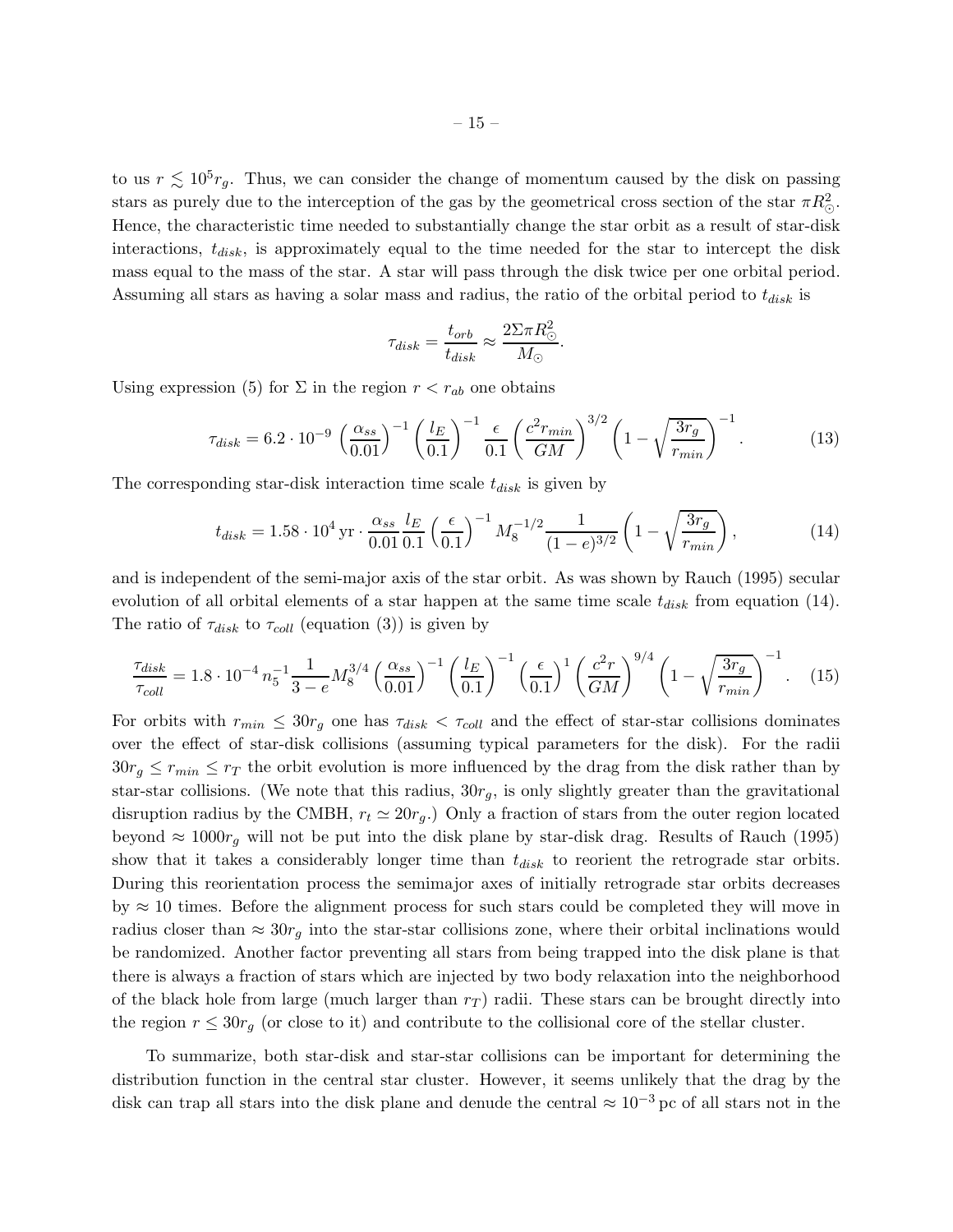disk plane. Trapping of stars by the disk will reduce the numbers of stars given by (1) but this requires more evolved computations, which are beyond the scope of the present work. Both starstar collisions and the effect of trapping by the disk of the stars having lower eccentricities faster than the stars having larger eccentricities leads to highly eccentric orbits of stars in the central  $\approx 10^{-3}$  pc. Drag by the disk will also lead to the prevailing of prograde orbits over the retrograde orbits. However, for our purpose, we assume that the star density is given by equations (1), all stars have  $e = 1$  and their orbits are randomly oriented in space. (This approximation is better in the model of the disk driven by Rossby vortices.)

# 3.2. The Rate of Star-Disk Collisions

We shall use the number density of stars,  $n$ , given by equation (1) in order to evaluate the rate of star-disk collisions. The flux of stars through the disk coming from one side of it is  $nv/4$ , where we assume that all stars have the same velocity  $v = \sqrt{2}(r\Omega_K)$  (parabolic velocity) and are distributed isotropically. One obtains then for  $M_8 = 1$ 

$$
\frac{1}{4}nv = 2.4 \cdot 10^{-39} \frac{1}{\text{cm}^2\text{s}} n_5 \left(\frac{r}{10^{-2} \text{pc}}\right)^{-9/4} \quad \text{for} \quad r > 10^{-2} \text{pc},
$$
\n
$$
\frac{1}{4}nv = 2.4 \cdot 10^{-39} \frac{1}{\text{cm}^2\text{s}} n_5 \left(\frac{r}{10^{-2} \text{pc}}\right)^{-1/2} \quad \text{for} \quad 10r_t < r < 10^{-2} \text{pc},
$$
\n
$$
\frac{1}{4}nv = 0 \quad \text{for} \quad r < 10r_t.
$$
\n(16)

Integrating the flux of stars coming from both sides of the disk over an area of  $\pi r^2$  inside some given radius  $r$ , one can estimate the rate of star-disk collisions within the radius  $r$ . Let us define the time  $\Delta T_c = \Delta T_c(r)$  as the inverse of this rate, i.e. one star passes through the disk area inside the radius r during the time  $\Delta T_c$  on average. The result is (see equation (1))

$$
\Delta T_c = \frac{2\pi}{\Omega_K(r)} \cdot 2.8 \cdot 10^{-5} \cdot n_5^{-1} \left(\frac{r}{10^{-2} \text{ pc}}\right)^{-3/2} \quad \text{for} \quad r > 10^{-2} \text{ pc},
$$
  
\n
$$
\Delta T_c = \frac{2\pi}{\Omega_K(r)} \frac{1.9 \cdot 10^{-2}}{n_5 \left(\frac{r}{10r_t}\right)^{3/2} \left(\left(\frac{r}{10r_t}\right)^{3/2} - 1\right)} \quad \text{for} \quad 10r_t < r < 10^{-2} \text{pc},
$$
  
\n
$$
\Delta T_c = \infty \quad \text{for} \quad r < 10r_t \quad \text{(no collisions)},
$$
\n(17)

where  $2\pi/\Omega_K(r) = T_K(r)$  is the period of Keplerian circular orbit at the radial distance r from the black hole. We see that the number of star-disk collisions happening per Keplerian period,  $T_K(r)$ , is  $\propto r^3$  inside the collisional core of the star cluster, e.g. within  $\approx 10^{-2}$  pc. For the outer region of the stellar cluster beyond  $\approx 10^{-2}$  pc this number continues to increase with r but more slowly, as  $\propto r^{3/2}$ . The number of collisions per Keplerian period at 0.01 pc is ~ 30,000, leading to fluctuations of the order of 1% within an orbital time of several years.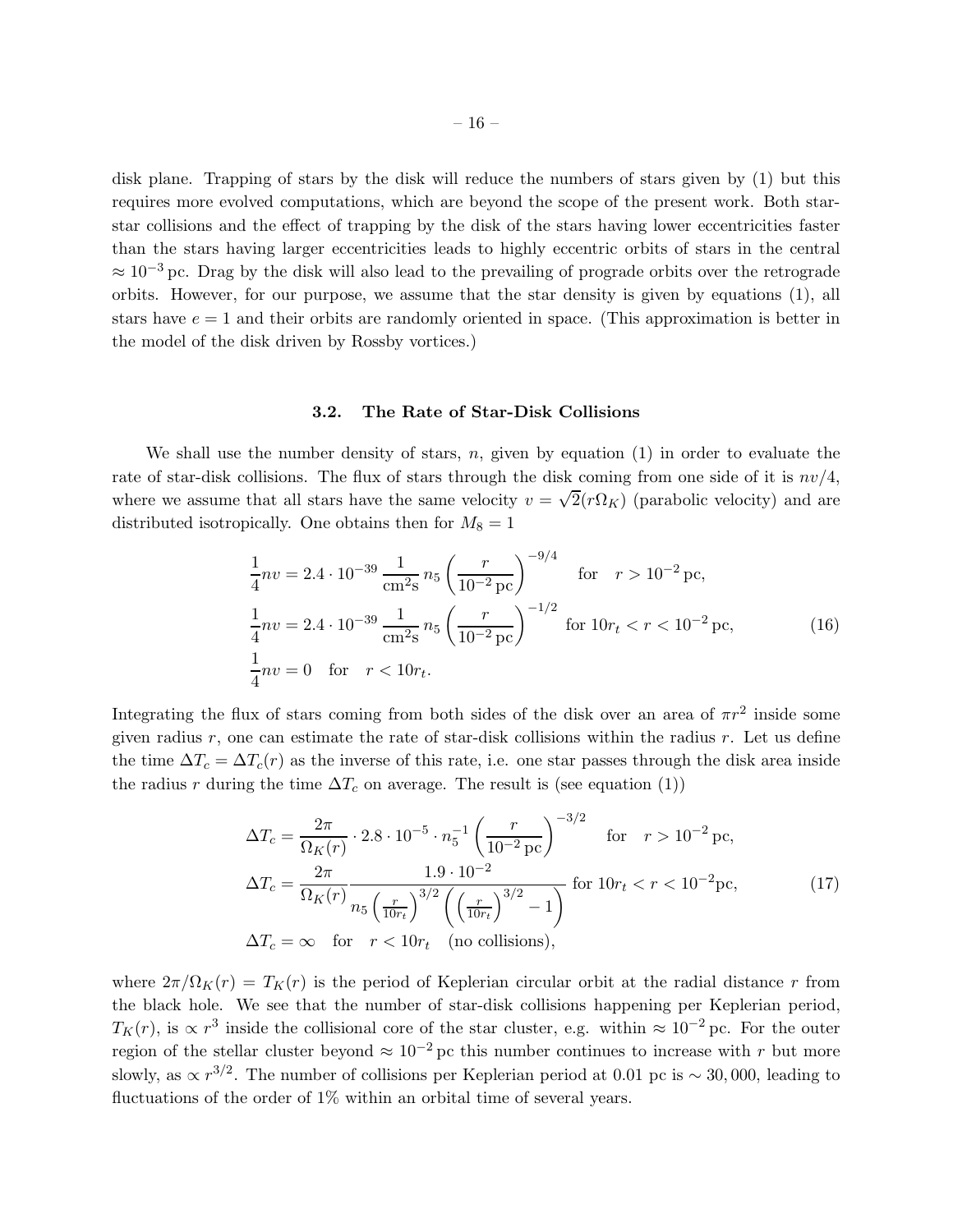If these collisions should produce broad emission and absorption lines regions, (BLRs), then this result may not be inconsistent with observations. Estimates of the density of the matter leading to the broad emission lines from the interpretation of allowed and forbidden transitions give a density of  $\rho_{BL} \sim 10^{-11}$  to  $10^{-13}$  g/cm<sup>3</sup>, (Sulentic, Marziani & Dultzin-Hacyan 2000). The geometrical thickness of the disk  $H$  in radiative pressure dominated inner zone is independent of the disk model and the mechanism of angular momentum transport and is given by equation (A5). In thermal pressure dominated part of the disk, H weakly depends on  $\Sigma$  as  $H \propto \Sigma^{1/8}$ . Only in the case of the RVI disk does the low thickness,  $\Sigma_{RVI} \sim 10^2$  to  $10^3$  g/cm<sup>3</sup>, lead to a sufficiently low density,  $\rho_{RVI} = \Sigma_{RVI}/H \simeq \Sigma_{RVI} \cdot 3 \cdot 10^{-14}$  g/cm<sup>3</sup>, which is consistent with the above estimates for the density of the star-disk driven matter emitting the broad emission lines. On the other hand, the Shakura–Sunyaev disk would be expected to have a density  $\rho_{SS}$  given by expression (A6) in the radiation dominated zone (a) and expression (A25) in the pressure dominated zone (b). If one equates the observed width of broad emission lines ( $\sim 7 \cdot 10^3$  km/s) to the Doppler shift at Keplerian velocity, one obtains an estimate of the location of the broad lines region at  $r \sim 10^3 r_g$ . This radius falls not far from the boundary between zones (a) and (b) in the Shakura–Sunyaev disk model (see expression (A2)). The density of the Shakura–Sunyaev disk at this radius is  $\sim 10^{-6}$  g/cm<sup>3</sup> to  $10^{-8}$  g/cm<sup>3</sup> depending upon the parameters of the model. This is at least 5 orders of magnitude larger than  $\rho_{BL}$  required by observations. The differences in  $\rho$  for Shakura–Sunyaev and RVI disks are almost completely attributable to the much lower column thickness  $\Sigma_{RVI}$  than  $\Sigma$  for Shakura– Sunyaev model. Regardless, the function of the plumes for producing the helicity for the dynamo should be independent of these differences in the models of the disk.

Star disk collisions were first suggested as the source of the BLRs by Zurek, Siemiginowska, & Colgate (1994), Zurek, Siemiginowska, & Colgate (1996), but a detailed calculation of the phenomena has not yet been performed, because it requires 3-D hydrodynamics with radiation flow and opacities determined by multiple lines. An approximation to this problem was calculated by Armitage, Zurek & Davies (1996) for the purpose of determining the mass accretion rate of giant stars by dynamic friction with the disk, but the radiation flow in thin disks was not considered. We recognize that very many additional variables of hydrodynamics, radiation, and geometry must be taken into account in order to positively identify BLRs with star disk collisions. With these caveats we proceed to analyze the star collisions with the disk and the resulting plume formation from the standpoint of the fluid dynamics that has consequences for the dynamo.

### 4. Plumes Produced by Star Passages through the Disk

The first result of a star-disk collision is to cause a local fraction of the mass of the disk to rise above the surface of the disk because of the heat generated by the collision. Two plumes expanding on both sides of the accretion disk will be formed. A second result is the expansion of this rising mass fraction relative to its vertical axis in the relative vacuum above the disk surface and again because of the internal heat generated by the collision. A third result is the rotation (anticyclonic) of this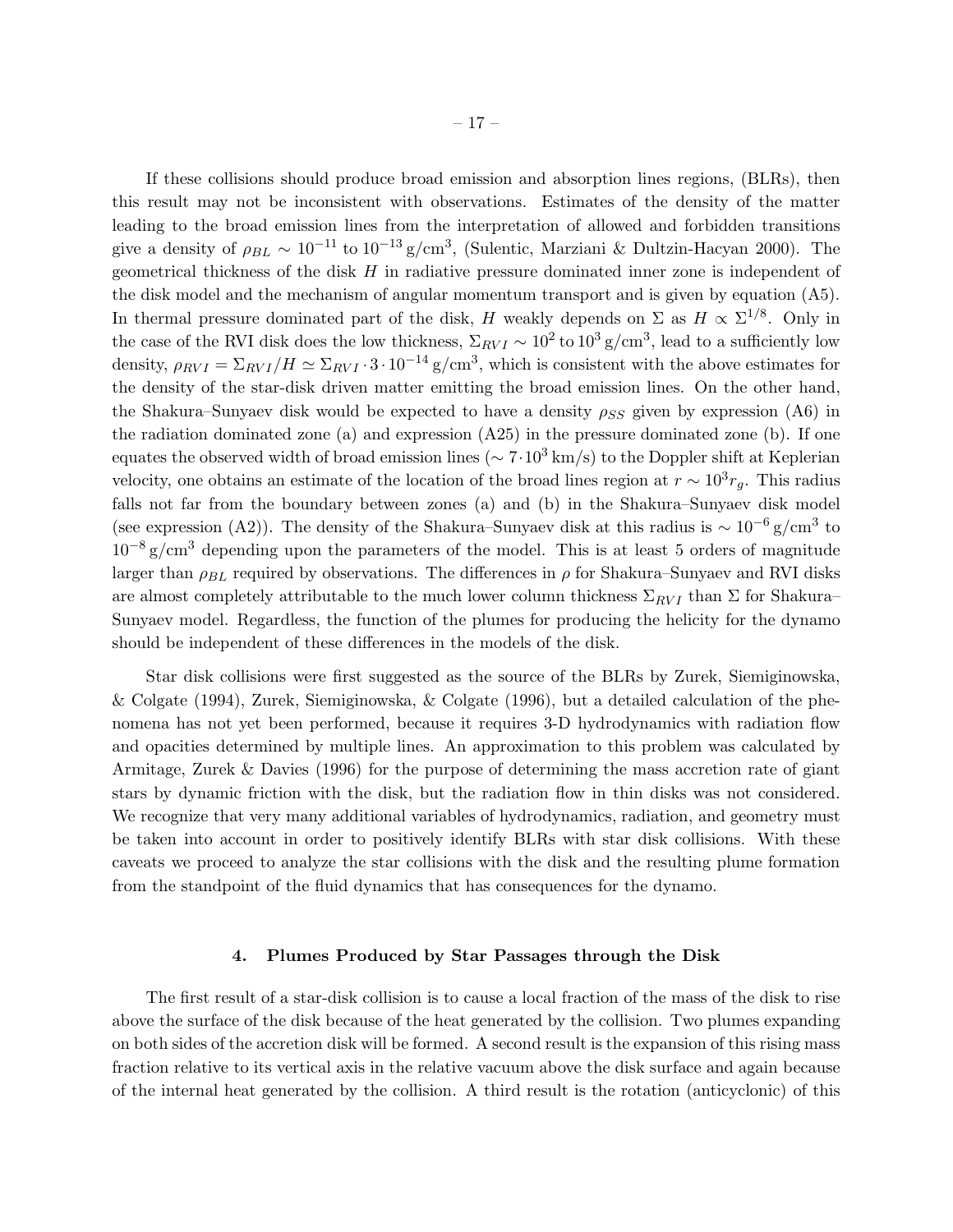expanding matter relative to the Keplerian frame corotating with the disk because of the Coriolis force acting on the expanding matter. Again we emphasize that this rotation through a finite angle has been measured in the laboratory and agrees with a simple theory of conservation of angular momentum and radial expansion of the plume (Beckley et al. 2003). All three effects are important to the dynamo gain. However, we will find that the dynamo gain during the life time of the accretion disk, <sup>∼</sup> <sup>10</sup><sup>8</sup> years, is so large that the accuracy of the detailed description of these "plumes" becomes of less importance compared to the facts of: (1) their axial displacement well above the disk; (2) their finite,  $\sim \pi/2$  radians, coherent rotation every star-disk collision; and (3) their subsidence back to the disk in  $\sim \pi$  radians. In this spirit we will estimate the hydrodynamics of the star-disk collision, attempting to establish the universality of this phenomena as the basis of the accretion disk dynamo. As far as we know no hydrodynamic simulations of the behavior of the disk matter due to stars passing through the disk have yet been performed. (This is because of the difficulty of 3-dimensional hydrodynamics with radiation flow.) The star passes through the disk at a velocity, close to the Keplerian velocity of the disk at whatever radius the collision happens. The sound speed in the accretion disk is much less than the Keplerian speed  $v_K: c_s \simeq v_K H/r \simeq 3 \cdot 10^{-3} v_K$  at  $r_{ab}$ , where H is the disk half-thickness given by expression (A5) in zone (a). Hence, the star-disk collisions are highly supersonic. The temperature of the gas in the disk, shocked by the star moving at a Keplerian velocity, is of the order of the virial temperature in the gravitational potential of the central black hole. This pressure must include the radiation contribution, which in general, will be much larger than the particle pressure. Because of the high Mach number of the collision, the pressure of the shocked gas is very much greater than the ambient pressure in the disk. This over pressure will cause a strong, primarily radial shock, radial from the axis of the trajectory, in the wake of the star, because of the large, length to diameter ratio of the hot channel,  $H/R_{\odot} \simeq 4 \cdot 10^2$ . After the star emerges above the disk surface (i.e. higher than the half thickness of the disk), the heated shocked gas in the wake of the star continues to expand sideways and furthermore starts to expand vertically because of the rapidly decreasing ambient pressure away from the disk mid-plane where the pressure of the disk drops as  $\propto \exp(-z^2/H^2)$ . Thus this expansion can be treated as an adiabatic expansion into vacuum after the plume rises by a few heights H above and below the disk, provided the radiative loss is fractionally small. We would now like to estimate the size, or radius,  $r_p$ , of the matter that rises  $\sim 2H$  above the disk, or to a height  $l \simeq 3H$  above the mid-plane. Although smaller mass fractions with greater internal energy corresponding to smaller radii of the shock will expand to greater heights above the disk, nevertheless we are concerned with only this modest height, because we expect that the mass and hence entrained magnetic flux to be positively correlated with plume mass, and we wish to maximize the entrained flux. On the other hand, by conservation of energy, a larger mass will rise or expand to a smaller height. We also desire the plume to rise sufficiently above the disk such that there is ample time for radial expansion and hence torquing of the entrained magnetic field during the rise and fall of the plume material. This will be our standard plume.

The radial extend of the plume should be somewhat less than its vertical extend because the density gradient in the disk is largest in the vertical direction. The action of the Coriolis force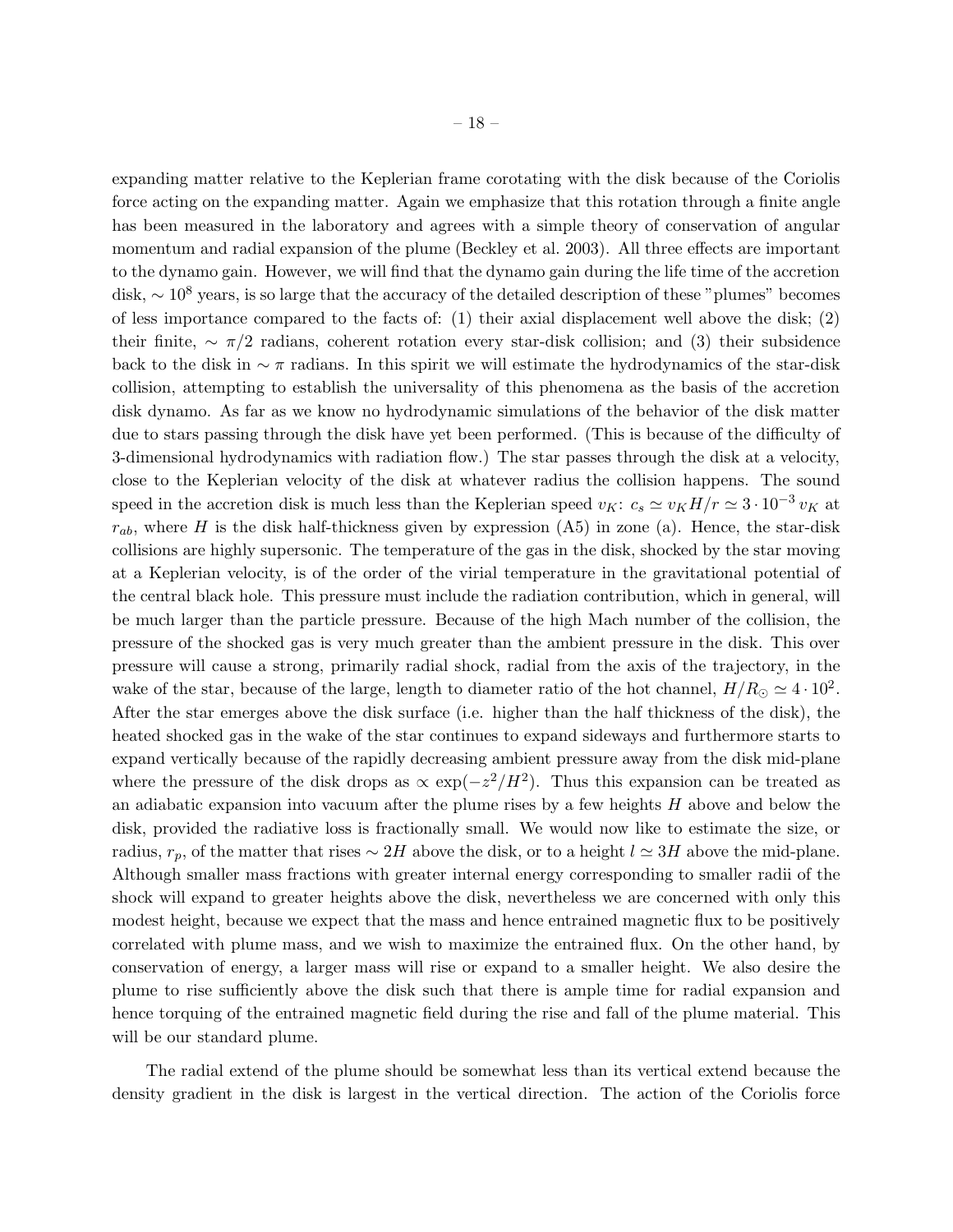leads to an elliptical shape of the horizontal cross section of the plume. This is due to the fact that epicycles of particles in the gravitational field of a point mass are ellipses with an axis ratio of 2 and with an epicyclic frequency of  $\Omega_K$ . We performed simple ballistic calculations of trajectories of particles launched from a point at the mid-plane of the disk with initial velocities in different directions in the horizontal plane. We obtained that at the time of maximum height of the plume,  $\approx T_K/4$ , the position angle of the major axis of the ellipse is approximately  $-\pi/4$  from the outward radial direction  $e_r$ . At the time of the fall back to the disk plane at  $\approx T_K/2$ , the major axis of the ellipse is close to the azimuthal direction. Such a distortion in the shape of an otherwise cylindrical plume will only slightly affect the rotation of the entrapped toroidal flux and hence will not alter the dynamo action.

Before calculating the size or radius,  $r_p$ , we first verify the adiabatic approximation in that the diffusion of radiation is fractionally small compared to the hydrodynamic displacements. In this circumstance of a Shakura–Sunyaev disk, this will allow us to treat the star-disk collisions as strong shocks within the disk matter. Subsequently we will consider the thinner, lower density Rossby disks (Li et al. 2001b) where radiation transport will dominate over shock hydrodynamics. However, for the purposes of the dynamo, the production of helicity from either plumes will be similar.

#### 4.1. Radiation Diffusion in the Collision Shock

During star-disk collisions the total energy taken from the star is  $\approx \Sigma v_K^2 \pi R_{\odot}^2$ . This energy is distributed over a column of radial extent,  $\Delta R_{rad}$ , due to radiation transport. For an estimate of  $\Delta R_{rad}$  one can take the distance from the star track where the sideways diffusion of radiation becomes comparable with the advection of the radiation by the displacement of the disk matter with the star velocity  $v_K$  (since the velocity of strong shock is of the order of  $v_K$ ). This results in

$$
\Delta R_{rad} = \frac{c/3}{\kappa \rho v_K},\tag{18}
$$

where for  $\rho$  we consider the density ahead of the shock in the undisturbed disk matter to compare the radiation flux with the transport of energy and momentum by the shock. We assume  $\kappa =$  $0.4 \,\mathrm{cm}^2 \mathrm{g}^{-1}$ , Thompson opacity. Then using  $\rho$  from expression (A6) at  $r_{ab}$ ,

$$
\Delta R_{rad} = 10^8 \,\text{cm} = 1.4 \cdot 10^{-3} R_{\odot}.\tag{19}
$$

Since  $\Delta R_{rad} \ll R_{\odot}$ , the radiation will remain local to the shocked fluid. The state conditions in this shocked matter will depend upon the rapid thermalization between the matter and radiation.

The number of photon scatterings,  $n_{h\nu}$  within the time of traversal of the radiation front,  $\Delta R_{rad}$ , becomes

$$
n_{h\nu} = (\Delta R_{rad}\kappa \rho)^2 = \left(\frac{c/3}{v_K}\right)^2 = 50\left(\frac{r}{r_{ab}}\right). \tag{20}
$$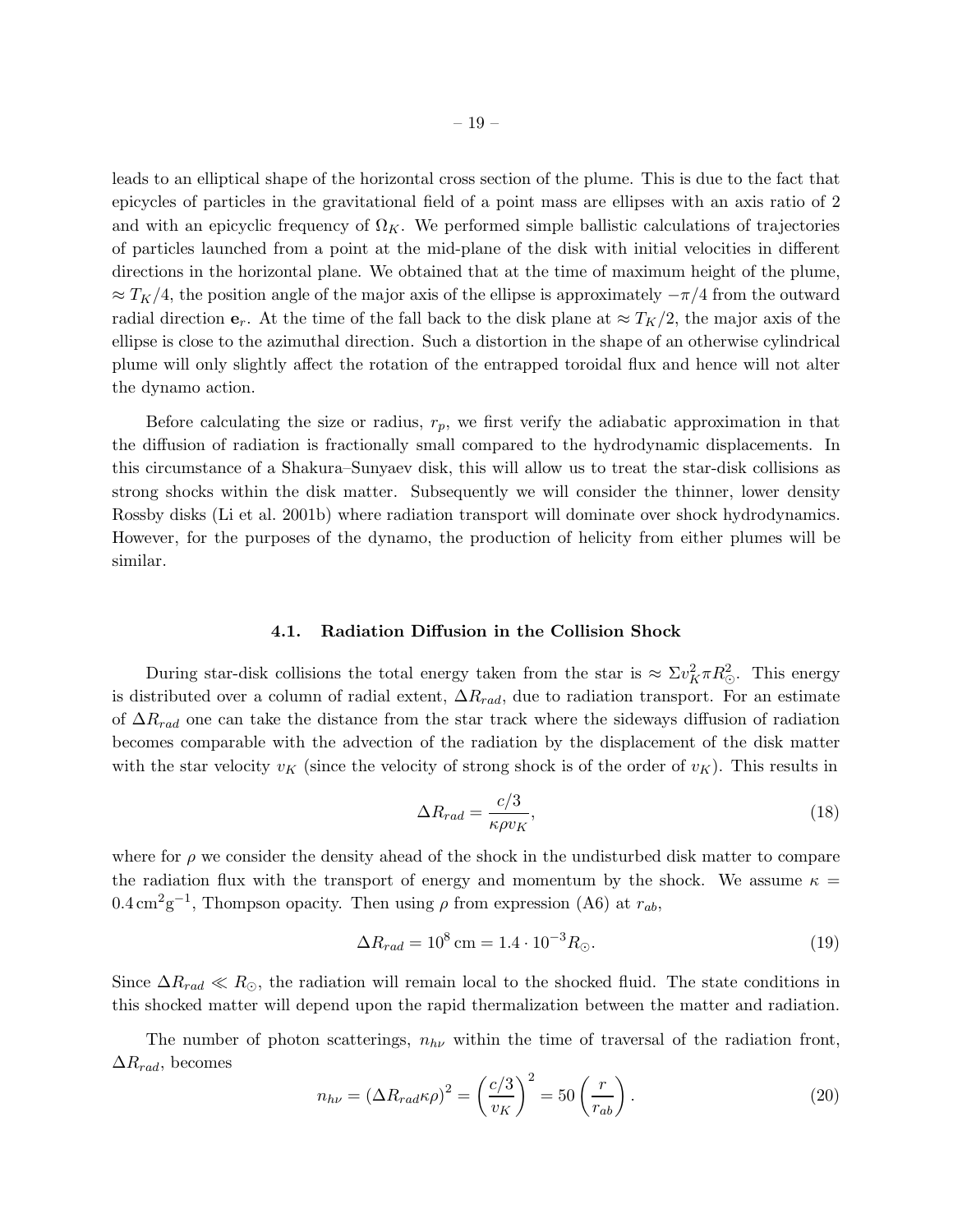Therefore the radiation will be fully absorbed and thermalized with the gas within  $\Delta R_{rad}$ . Since the gas pressure is radiation dominated for  $r < r_{ab}$  and the shock has a high Mach number,  $c_s/v_K \approx r/H \simeq 280$  at  $r_{ab}$ , then the shocked matter will have a still higher entropy and be even further radiation dominated. In a strong shock the energy behind the shock will be half kinetic and half internal energy, where in this case the radiation pressure dominates. Thus the subsequent evolution of the radiation dominated gas will be governed by adiabatic hydrodynamics of the fluid with a polytropic index  $\gamma = 4/3$ .

# 4.2. The Shock Produced by the Collision and Its Radial Expansion

Since the initial radius of the shocked gas is that of the star and since this radius is small compared to the path length through the disk, H, or  $H/R_{\odot} \approx 370$  at  $r = r_{ab}$ , we make the assumption that the collision can be approximated as a line source of energy with the energy deposition per unit length  $\Sigma v_K^2 \pi R_{\odot}^2$ , and consider the shock wave as expanding radially from the trajectory axis. This can be well described as one of the sequence of Sedov solutions (Sedov 1959) of an expanding cylindrical shock in a uniform medium. However, for the purposes of the accuracy required for our plume approximation it is sufficient to note that the energy density left behind the shock,  $\epsilon_{shk}$ , is nearly inversely proportional to the swept-up mass, or  $\epsilon_{shk} \simeq \epsilon_{shk,RO}(R_{\odot}/R_{shk})^2$ where  $\epsilon_{shk,R\odot} \simeq v_K^2/2$ . This increase in energy density leads to an increase in the pressure of the shocked gas  $P_{shk}$  relative to the ambient pressure  $P_o: P_{shk,R_{\circlearrowright}}(z) \simeq \rho v_K^2 \gg P_o(z)$  for all z. The high pressure of the shocked gas near the axis of the channel will drive the shock to larger radii while expanding adiabatically behind the shock. Near the surface,  $R_{shk} \simeq z$  the shocked gas can expand vertically as well as horizontally. However, to the extent that when the shock is strong,  $R_{shk} \ll H$ , the radial shock will have decreased in strength before the star reaches the surface and the over pressure becomes too small except for a small mass fraction of the surface mass,  $\Delta z \simeq R_{shk} \ll H$ , that will expand vertically above the disk surface.

However, a larger mass will expand above the disk due to buoyancy. In this case the vertical momentum is derived primarily from the difference of gravitational forces on the buoyant matter versus the ambient matter. The buoyant force is proportional to the entropy ratio. A strong shock leaves behind matter whose entropy is higher than the ambient medium. Since the entropy change due to a shock wave is third order in the shock strength (Courant & Friedrichs 1948; Zeldovich & Raizer 1967), only strong shocks result in significant changes in entropy. In this limit the entropy change  $\Delta S$  from the ambient entropy  $S_o$  is  $\Delta S/S_o \propto \Delta (P/\rho)/(P_o/\rho) \simeq (P_{shk}/P_o)((\gamma - 1)/(\gamma + 1))$ where  $\gamma$  is the usual ratio of specific heats, and  $\rho$  is the ambient density. The compression ratio is  $\eta_{CR} = \rho_{shk}/\rho = (\gamma + 1)/(\gamma - 1) = 7$  across a strong shock for  $\gamma = 4/3$ . Thus, for example, for a plume to rise well above the disk requires an estimated  $\Delta S/S_o \geq 2$  and thus  $P_{shk}/P_o \simeq 14$ . Once the hot shocked gas rises to the surface of the disk and assuming that this flow is adiabatic thereafter and thus does not entrain a significant fraction of surrounding matter, the subsequent expansion above the disk is determined by its initial internal energy.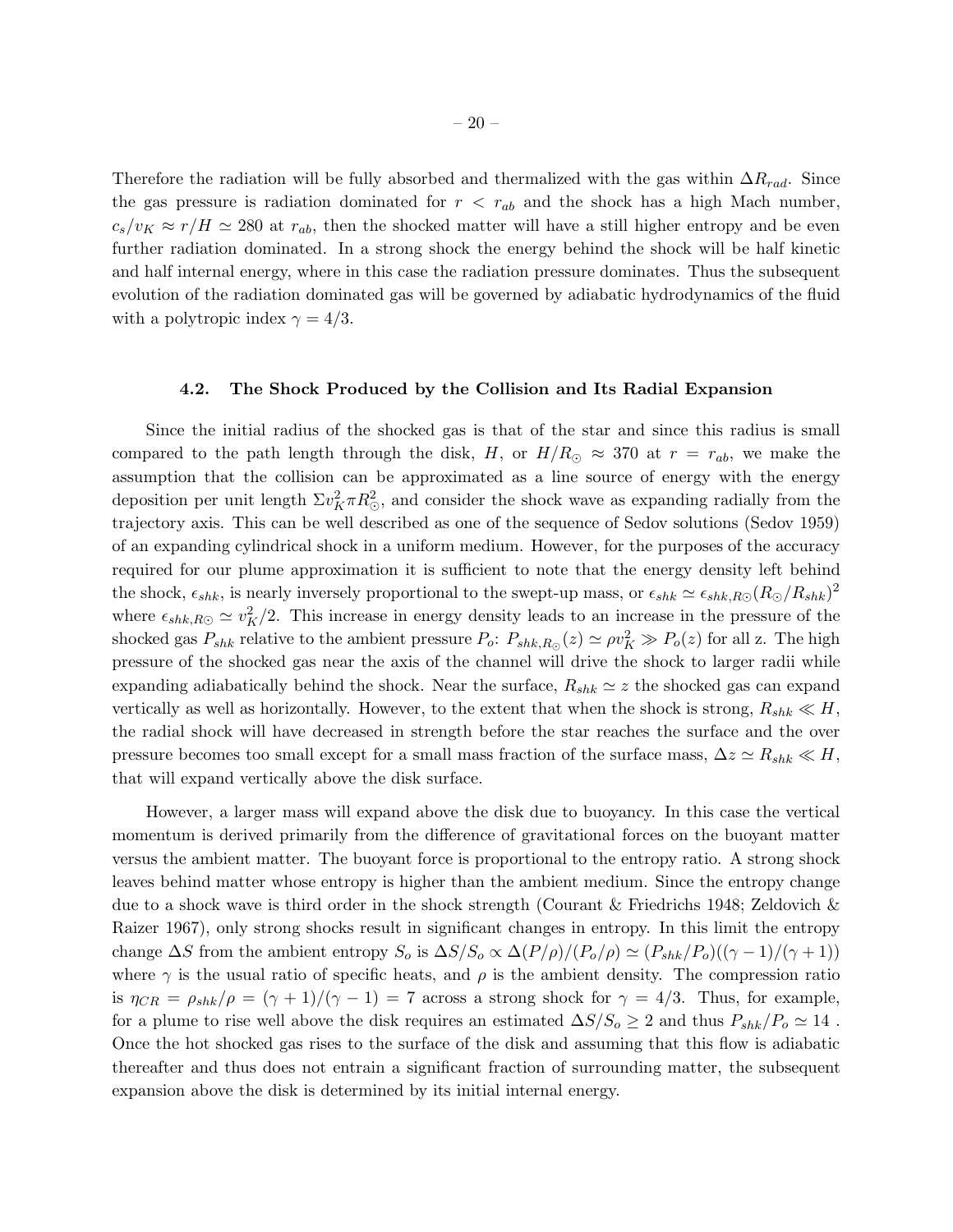Let us consider the neighborhood of a point  $r = r_0$  at the mid-plane of the disk where a star disk collision occurs. One can introduce a local Cartesian coordinate system  $x, y, z$  in the Keplerian rotating frame with the origin at the point  $r = r_0$  such that the x-axis is directed radially outward, the y-axis is directed in the positive azimuthal direction, and the z-axis is perpendicular to the disk plane. Then, the effective gravitational and centrifugal potential in the Keplerian rotating frame in the neighborhood of the point  $r = r_0$  is

$$
\Delta \Phi = \frac{GM}{2r_0^3}(z^2 - 3x^2). \tag{21}
$$

The thermal energy of the hot column of gas is a fraction of the loss of kinetic energy of the star due to the hydrodynamic collision with the disk. This latter energy loss during one passage is  $F_{drag} 2H = 2H\pi R_{\odot}^2 \rho v_*^2 = \pi R_{\odot}^2 \Sigma v_*^2.$ 

Without a hydrodynamic simulation in 3-dimensions an accurate description is missing. Nevertheless it is sufficient to approximate the solution as that fraction of the disk matter that has an internal energy density,  $\epsilon_{shk}$  greater than that of the ambient disk by that factor such that it will rise to a height, z, determined by its potential energy, or  $\Delta \Phi = \frac{GM\dot{z}^2}{2r^3}$  (equation (21)). Since  $\Delta S/S_o = \epsilon_{shk}/\epsilon_o$ , where  $\epsilon_o \simeq \Delta \Phi(H) = \frac{GMH^2}{2r^3}$ , then in order for a plume to rise above the disk mid-plane to a height,  $l$ ,

$$
\left(\frac{l}{H}\right)^2 \simeq \left(\frac{\epsilon_{shk}}{\epsilon_o}\right) \simeq \left(\frac{v_K}{c_s}\right)^2 \left(\frac{R_{\odot}}{R_{shk}}\right)^2 \simeq \left(\frac{r}{H}\right)^2 \left(\frac{R_{\odot}}{R_{shk}}\right)^2.
$$
\n(22)

We are concerned with plumes that rise well above the disk so that they can expand horizontally by a factor several times the plume's original radius. In this case the moment of inertia of the plume about its own axis will be increased by several times before falling back to the disk. This causes the plume to reduce its own rotation rate relative to the frame of the disk, that is to untwist relative to that frame. For this expansion to take place, the plume must rise roughly  $\sim 2H$  above the disk, or  $l \approx 3H$ . At this height the pressure of the hydrostatic isothermal atmosphere with the density profile as  $\propto \exp(-z^2/H^2)$  becomes negligible compared to that of the plume, and so the hot gas of the plume can expand both vertically and horizontally as a free expansion. With this l we get

$$
\frac{R_{shk}}{R_{\odot}} \simeq \frac{1}{3} \frac{r}{H}.\tag{23}
$$

Using expression (8) for  $H/r$  at  $r \leq r_{ab}$  we obtain

$$
R_{shk} \simeq 0.24H \left(\frac{\alpha_{ss}}{0.01}\right)^{2/21} \left(\frac{l_E}{0.1}\right)^{-26/21} \left(\frac{\epsilon}{0.1}\right)^{26/21} M_8^{-19/21} \frac{r}{r_{ab}} \left(1 - \sqrt{\frac{3r_g}{r}}\right)^{-2},\tag{24}
$$

Thus a plume, starting from a size,  $R_{shk} < H$  will expand to a size  $\simeq 2H$  both vertically and horizontally, thus producing a near spherical bubble with radius  $r_p = H$  above the disk. Post shock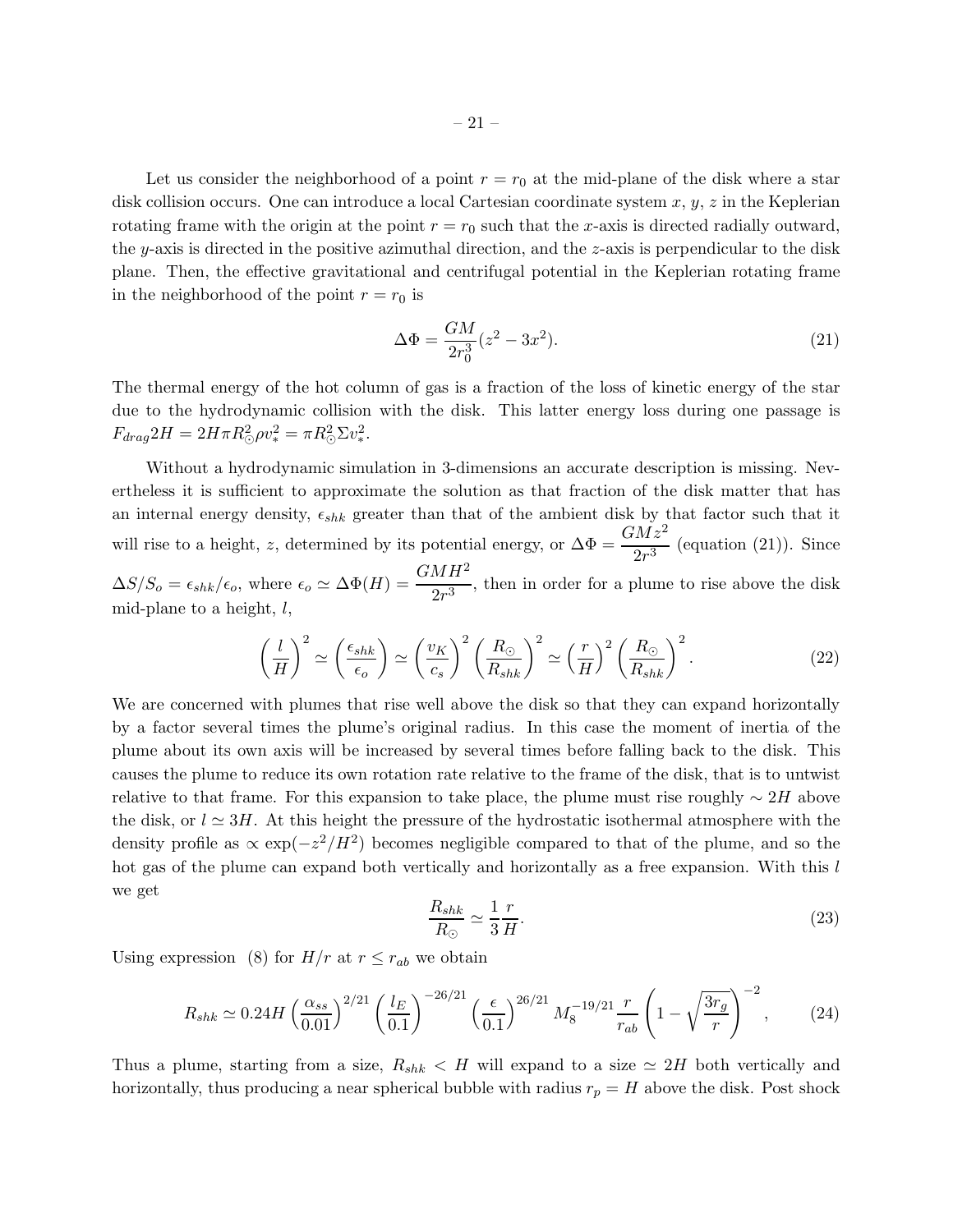expansion will increase the estimate of  $R_{shk}$  somewhat. For simplicity we will use  $R_{shk} = H/2$  for estimates of the toroidal flux entrained in the plumes in paper II. This is our standard plume.

Finally we note that the rise and fall time of this plume should be the half orbit time, corresponding to a ballistic trajectory above and back to the surface of the disk. Hence,  $t_{plume} \simeq \pi/\Omega$ or a plume rotation angle of  $\pi$  radians. We next consider the twisting of the plume leading to its effective helicity.

# 4.3. The Untwisting or Helicity Generation by the Plume

Thus the plume should expand to several times its original radius by the time it reaches the height of the order  $2H$ . The corresponding increase in the moment of inertia of the plume and the conservation of the angular momentum of the plume causes the plume to rotate slower relative to the inertial frame (Beckley et al. 2003; Mestel 1999; Colgate & Li 1999). From the viewpoint of the observer in the frame corotating with the Keplerian flow at the radius of the disk of the plume, this means that the plume rotates in the direction opposite to the Keplerian rotation with an angular velocity equal to some fraction of the local Keplerian angular velocity depending upon the radial expansion ratio. Since the expansion of the plume will not be infinite in the rise and fall time of  $\pi$  radians of Keplerian rotation of the disk, we expect that the average of the plume rotation will be correspondingly less, or  $\Delta \phi < \pi$  or  $\sim \pi/2$  radians. Any force or frictional drag that resists this rotation will be countered by the Coriolis force. Finally we note that kinetic helicity is proportional to

$$
h = \mathbf{v} \cdot (\nabla \times \mathbf{v}).\tag{25}
$$

For the dynamo one requires one additional dynamic property of the plumes. This is, that the total rotation angle must be finite and preferably  $\simeq \pi/2$  radians, otherwise a larger angle or after many turns the vector of the entrained magnetic field would average to a small value and consequently the dynamo growth rate would be correspondingly small. This property of finite rotation,  $\Delta \phi \sim \pi/2$ radians, is a fundamental property of plumes produced above a Keplerian disk.

### 5. Summary

Thus we have derived the approximate properties of an accretion disk around a massive black hole, the high probability of star-disk collisions, the three necessary properties of the resulting plumes all necessary for a robust dynamo. What is missing from this description is the necessary electrical properties of the medium. However, since the required conductivity is so closely related to the mechanism of the dynamo itself, we leave it to the following paper II (Pariev, Colgate & Finn 2006), a discussion of this remaining property of the hydrodynamic accretion disk flows necessary for a robust accretion disk dynamo. With this exception we feel confident that an accretion disk forming a CMBH with its associated star disk collisions is nearly ideal for forming a robust feed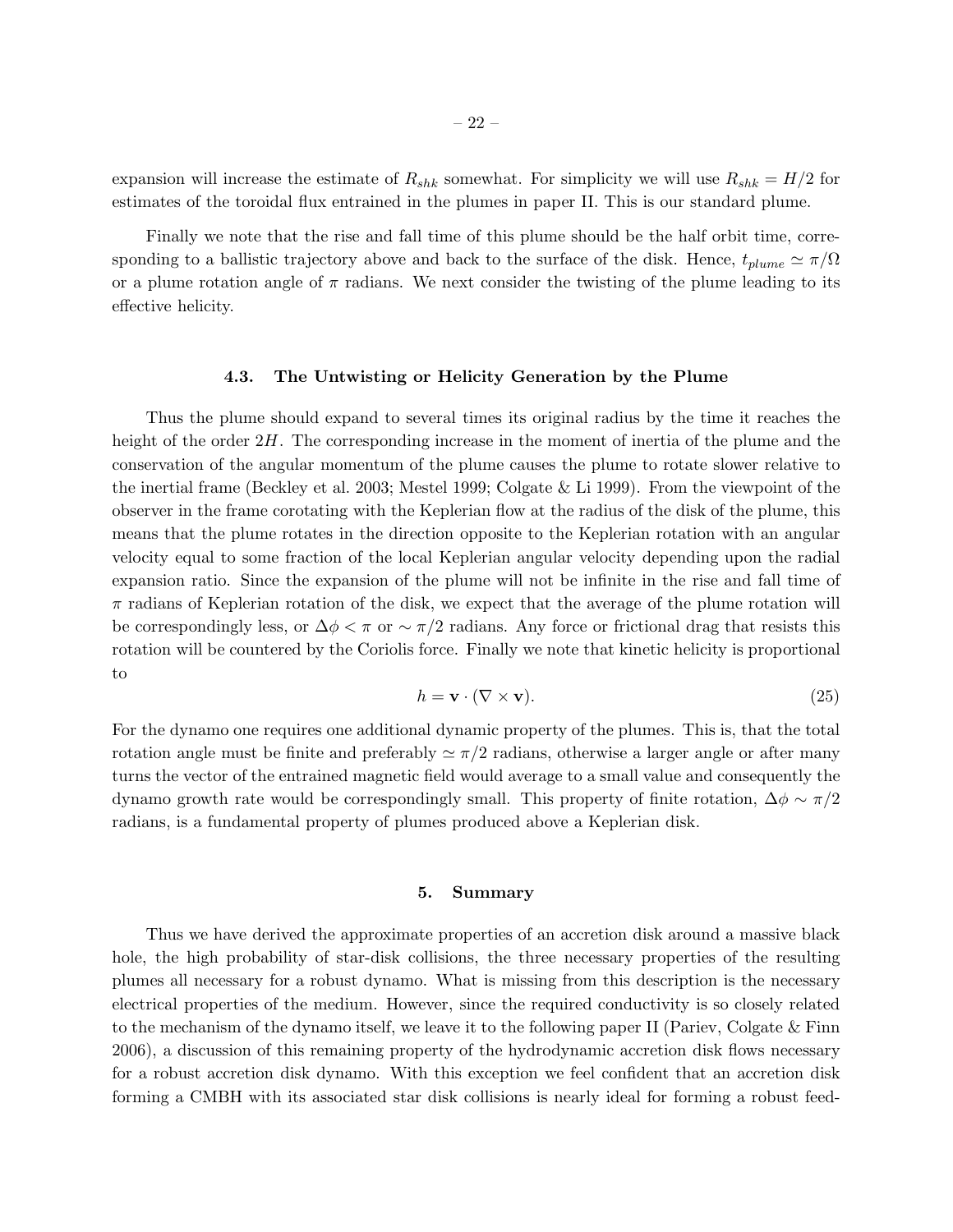back-limited dynamo and thus, potentially converting a major fraction of the gravitational free energy of massive black hole formation into magnetic energy.

VP is pleased to thank Richard Lovelace and Eric Blackman for helpful discussions. Eric Blackman is thanked again for his support during the late stages of this work. SC particularly recognizes Hui Li of LANL for support through the Director funded Research on the Magnetized Universe and New Mexico Tech for support of the plume rotation experiments as well as the dynamo experiment. The facilities and interactions of Aspen Center for Physics during two summer visits by VP and more by SAC are gratefully acknowledged. This work has been supported by the U.S. Department of Energy through the LDRD program at Los Alamos National Laboratory. VP also acknowledges partial support by DOE grant DE-FG02-00ER54600 and by the Center for Magnetic Self-Organization in Laboratory and Astrophysical Plasmas at the University of Wisconsin-Madison.

### A. Parameters of Shakura–Sunyaev Disk

In the subsequent estimates of the disk physical parameters we will keep the radius of the disk r, where the star-disk collisions happen, Shakura–Sunyaev viscosity parameter  $\alpha_{ss}$ , ratio of the disk luminosity to the Eddington luminosity  $l_E$ , fraction  $\epsilon$  of the rest mass accretion flux  $\dot{M}c^2$ , which is radiated away, as parameters. We will assume them to be within an order of magnitude from their typical values of importance for the dynamo problem, which are the following

$$
\alpha_{ss} = 0.01, \quad l_E = 0.1, \quad \epsilon = 0.1, \quad r = 10^{-2} \text{ pc.} \tag{A1}
$$

The flux of the stars through the disk,  $nv/4$ , peaks at the radii inside  $r = 10^{-2}$  pc (see section 3.2), therefore we need to know the physics of the accretion disk at  $r \sim 10^{-2}$  pc. Below, we will define the gravitational radius as  $r_q = 2GM/c^2 = 3.0 \cdot 10^{13} M_8 \text{ cm} = 9.5 \cdot 10^{-6} M_8 \text{ pc}$ . All formulae for the structure of Shakura–Sunyaev disk are written for an arbitrary value of the black hole mass  $M = 10^8 M_8 M_{\odot}$ . However, we will consider only  $M = 10^8 M_{\odot}$  whenever we invoke the model for the star distribution in the central cluster, because the best available model of the central star cluster was calculated for the  $M = 10^8 M_{\odot}$  (section 2.1). Finally, the accuracy of expressions for the disk parameters is only one significant figure in all cases, and we keep two or even three figures only to avoid introducing additional round off errors, when using our expressions. Similarly, one should not be concerned about small jumps of values across the boundaries with different physical approximations: a more elaborate treatment is needed to find exact matching solutions there, although the physical principles are unchanged.

We use formulae from the Shakura & Sunyaev (1973) article to obtain estimate of the state of the accretion disk. We assume the Schwarzschild black hole with the inner edge of the disk being at  $3r_g$ . However, since we consider star-disk collisions happening at  $\sim 10^3 r_g$ , general relativistic corrections are only at a level less than few per cents and do not matter for our approximate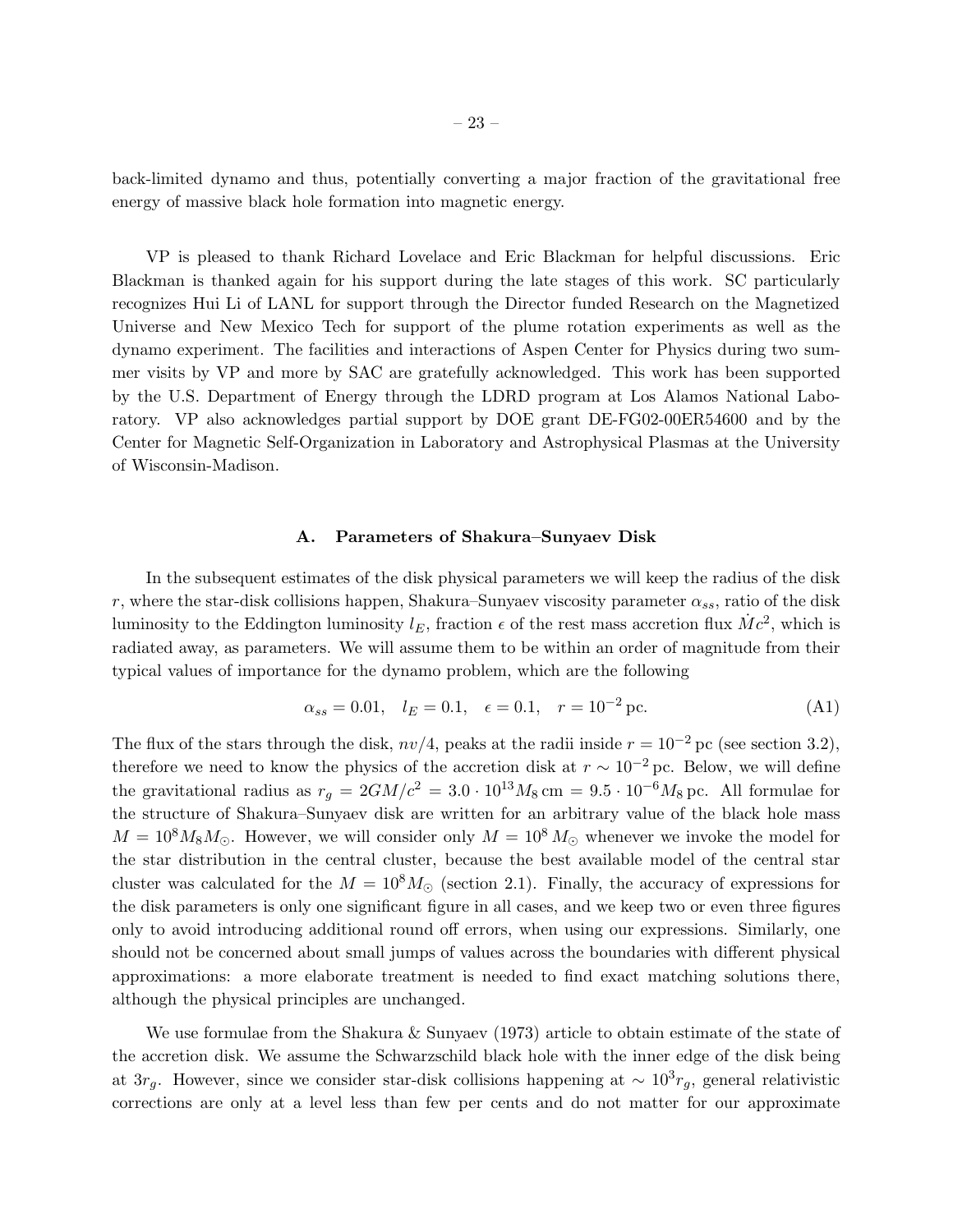treatment of star-disk collision hydrodynamics. All expressions for disk quantities below were also verified in later textbooks by Shapiro & Teukolsky (1983) and Krolik (1999).

The inner part of the disk (part (a) as in Shakura & Sunyaev (1973)) is radiation dominated and the opacity is dominated by Thomson scattering. In the next zone (part (b)) the opacity is still Thomson, while the gas pressure exceeds radiation pressure. In the outer most zone (part (c)) the opacity becomes dominated by free-free and bound-free transitions. The boundary between parts (a) and (b)  $r_{ab}$  is given by an expression

$$
r_{ab} = 236r_g \left(\frac{\alpha_{ss}}{0.01}\right)^{2/21} \left(\frac{M}{10^8 M_{\odot}}\right)^{2/21} \left(\frac{l_E}{0.1}\right)^{16/21} \left(\frac{\epsilon}{0.1}\right)^{-16/21}.
$$
 (A2)

The boundary between parts (b) and (c)  $r_{bc}$  is given by the following expression

$$
r_{bc} = 3.4 \cdot 10^3 r_g \left(\frac{l_E}{0.1}\right)^{2/3} \left(\frac{\epsilon}{0.1}\right)^{-2/3}.
$$
 (A3)

One can see that, generally,  $r_{bc} > 10^{-2}$  pc. Therefore, we may consider zones (a) and (b) only, for our purpose of addressing star-disk collisions.

First, we will list parameters following from solving for the vertically averaged radial distributions of physical parameters inside the zone (a). The surface density is

$$
\Sigma = 407 \,\text{g cm}^{-2} \frac{0.01}{\alpha_{ss}} \left(\frac{l_E}{0.1}\right)^{-1} \left(\frac{\epsilon}{0.1}\right) \left(\frac{rc^2}{GM}\right)^{3/2} \left(1 - \sqrt{\frac{3r_g}{r}}\right)^{-1}
$$
\n
$$
= 4.2 \cdot 10^6 \,\text{g cm}^{-2} \left(\frac{\alpha_{ss}}{0.01}\right)^{-6/7} \left(\frac{l_E}{0.1} \frac{0.1}{\epsilon}\right)^{1/7} M_8^{1/7} \left(\frac{r}{r_{ab}}\right)^{3/2} . \tag{A4}
$$

The half thickness of the disk is

$$
H = 2.6 \cdot 10^{13} \,\mathrm{cm} \,\frac{l_E}{0.1} \left(\frac{\epsilon}{0.1}\right)^{-1} M_8 \left(1 - \sqrt{\frac{3r_g}{r}}\right). \tag{A5}
$$

This H depends upon the radius only via general relativistic corrections. So, the disk has asymptotically constant thickness for values of  $r \gg r_g$  (Shakura & Sunyaev 1973; Krolik 1999). Moreover, H does not depend on  $\alpha_{ss}$  in zone (a) and so H is also independent on the mechanizm of angular momentum transport. The corresponding density is

$$
\rho = \frac{\Sigma}{2H} = 7.5 \cdot 10^{-7} \,\mathrm{g} \,\mathrm{cm}^{-3} \,\frac{0.01}{\alpha_{ss}} \left(\frac{l_E}{0.1}\right)^{-2} \left(\frac{\epsilon}{0.1}\right)^2 \times \left(\frac{r}{10^{-2} \,\mathrm{pc}}\right)^{3/2} M_8^{-5/2} \left(1 - \sqrt{\frac{3r_g}{r}}\right)^{-2} . \tag{A6}
$$

At the luminosity of an AGN

$$
L = 1.3 \cdot 10^{45} \left(\frac{l_E}{0.1}\right) M_8 \text{ erg s}^{-1},\tag{A7}
$$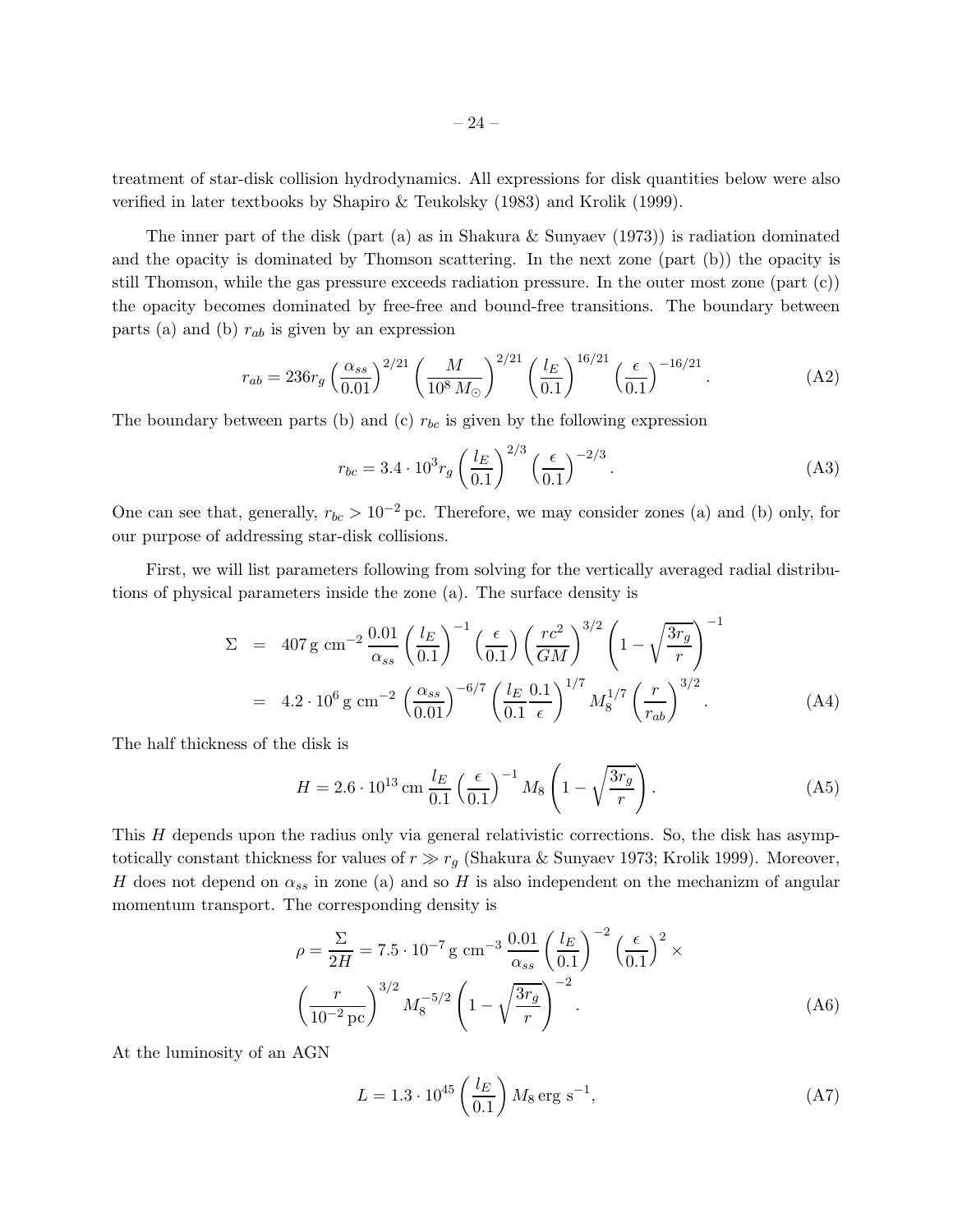the mass flux is

$$
\dot{M} = 0.23 \, M_{\odot} \text{yr}^{-1} \left(\frac{0.1}{\epsilon}\right) \left(\frac{l_E}{0.1}\right) M_8 = 1.4 \cdot 10^{25} \, \text{g s}^{-1} \left(\frac{0.1}{\epsilon}\right) \left(\frac{l_E}{0.1}\right) M_8. \tag{A8}
$$

The energy emitted from the unit surface of the one side of the disk per unit time is

$$
Q = \frac{3}{8\pi} \dot{M} \frac{GM}{R^3} \left( 1 - \sqrt{\frac{3r_g}{r}} \right) = 7.6 \cdot 10^8 \text{ erg cm}^{-2} \text{s}^{-1} \left( \frac{0.1}{\epsilon} \right) \left( \frac{l_E}{0.1} \right) \times \left( \frac{r}{10^{-2} \text{ pc}} \right)^{-3} M_8^2 \left( 1 - \sqrt{\frac{3r_g}{r}} \right). \tag{A9}
$$

The effective temperature near the surface of the disk is

$$
Q = \frac{ac}{4} T_s^4, \quad T_s = 1900 \text{ K} \left(\frac{0.1}{\epsilon}\right)^{1/4} \left(\frac{l_E}{0.1}\right)^{1/4} \times \left(\frac{r}{10^{-2} \text{ pc}}\right)^{-3/4} M_8^{1/2} \left(1 - \sqrt{\frac{3r_g}{r}}\right)^{1/4}.
$$
 (A10)

The article by Shakura & Sunyaev (1973) contains the solution of the radiative transport equation in the vertical direction of an optically thick disk with assumed local thermodynamic equilibrium for each  $z$  in the disk. Volume emission due to viscous heating is included in the solution. Using this solution with the Thomson opacity  $\kappa_T = 0.4 \,\mathrm{cm}^2 \mathrm{g}^{-1}$  one obtains (section 2a of Shakura & Sunyaev 1973) the temperature at the midplane of the disk

$$
T_{mpd}^4 = T_s^4 \left( 1 + \frac{3}{16} \kappa_T \Sigma \right). \tag{A11}
$$

Since the disk is very opaque for Thomson scattering one can neglect 1 in the expression (A11) and obtains

$$
T_{mpd} = T_s \cdot 41.3 \left(\frac{0.01}{\alpha_{ss}}\right)^{1/4} \left(\frac{l_E}{0.1}\right)^{-1/4} \left(\frac{\epsilon}{0.1}\right)^{1/4} \times \left(\frac{r}{10^{-2} \,\text{pc}}\right)^{3/8} M_8^{-3/8} \left(1 - \sqrt{\frac{3r_g}{r}}\right)^{-1/4}.
$$
\n(A12)

Using expression (A10) for the effective surface temperature  $T_s$  and substituting for  $T_s$  in the equation (A12) one obtains

$$
T_{mpd} = 7.9 \cdot 10^4 \,\mathrm{K} \, \left(\frac{0.01}{\alpha_{ss}}\right)^{1/4} \left(\frac{r}{10^{-2} \,\mathrm{pc}}\right)^{-3/8} M_8^{1/8}.\tag{A13}
$$

Note that the terms describing the dependence on the accretion rate cancel out as well as general relativistic correction term. Therefore,  $T_{mpd}$  in the inner parts of accretion disk does not depend on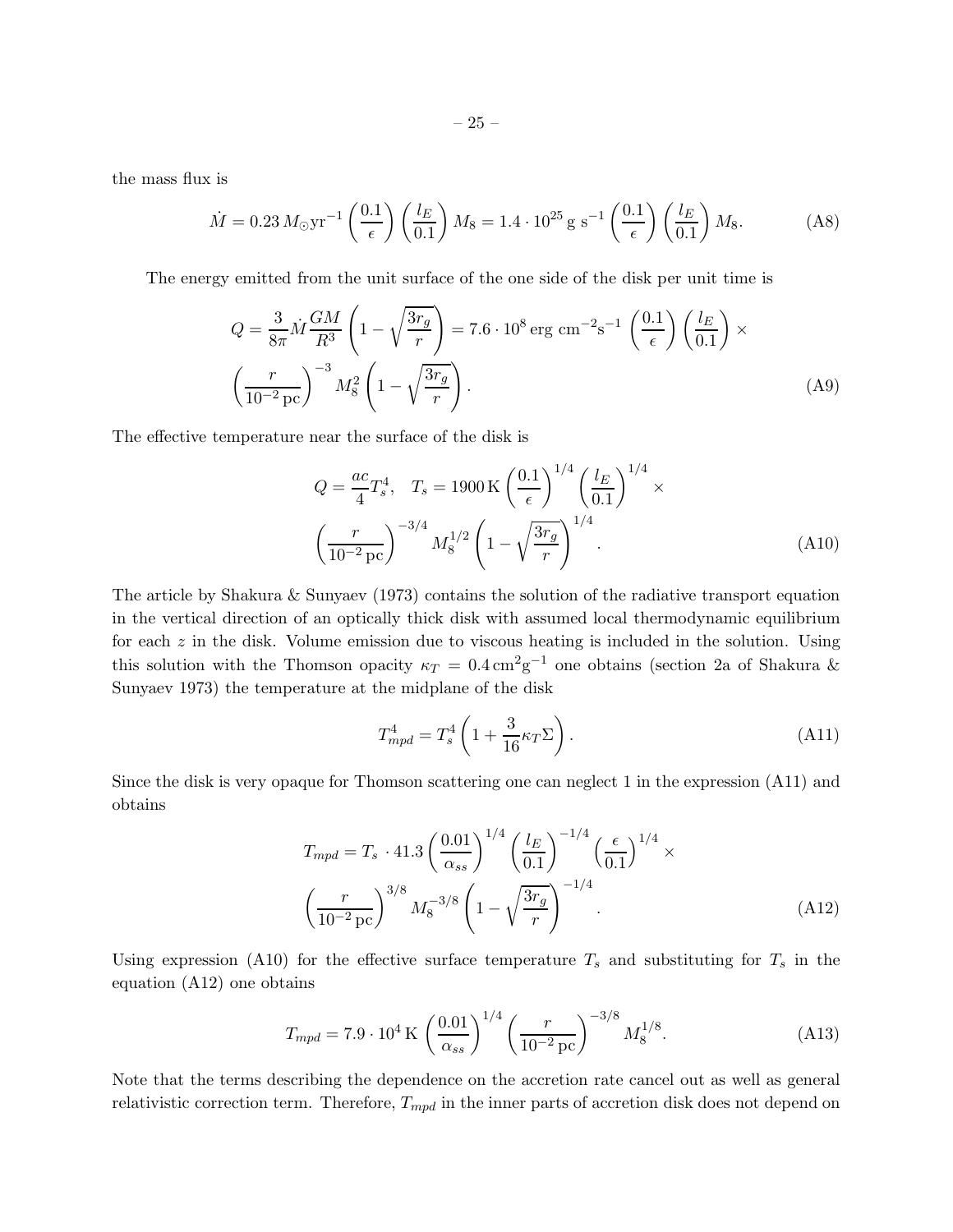the accretion rate, but is determined by the mass of the central black hole and viscosity parameter  $\alpha_{ss}$ . Radiation pressure in the midplane of the disk in the zone (a) is

$$
P_r = \frac{1}{3} a T_{mpd}^4 = 1.07 \cdot 10^5 \,\text{erg cm}^{-3} \frac{0.01}{\alpha_{ss}} M_8^{1/2} \left(\frac{r}{10^{-2} \,\text{pc}}\right)^{-3/2}.\tag{A14}
$$

By integrating surface density  $(A4)$  one can obtain the total mass of the disk inside radius r (assuming  $r \gg r_q$ )

$$
M_{disk} = 10^8 \, M_{\odot} M_8 \left(\frac{r}{r_{sg}}\right)^{7/2},\tag{A15}
$$

where the radius  $r_{sq}$ , inside of which the mass of the disk is equal to the mass of the black hole, is given by  $0/7$ 

$$
r_{sg} = 1400r_g \cdot M_8^{-2/7} \left(\frac{\alpha_{ss}}{0.01}\right)^{2/7} \left(\frac{l_E}{0.1}\right)^{2/7} \left(\frac{\epsilon}{0.1}\right)^{-2/7}.
$$
 (A16)

Since the total mass of the disk grows very rapidly with the radius r, the gravitational potential of the disk would dominate the gravitational potential of the black hole for  $r > r_{sq}$ . As follows from comparing expressions (A2) and (A16)  $r_{sg} > r_{ab}$  in general. More exactly, the condition  $r_{sg} > r_{ab}$ reduces to

$$
M_8^{-8/21} \left(\frac{\alpha_{ss}}{0.01}\right)^{4/21} \left(\frac{l_E}{0.1}\right)^{-10/21} \left(\frac{\epsilon}{0.1}\right)^{10/21} > 0.165. \tag{A17}
$$

The dependence of the left hand side of equation  $(A17)$  on the black hole mass  $M_8$  and viscosity parameter  $\alpha_{ss}$  is weak. One also expects the efficiency of radiation  $\epsilon$  to be within the order of magnitude from the value 0.1. The largest variations are expected for the luminosity  $l_E$ . However, even for  $l_E = 1$ , still  $r_{ab} < r_{sg}$ . Generally, the mass of the inner zone of the disk is small compared to the mass of the black hole. Below we assume  $r_{ab} < r_{sg}$  to be always satisfied. The total mass of the inner part of the disk enclosed inside  $r < r_{ab}$  is

$$
M(r_{ab}) = 1.83 \cdot 10^5 \, M_{\odot} \left(\frac{\alpha_{ss}}{0.01}\right)^{-2/3} M_8^{7/3} \left(\frac{l_E}{0.1}\right)^{5/3} \left(\frac{\epsilon}{0.1}\right)^{-5/3},\tag{A18}
$$

which is, generally, much smaller than the mass  $10^8M_8M_\odot$  of the black hole.

In the zone (b) the surface density is given by

$$
\Sigma = 1.75 \cdot 10^8 \,\text{g cm}^{-2} \left(\frac{\alpha_{ss}}{0.01}\right)^{-4/5} \left(\frac{l_E}{0.1}\right)^{3/5} \left(\frac{\epsilon}{0.1}\right)^{-3/5} M_8^{1/5} \left(\frac{rc^2}{GM}\right)^{-3/5}
$$
\n
$$
= 4.4 \cdot 10^6 \,\text{g cm}^{-2} \left(\frac{r}{r_{ab}}\right)^{-3/5} \left(\frac{\alpha_{ss}}{0.01}\right)^{-6/7} M_8^{1/7} \left(\frac{l_E}{0.1}\frac{0.1}{\epsilon}\right)^{1/7} . \tag{A19}
$$

The integral of this surface density from  $r_{ab}$  to any given r gives the mass enclosed between  $r_{ab}$  and  $r\,$  as

$$
M_b(r) = 85 M_{\odot} \left[ \left( \frac{r}{M} \right)^{7/5} - \left( \frac{r_{ab}}{M} \right)^{7/5} \right] \left( \frac{\alpha_{ss}}{0.01} \right)^{-4/5} \times \left( \frac{l_E}{0.1} \right)^{3/5} \left( \frac{\epsilon}{0.1} \right)^{-3/5} M_8^{11/5}.
$$
 (A20)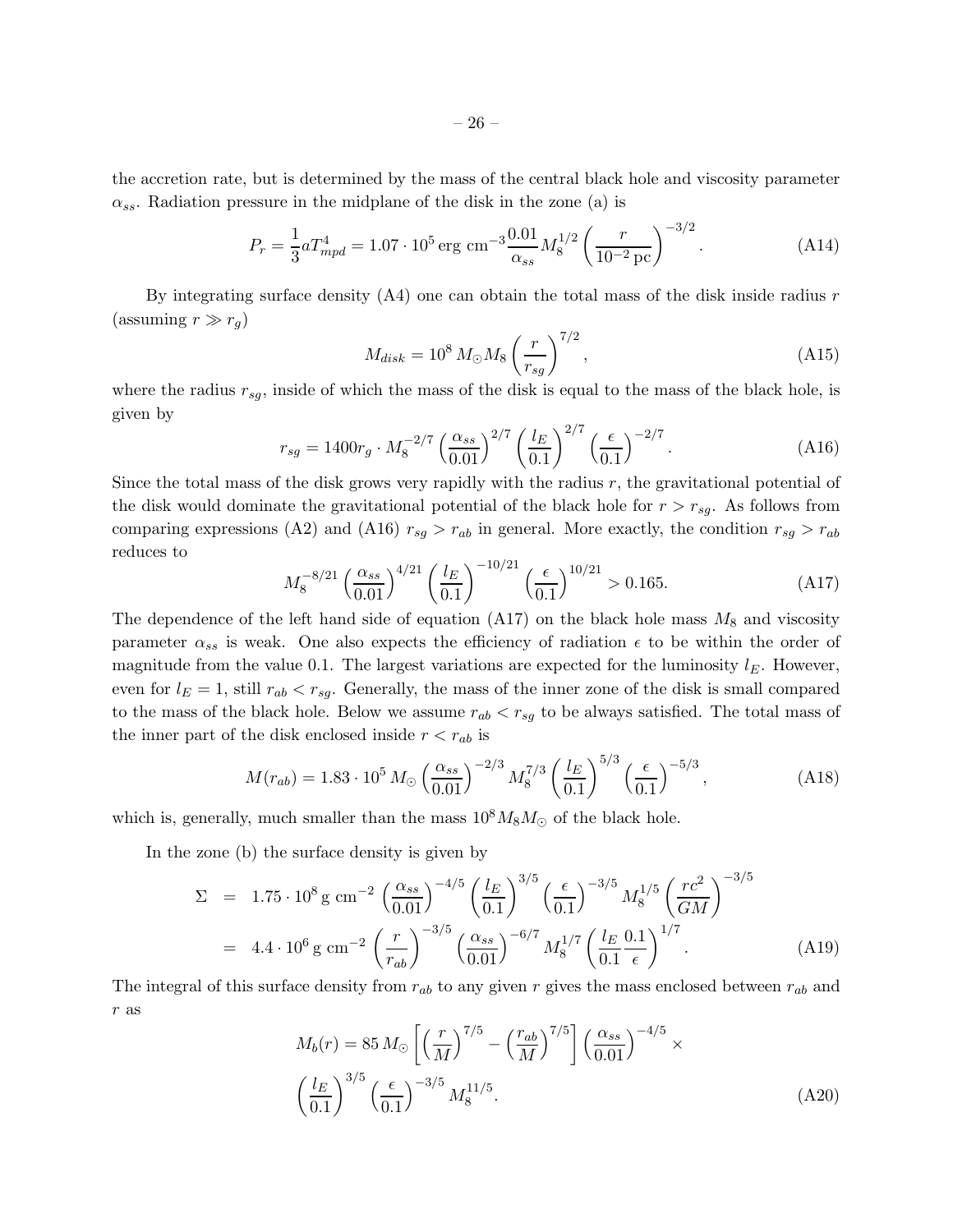Now we can estimate the value of  $r = r_{sg}$  such that  $M_b(r_{sg}) = 10^8 M_8 M_{\odot}$  (neglecting the contribution from the part (a) of the disk). Neglecting 1 compared to the ratio  $r_{sg}/r_{ab} \gg 1$ , one obtains −25/<sup>21</sup>

$$
\frac{r_{sg}}{r_{ab}} \approx 46 \, M_8^{-20/21} \left(\frac{\alpha_{ss}}{0.01}\right)^{10/21} \left(\frac{l_E}{0.1}\right)^{-25/21} \left(\frac{\epsilon}{0.1}\right)^{25/21}.\tag{A21}
$$

The logarithmic width of the zone (b), i.e. the ratio  $r_{bc}/r_{ab}$ , is given by

$$
\frac{r_{bc}}{r_{ab}} = 14.4 \left(\frac{\alpha_{ss}}{0.01}\right)^{-2/21} M_8^{-2/21} \left(\frac{l_E}{0.1}\right)^{-2/21} \left(\frac{\epsilon}{0.1}\right)^{2/21},\tag{A22}
$$

i.e. almost a constant, depending on all parameters of the disk and the black hole very weakly. Depending upon parameters,  $r_{sq}$  maybe inside or outside the  $r_{bc}$ , however, as we show next, the disk in part (b) is unstable to fragmentation caused by self gravity, which makes the question on whether the exact position of  $r_{sg}$  is with respect to  $r_{bc}$  unimportant. The expressions for radiation flux Q and surface temperature of the disk  $T_s$  remain the same as in the part (a) of the disk, namely given by the expressions (A9) and (A10). For the temperature at the midplane of the disk one can obtain from formula (A11)

$$
T_{mpd} = 3.5 \cdot 10^7 \,\mathrm{K} \, \left(\frac{\alpha_{ss}}{0.01}\right)^{-1/5} \left(\frac{0.1}{\epsilon} \frac{l_E}{0.1}\right)^{2/5} \left(\frac{rc^2}{GM}\right)^{-9/10} M_8^{-1/5}.\tag{A23}
$$

The characteristic thickness of the disk is given by

$$
H = 2.75 \cdot 10^{10} \,\mathrm{cm} \, \left(\frac{\alpha_{ss}}{0.01}\right)^{-1/10} \left(\frac{0.1}{\epsilon} \frac{l_E}{0.1}\right)^{1/5} M_8^{9/10} \left(\frac{rc^2}{GM}\right)^{21/20} . \tag{A24}
$$

Then, from expressions (A19) and (A24), one can obtain the vertically averaged density in the zone (b) as

$$
\rho = \frac{\Sigma}{2H} = 3.2 \cdot 10^{-3} \,\mathrm{g} \,\mathrm{cm}^{-3} \,\left(\frac{\alpha_{ss}}{0.01}\right)^{-7/10} \left(\frac{l_E}{0.1} \frac{0.1}{\epsilon}\right)^{2/5} M_8^{-7/10} \left(\frac{rc^2}{GM}\right)^{-33/20} . \tag{A25}
$$

The corresponding values of the radiation pressure  $P_r = \frac{1}{2}$  $\frac{1}{3} a T_{mpd}^4$  and the gas pressure  $P_g = 2nkT_{mpd}$ at the midplane are

$$
P_r = 3.8 \cdot 10^{15} \text{ erg cm}^{-3} \left(\frac{\alpha_{ss}}{0.01}\right)^{-4/5} \left(\frac{0.1}{\epsilon} \frac{l_E}{0.1}\right)^{8/5} \times
$$
  

$$
\left(\frac{rc^2}{GM}\right)^{-18/5} M_8^{-4/5} \left(1 - \sqrt{\frac{3r_g}{r}}\right)^{8/5},
$$
  

$$
P_g = 1.76 \cdot 10^{13} \text{ erg cm}^{-3} \left(\frac{\alpha_{ss}}{0.01}\right)^{-9/10} \left(\frac{0.1}{\epsilon} \frac{l_E}{0.1}\right)^{4/5} \times
$$
  

$$
\left(\frac{rc^2}{GM}\right)^{-51/20} M_8^{-9/10} \left(1 - \sqrt{\frac{3r_g}{r}}\right)^{4/5}.
$$
 (A27)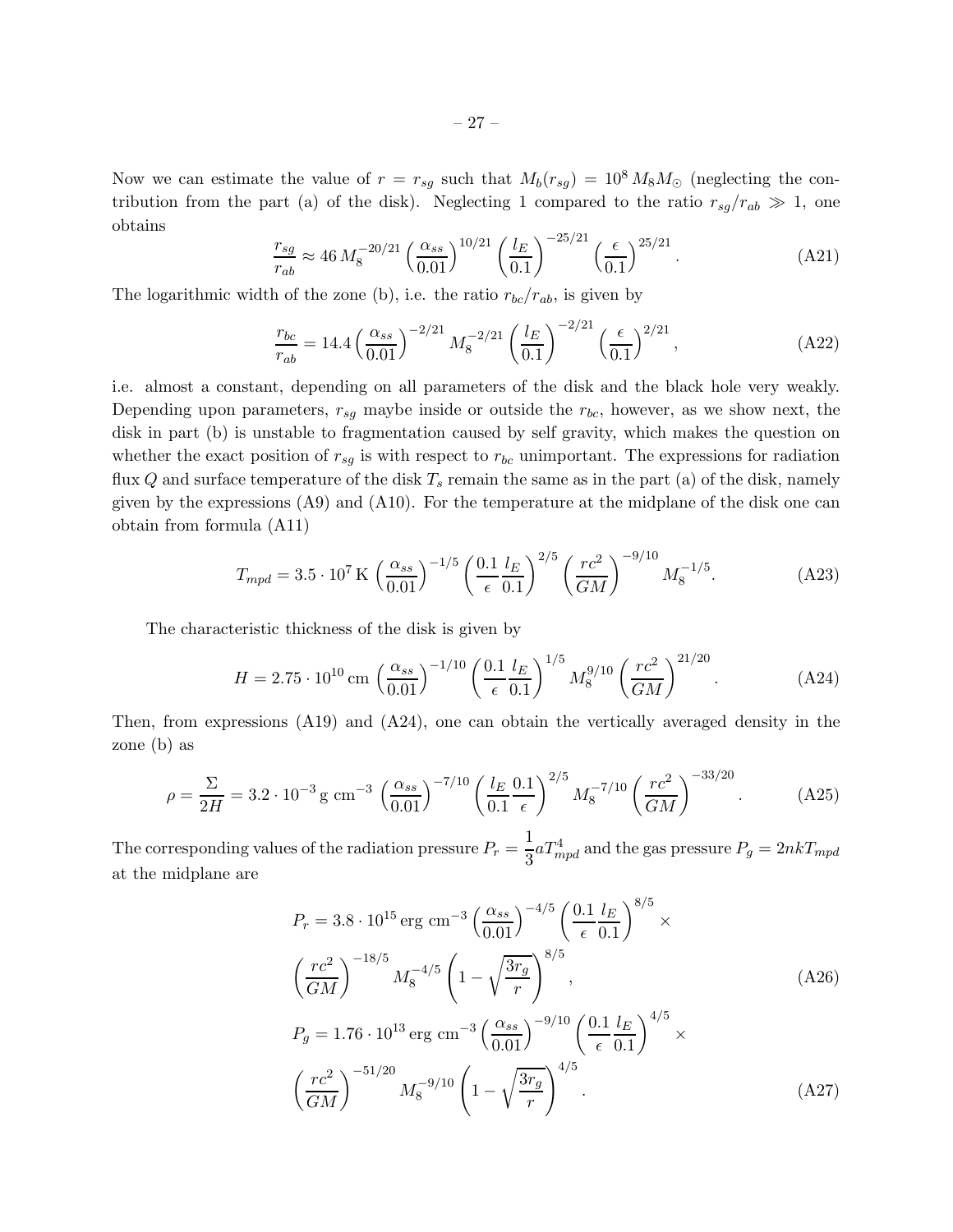Calculating the ratio of  $P_r$  to  $P_g$  one can recover the expression (A2) for the radius, when  $P_r = P_g$ .

When the disk becomes self gravitating, it may become subject to gravitational instability.<br>Let us check that by calculating Toomre parameter To =  $\frac{\varkappa c_s}{\pi G\Sigma}$  (e.g., Binney & Tremaine 1994). Epicyclic frequency  $\varkappa$  is equal to its value for the point mass M located at the position of the black hole  $\varkappa = \Omega_K = (GM)^{1/2}/r^{3/2}$ , since the mass of the disk is small compared to the mass of the black hole. Sound speed is equal to  $c_s^2 = \frac{kT_{mpd}}{m}$  $\frac{T_{mpd}}{m_p}$  in zone (b) and  $c_s^2 = \frac{P_r}{\rho}$  $\frac{\partial}{\partial}$  in the zone (a) (a coefficient close to 1 is neglected). Substituting appropriate expressions we obtain for the sound speed in zone (b)

$$
c_s = 5.37 \cdot 10^7 \text{ cm s}^{-1} \left(\frac{\alpha_{ss}}{0.01}\right)^{-1/10} \left(\frac{0.1}{\epsilon} \frac{l_E}{0.1}\right)^{1/5} \times \left(\frac{rc^2}{GM}\right)^{-9/20} M_8^{-1/10} \left(1 - \sqrt{\frac{3r_g}{r}}\right)^{1/5},\tag{A28}
$$

in zone (a)

$$
c_s = 3.5 \cdot 10^{10} \,\mathrm{cm} \,\mathrm{s}^{-1} \,\frac{l_E}{0.1} \left(\frac{\epsilon}{0.1}\right)^{-1} \left(\frac{rc^2}{GM}\right)^{-3/2} \left(1 - \sqrt{\frac{3r_g}{r}}\right). \tag{A29}
$$

The Toomre parameter becomes in zone (a)

$$
T_0 = 8.33 \cdot 10^{11} \frac{\alpha_{ss}}{0.01} \left(\frac{l_E}{0.1}\right)^2 \left(\frac{\epsilon}{0.1}\right)^{-2} \left(\frac{rc^2}{GM}\right)^{-9/2} M_8^{-1} \left(1 - \sqrt{\frac{3r_g}{r}}\right)^2
$$

$$
= 0.77 \left(\frac{\alpha_{ss}}{0.01}\right)^{4/7} M_8^{-10/7} \left(\frac{l_E}{0.1}\right)^{-10/7} \left(\frac{\epsilon}{0.1}\right)^{10/7} \left(\frac{r}{r_{ab}}\right)^{-9/2} \tag{A30}
$$

and in the zone (b)

$$
T_0 = 2.97 \cdot 10^3 \left(\frac{\alpha_{ss}}{0.01}\right)^{7/10} \left(\frac{0.1}{\epsilon} \frac{l_E}{0.1}\right)^{-2/5} M_8^{-13/10} \left(\frac{rc^2}{GM}\right)^{-27/20}
$$
  
= 0.73  $\left(\frac{r}{r_{ab}}\right)^{-27/20} M_8^{-10/7} \left(\frac{\alpha_{ss}}{0.01}\right)^{4/7} \left(\frac{l_E}{0.1} \frac{0.1}{\epsilon}\right)^{-10/7}$   
= 9.7 \cdot 10^{-2}  $\left(\frac{\alpha_{ss}}{0.01}\right)^{7/10} \left(\frac{l_E}{0.1} \frac{0.1}{\epsilon}\right)^{-2/5} M_8^{1/20} \left(\frac{r}{0.01 \text{ pc}}\right)^{-27/20}$  (A31)

Gravitational instability develops if  $T_0 < 1$ . One can see from expressions (A30) and (A31) that To strongly declines with increasing the radius. The disk has a well defined outer radius of gravitational stability  $r_T$  such that  $\text{To}(r_T) = 1$ . For our fiducial parameters,  $r_T$  is close to the  $r_{ab}$ . At the outer edge of the zone (b) one has

$$
\text{To}(r_{bc}) = 2.0 \cdot 10^{-2} \left(\frac{\alpha_{ss}}{0.01}\right)^{7/10} M_8^{-13/10} \left(\frac{l_E}{0.1} \frac{0.1}{\epsilon}\right)^{-13/10}.
$$
 (A32)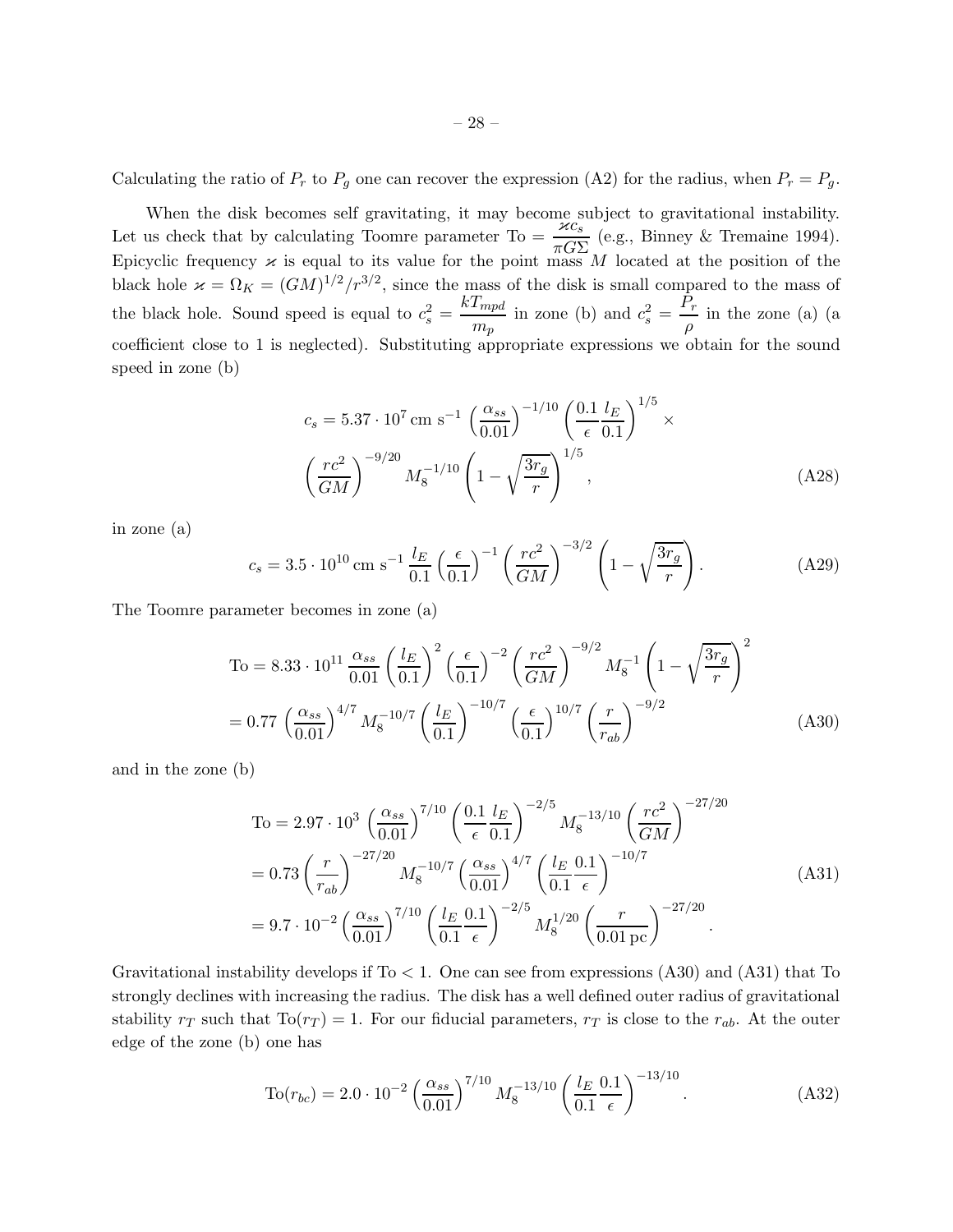Large values of  $\alpha_{ss}$ , small masses of the central black hole, and low accretion rates cause the To to increase and can cause the radius  $r<sub>T</sub>$  to become larger than  $r<sub>ab</sub>$ . As follows from expression (A30) the value for  $r_T$  (when  $r_T < r_{ab}$ ) is

$$
r_T \approx r_{ab} \left(\frac{\alpha_{ss}}{0.01}\right)^{8/63} M_8^{-20/63} \left(\frac{l_E}{0.1}\right)^{-20/63} \left(\frac{\epsilon}{0.1}\right)^{20/63} \left(1 - \sqrt{\frac{3r_g}{r}}\right)^{4/9}
$$
  
=  $218r_g M_8^{-2/9} \left(\frac{\alpha_{ss}}{0.01}\right)^{2/9} \left(\frac{0.1}{\epsilon} \frac{l_E}{0.1}\right)^{4/9}$ . (A33)

Assuming the range of parameters  $1 > \alpha_{ss} > 10^{-3}$ ,  $10^{-2} < M_8 < 10^2$ ,  $10^{-3} < l_E < 1$ , and  $\epsilon \approx 0.1$ the lowest possible location of  $r<sub>T</sub>$  will be at  $\approx 6r<sub>q</sub>$ , i.e. in the vicinity of the inner edge of the disk, where the Toomre stability criterion is not directly applicable. On the other side, the stable region of the disk can extend over the whole of zone (b) and into the outermost zone (c) as well. At the radius of  $r = 0.01$  pc and  $M_8 = 1$ , which corresponds to the width of the broad line region, the disk would be unstable for the fiducial set of parameters. However, at lower values of accretion rates  $l_E \leq 0.01$ , which are expected in the case of relatively low activity in Seyfert galaxies, and larger values of  $\alpha_{ss} \geq 0.1$  the stable part of the disk will include 0.01 pc.

#### REFERENCES

- Armitage, P.J., Zurek, W.H., & Davies, M.B. 1996, ApJ, 470, 237
- Artemova, I.V., Bisnovatyi–Kogan, G.S., Björnsson, G., & Novikov, I.D. 1996, ApJ, 456, 119
- Artymowicz, P., Lin, D.N.C., & Wampler, E.J. 1993, ApJ, 409, 592
- Artymowicz, P. 1994, ApJ, 423, 581
- Bahcall, J.N., & Wolf, R.A. 1976, ApJ, 209, 214
- Balbus, S.A., & Hawley, J.F. 1998, Rev. of Modern Physics, 70, 1
- Beckley, H.F., Colgate, S.A., Romero, V.D., & Ferrel, R. 2003, ApJ, 599, 702
- Binney, J., & Tremaine, S. 1994, Galactic Dynamics. (Princeton: Princeton University Press)
- Biskamp, D. 1993, Nonlinear Magnetohydrodynamics. (Cambridge: Cambridge Univ. Press)
- Bisnovatyi-Kogan, G.S. 2002, Stellar Physics. 2: Stellar Evolution and Stability. (Berlin: Springer– Verlag)
- Blandford, R.D. 1976, MNRAS, 176, 465
- Bourgoin, L., Odier, P., Pinton, J.-F., & Ricard, Y. 2004, Phys. Fluids, 16, 2529.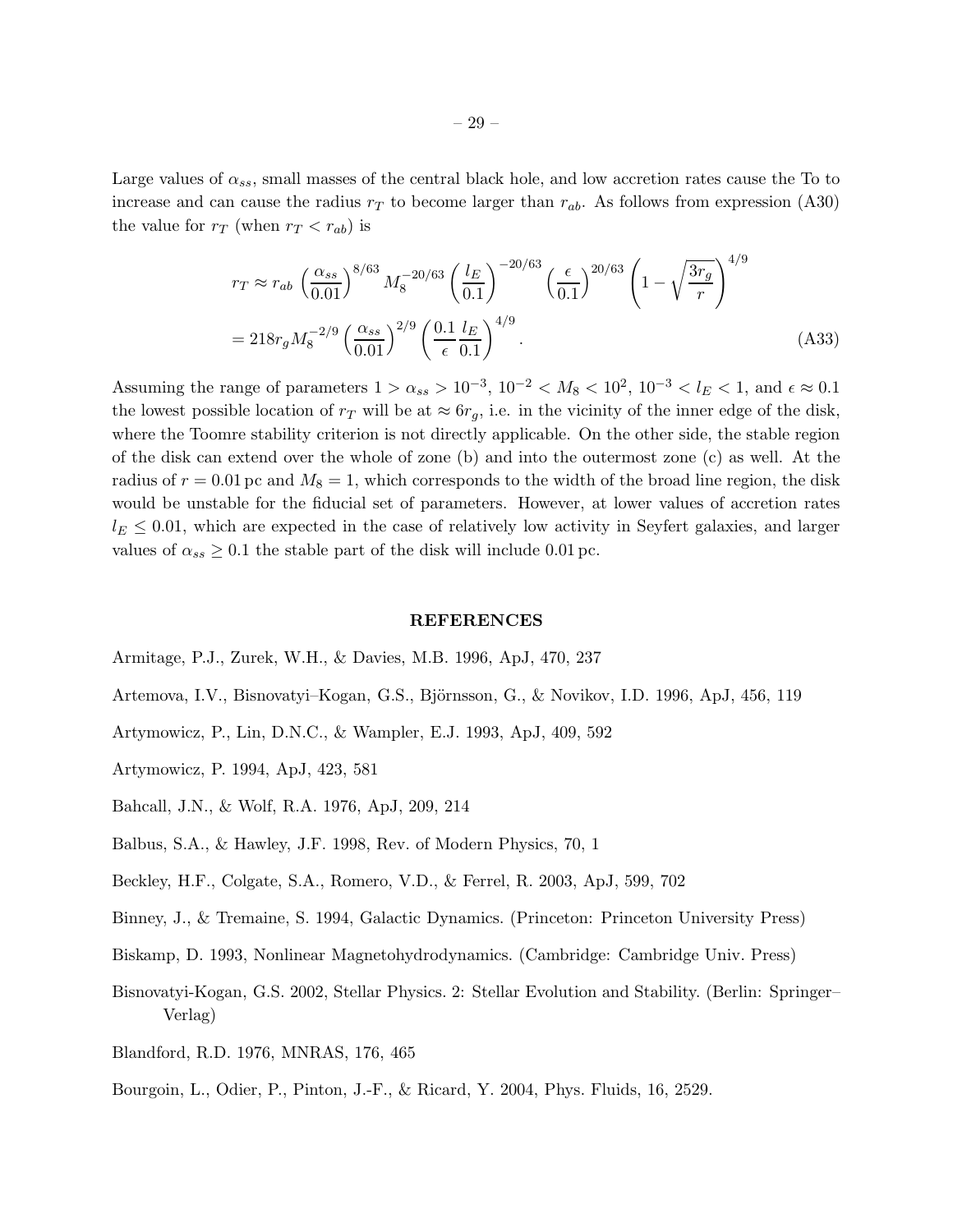- Brandenburg, A., & Schmitt, D. 1998, A&A, 338, L55
- Bromley, B.C., Miller, W.A., & Pariev, V.I. 1998, Nature, 391, 54
- Busse, F.H. 1991, in Advances in Solar System Magnetohydrodynamics, eds. Priest E.R., Wood A.W. (Cambridge: Cambridge Univ. Press), p. 51
- Chakrabarti, S.K., Rosner, R., & Vainshtein, S.I. 1994, Nature, 368, 434
- Childress, S., Collet, P., Frish, U., Gilbert, A.D., Moffatt, H.K., & Zaslavsky, G.M. 1990, Geophys. Astrophys. Fluid Dyn., 52, 263.
- Colgate, S.A., & Li, H. 1997, in Relativistic Jets in AGNs, ed. Ostrowski M. (Crakow: Poland), p. 170
- Colgate, S.A., & Li, H. 1999, Ap&SS, 264, 357
- Colgate, S.A., Li, H., & Pariev, V.I. 2001, Physics of Plasmas, 8, 2425
- Colgate, S.A., Cen, R., Li, H., Currier, N., & Warren, M.S. 2003, ApJ, 598, L7
- Courant, R., & Friedrichs, K.O. 1948, Supersonic Flow and Shock Waves. (New York: Interscience Pub.)
- Cowling, T.G. 1981, ARA&A, 19, 115
- Drake, J.F., Swisdak, M., Cattell, C., Shay, M.A., Rogers, B.N., & Zeiler, A. 2003, Science, 299, 873
- Fabian, A.C., Nandra, K., Reynolds, C.S., Brandt, W.N., Otani, C., Tanaka, Y., Inoue, H., & Iwasawa, K. 1995, MNRAS, 277, L11
- Fabian A.C., Iwasawa K., Reynolds C.S., Young A.Y. 2000, PASP, 112, 1145
- Field, G.B., Blackman, E.G., Chou, H. 1999, ApJ, 513, 638
- Gailitis, A., Lielausis, O., Dement'ev, S., et al. 2000, Phys. Rev. Lett., 84, 4365
- Gailitis, A., Lielausis, O., Platacis, E., et al. 2001, Phys. Rev. Lett., 86, 3024
- Goodman, J. 2003, MNRAS, 339, 937.
- Hubeny, I., & Hubeny, V. 1997, ApJ, 484, 37
- Hubeny, I., & Hubeny, V. 1998, ApJ, 505, 558
- Kormendy, J., Bender, R., Evans, A.S., & Richstone, D. 1998, AJ, 115, 1823
- Krause, F., & Rädler, K.H. 1980, Mean-Field Magnetohydrodynamics and Dynamo Theory. (Oxford: Pergamon Press)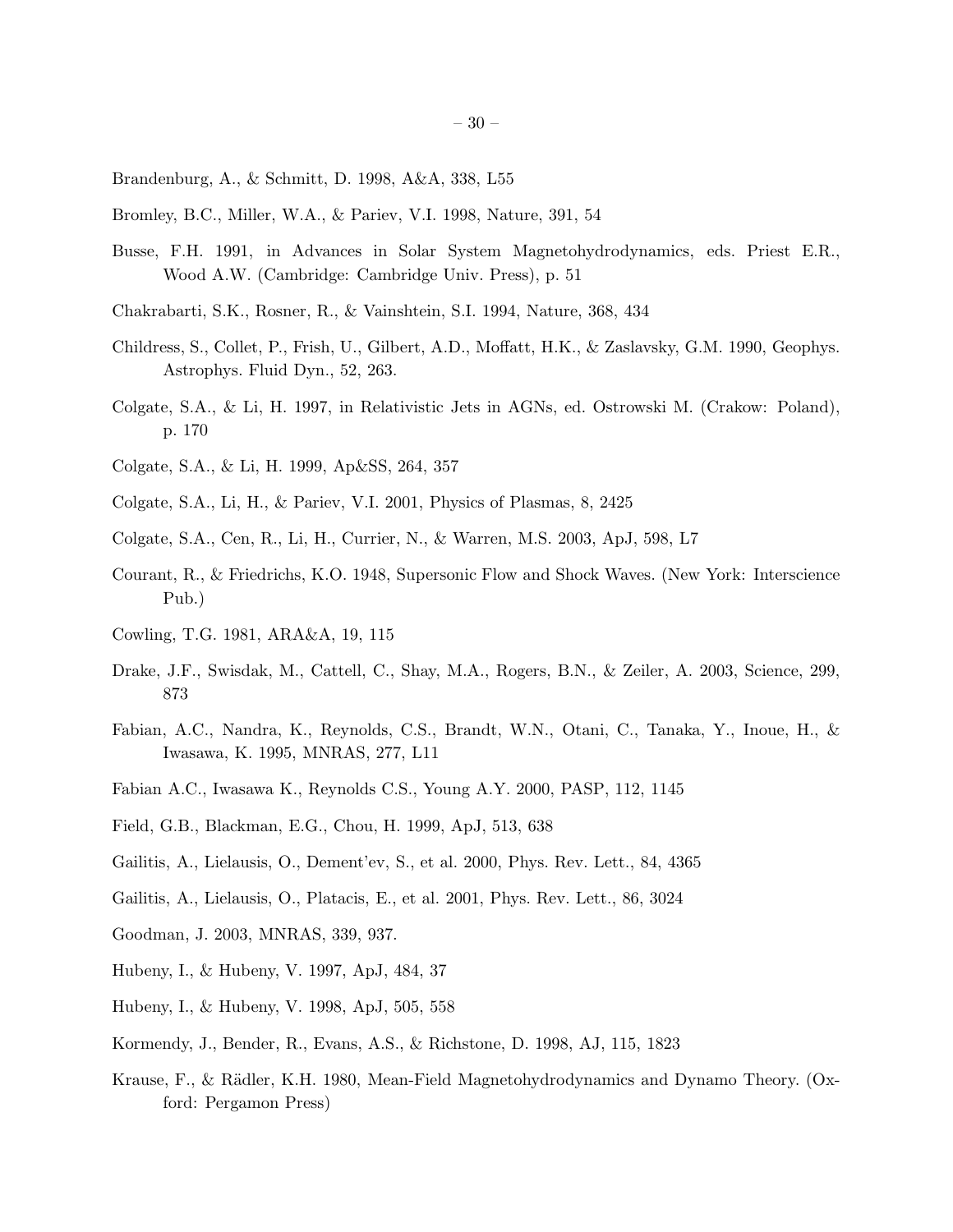- Krolik, J.H. 1999, Active Galactic Nuclei: From the Central Black Hole to the Galactic Environment. (Princeton: Princeton University Press)
- Kronberg, P.P. 1994, Rep. Prog. Phys., 57, 325
- Kronberg, P.P., Dufton, Q.W., Li, H., & Colgate, S.A. 2001, ApJ, 560, 178
- Landry, S., & Pineault, S. 1998, MNRAS, 296, 359
- Lauer, T.R., Ajhar, E.A., Byun, Y.-I., Dressler, A., Faber, S.M., Grillmair, C., Kormendy, J., Richstone, D., & Tremaine, S. 1995, AJ, 110, 2622
- Li, H., Finn, J.M., Lovelace, R.V.E., & Colgate, S.A. 2000, ApJ, 533, 1023
- Li, H., Lovelace, R.V.E., Finn, J.M., & Colgate, S.A. 2001a, ApJ, 561, 915
- Li, H., Colgate, S.A., Wendroff, B., & Liska, R. 2001b, ApJ, 551, 874
- Li, H., Nishimura, K., Barnes, D.C., Gary, S.P., & Colgate, S.A. 2003, Physics of Plasmas, 10, 2763
- Lovelace, R.V.E. 1976, Nature, 262, 649
- Lovelace, R.V.E., Li, H., Colgate, S.A., & Nelson, A.F. 1999, ApJ, 513, 805
- Lovelace, R.V.E., Li, H., Koldoba, A.V., Ustyugova, G.V., & Romanova, M.M. 2002, ApJ, 572, 445
- Lynden-Bell, D. 1996, MNRAS, 279, 389
- Merritt, D., & Ferrarese, L. 2001, ApJ, 547, 140
- Mestel, L. 1999, Stellar Magnetism. (Oxford: Clarendon)
- Moffatt, H.K. 1978, Magnetic Field Generation in Electrically Conducting Fluids. (Cambridge: Cambridge University Press)
- Moss, D., Shukurov, A., & Sokoloff, D. 1999, A&A, 343, 120
- Novikov, I.D., & Thorne, K.S. 1973, in Black Holes, eds. DeWitt C., DeWitt B.S. (New York: Gordon and Breach), p. 343
- Owen, F.N., Hardee, P.E., & Bignell, R.C. 1980, ApJ, 239, L11
- Pariev, V.I., Colgate, S.A., & Finn, J.M. 2006, ApJ, in press (paper II)
- Parker, E.N. 1955, ApJ, 121, 29
- Parker, E.N. 1979, Cosmical Magnetic Fields, their Origin and their Activity. (Oxford: Claredon)
- Parker, E. 1992, ApJ, 401, 137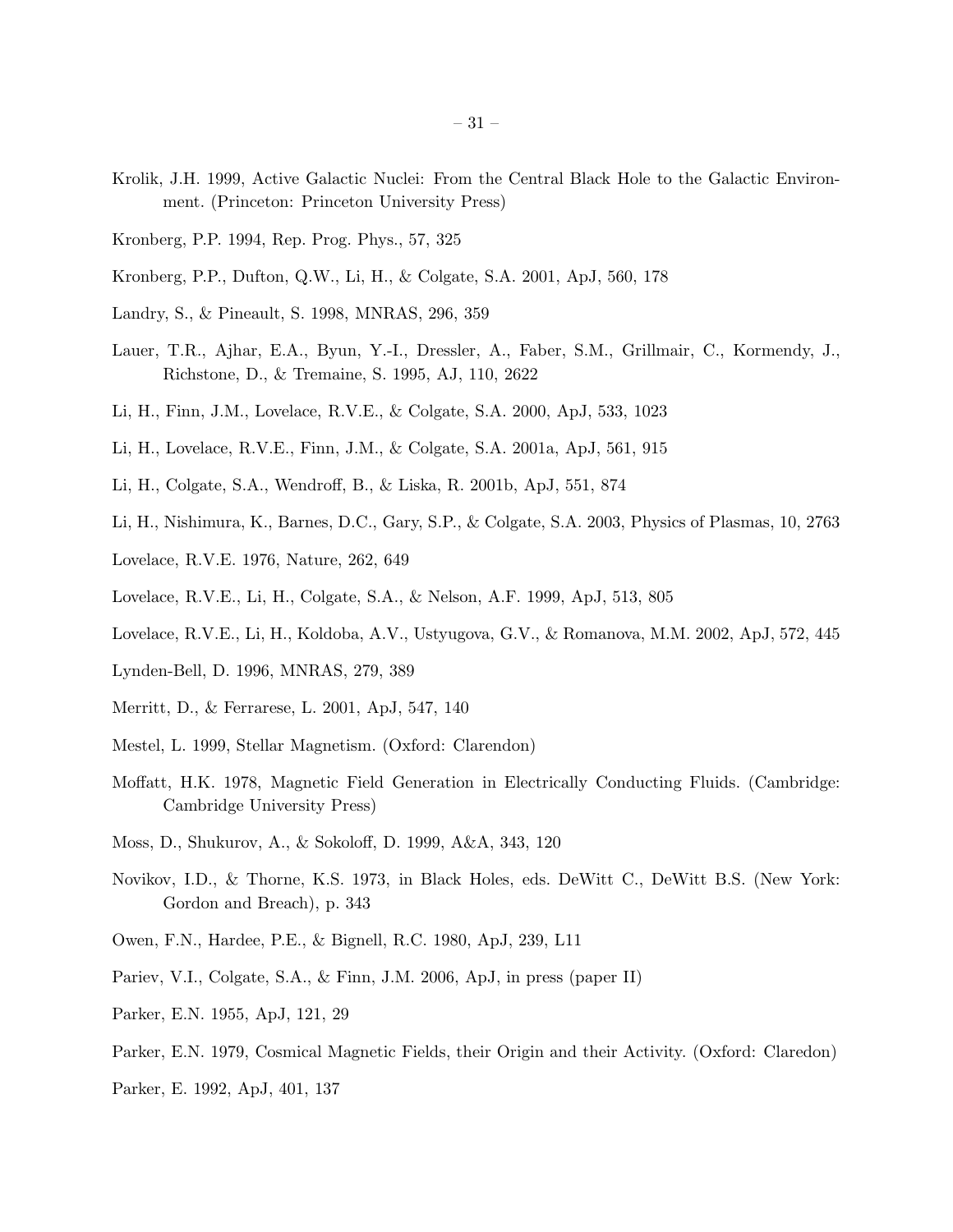- Priest, E.R. 1982, Solar Magneto-hydrodynamics. (Boston: Kluwer, Inc.)
- Quinlan, G.D., & Shapiro, S.L. 1990, ApJ, 356, 483
- Rauch, K.P. 1995, MNRAS, 275, 628
- Rauch, K.P. 1999, ApJ, 514, 725
- Rephaeli, Y., & Salpeter, E.E. 1980, ApJ, 240, 20
- Roberts, P.H., & Soward, A.M. 1992, Ann. Rev. of Fluid Mechanics, 24, 459
- Schmitt, D. 1987, A&A, 174, 281
- Sedov, L.I. 1959, Similarity and Dimensional Methods in Mechanics. (New York: Academic Press)
- Shakura, N.I. 1972, AZh, 49, 921
- Shakura, N.I., & Sunyaev, R.A. 1973, A&A, 24, 337
- Shapiro, S.L., & Teukolsky, S.A. 1983, Black Holes, White Dwarfs, and Neutron Stars. (New York: Wiley-Interscience)
- Shlosman, I., & Begelman, M.C. 1989, ApJ, 341, 685
- Spence, E.J., Nornberg, M.D., Jacobson, C.M., Kendrick, R.D., & Forest, C.B. 2006, Phys. Rev. Lett., 96, 055002.
- Steenbeck, M., Krause, F., & R¨adler, K.H. 1966, Z. Naturforsch., 21a, 369
- Steenbeck, M., & Krause, F. 1969a, Astron. Nachr., 291, 49
- Steenbeck, M., & Krause, F. 1969b, Astron. Nachr., 291, 271
- Stieglitz, R., & Müller, U. 2001, Physics of Fluids, 13, 561
- Stix, M. 1975, A&A, 42, 85
- Sulentic, J.W., Marziani, P., & Dultzin-Hacyan, D. 2000, ARA&A, 38, 521
- Syer, D., Clarke, C.J., & Rees, M.J. 1991, MNRAS, 250, 505
- Tanaka, Y., Nandra, K., Fabian, A.C., Inoue, H., Otani, C., Dotani, T., Hayashida, K., Iwasawa, K., et al. 1995, Nature, 375, 659
- Tremaine, S., Gebhardt, K., Bender, R., et al. 2002, ApJ, 574, 740
- Ustyugova, G.V., Lovelace, R.V.E., Romanova, M.M., Li, H., & Colgate, S.A. 2000, ApJ, 541, L21
- Vainshtein, S.I., & Cattaneo, F. 1992, ApJ, 393, 165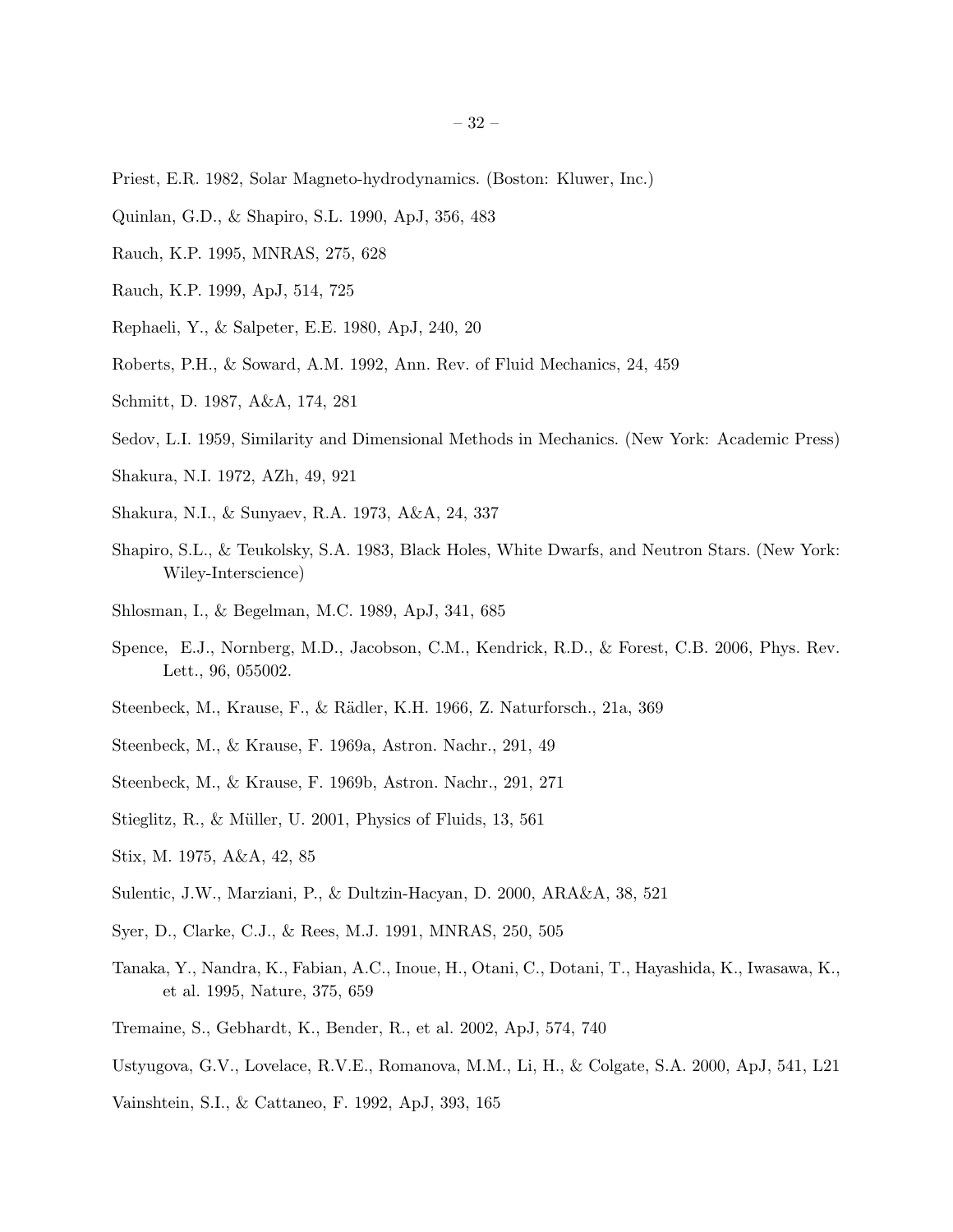- Vainshtein, S.I., Parker, E.N., & Rosner, R. 1993, ApJ, 404, 773
- van der Marel, R.P. 1999, AJ, 117, 744
- van der Marel, R.P., de Zeeuw, P., Rix, H.-W., & Quinlan, G.D. 1997, Nature, 385, 610
- Vokrouhlicky, D., & Karas, V. 1998, MNRAS, 293, 1
- Wandel, A., & Petrosian, V. 1988, ApJ, 329, L11
- Zeldovich, Ya.B., & Raizer, Yu.P. 1967, Physics of Shock Waves and High Temperature Hydrodynamic Phenomena. (London: Academic Press)
- Zeldovich, Ya.B., Ruzmaikin, A.A., & Sokoloff, D.D. 1983, Magnetic Fields in Astrophysics. (New York: Gordon and Breach Science Publishers)
- Zurek, W.H., Siemiginowska, A., & Colgate, S.A. 1994, ApJ, 434, 46
- Zurek, W.H., Siemiginowska, A., & Colgate, S.A. 1996, ApJ, 470, 652

This preprint was prepared with the AAS IATEX macros v5.0.